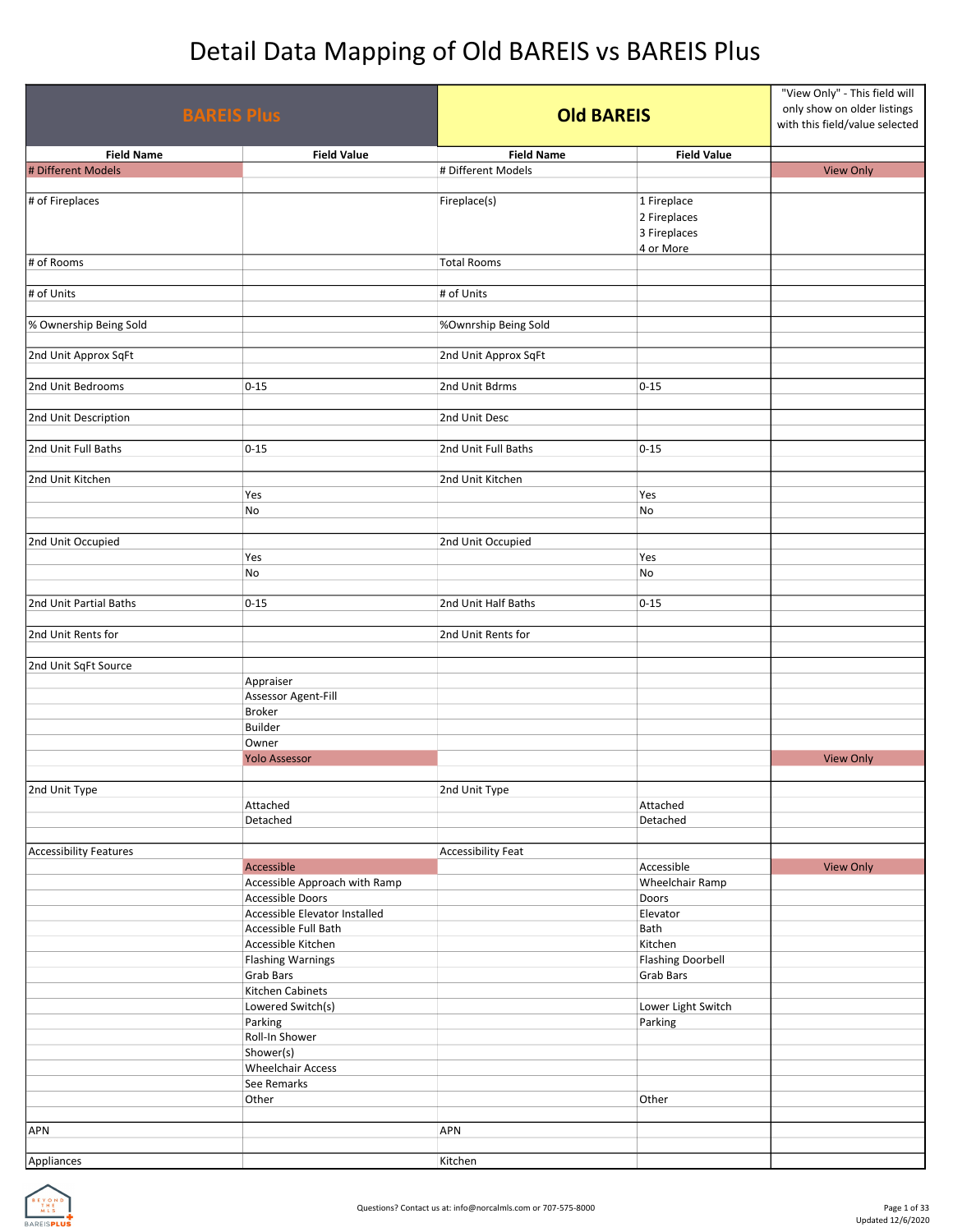| <b>BAREIS Plus</b>  |                                                        |                            | <b>Old BAREIS</b>           |                  |
|---------------------|--------------------------------------------------------|----------------------------|-----------------------------|------------------|
| <b>Field Name</b>   | <b>Field Value</b>                                     | <b>Field Name</b>          | <b>Field Value</b>          |                  |
|                     | Built-In BBQ                                           |                            | Built-In BBQ                |                  |
|                     | Built-In Electric Oven                                 |                            |                             |                  |
|                     | <b>Built-In Electric Range</b>                         |                            |                             |                  |
|                     | Built-In Freezer                                       |                            |                             |                  |
|                     | Built-In Gas Oven                                      |                            |                             |                  |
|                     | Built-In Gas Range                                     |                            |                             |                  |
|                     | <b>Built-In Oven</b>                                   |                            | Built-In Oven               | <b>View Only</b> |
|                     | Built-In Refrigerator                                  |                            | <b>Built-In Refrig</b>      |                  |
|                     | Compactor                                              |                            | <b>Trash Compactor incl</b> |                  |
|                     | <b>Cooktop Stove</b>                                   |                            | Cook Top Stove              | <b>View Only</b> |
|                     | Dishwasher                                             |                            | Dishwasher Incl.            |                  |
|                     | Disposal                                               |                            | Disposal Incl.              |                  |
|                     | Double Oven                                            |                            | Double Oven Incl            |                  |
|                     | Dual Fuel                                              |                            |                             |                  |
|                     | <b>Electric Cook Top</b>                               |                            |                             |                  |
|                     | <b>Electric Range</b>                                  |                            | Elec Range Incl             | <b>View Only</b> |
|                     | <b>Electric Water Heater</b>                           | Utilities                  | Elec. Water Heater          |                  |
|                     | <b>ENERGY STAR Qualified Appliances</b>                |                            |                             |                  |
|                     | Free Standing Electric Oven                            |                            |                             |                  |
|                     | Free Standing Electric Range                           |                            |                             |                  |
|                     | <b>Free Standing Freezer</b><br>Free Standing Gas Oven |                            |                             |                  |
|                     | Free Standing Gas Range                                |                            |                             |                  |
|                     | Free Standing Refrigerator                             |                            |                             |                  |
|                     | <b>Freestanding Range</b>                              |                            |                             | <b>View Only</b> |
|                     | Freezer                                                |                            | Freezer Incl                | <b>View Only</b> |
|                     | Gas Cook Top                                           |                            |                             |                  |
|                     | Gas Plumbed                                            |                            |                             |                  |
|                     | <b>Gas Range</b>                                       |                            | Gas Range Incl              | <b>View Only</b> |
|                     | Gas Water Heater                                       | Utilities                  | Gas Water Heater            |                  |
|                     | Hood Over Range                                        |                            | Hood Over Range             |                  |
|                     | Ice Maker                                              |                            | Ice Maker Incl              |                  |
|                     | <b>Insulated Water Heater</b>                          | <b>Energy Conservation</b> | Wtr Htr Blnk                |                  |
|                     | Microwave                                              |                            | Microwave Incl              |                  |
|                     | Plumbed For Ice Maker                                  |                            |                             |                  |
|                     | Refrigerator                                           |                            | Refrigerator Incl           | <b>View Only</b> |
|                     | Self/Cont Clean Oven                                   |                            | Self-Clean Oven Incl        |                  |
|                     |                                                        |                            | Cont Clean Oven Incl.       |                  |
|                     | Solar Water Heater                                     | <b>Energy Conservation</b> | Solar Water Heater          |                  |
|                     | <b>Tankless Water Heater</b>                           |                            |                             |                  |
|                     | <b>Warming Drawer</b>                                  |                            |                             |                  |
|                     | Wine Refrigerator                                      |                            |                             |                  |
|                     | See Remarks                                            |                            |                             |                  |
|                     | Other                                                  |                            | Other                       |                  |
|                     |                                                        |                            |                             |                  |
| Approx SqFt         |                                                        | Square Footage             |                             |                  |
|                     |                                                        |                            |                             |                  |
| Architectural Style |                                                        | Style                      |                             |                  |
|                     | A-Frame                                                |                            | A-Frame                     |                  |
|                     | Art Deco                                               |                            |                             |                  |
|                     | Arts & Crafts                                          |                            |                             |                  |
|                     | <b>Barn Type</b>                                       |                            | <b>Barn Type</b>            |                  |
|                     | Bungalow                                               |                            | Bungalow                    |                  |
|                     | Cabin                                                  |                            | Cabin                       |                  |
|                     | Cape Cod<br>Chalet                                     |                            | Cape Cod<br>Chalet          |                  |
|                     | Colonial                                               |                            | Colonial                    |                  |
|                     |                                                        |                            |                             |                  |
|                     | Contemporary                                           |                            | Contemporary                |                  |
|                     | Conversion<br>Cottage                                  |                            |                             |                  |
|                     | Cottage/Bungalow                                       |                            | Cottage                     | <b>View Only</b> |
|                     | Craftsman                                              |                            | Craftsman                   |                  |
|                     |                                                        |                            | Custom                      |                  |
|                     | Dome                                                   |                            | Dome                        |                  |
|                     | Edwardian                                              |                            | Edwardian                   |                  |
|                     |                                                        |                            |                             |                  |

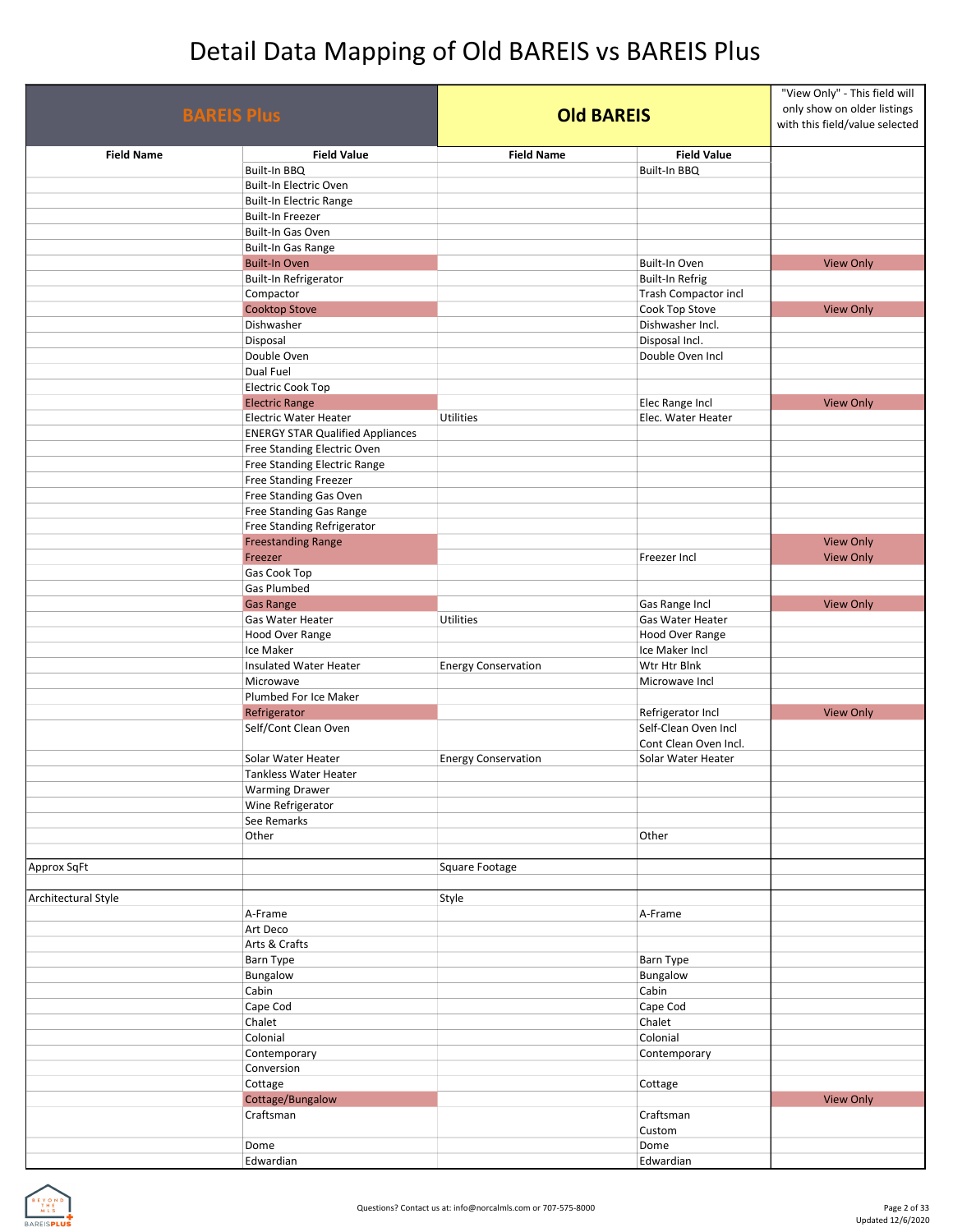| <b>BAREIS Plus</b>          |                              | <b>Old BAREIS</b> |                       | "View Only" - This field will<br>only show on older listings<br>with this field/value selected |
|-----------------------------|------------------------------|-------------------|-----------------------|------------------------------------------------------------------------------------------------|
| <b>Field Name</b>           | <b>Field Value</b>           | <b>Field Name</b> | <b>Field Value</b>    |                                                                                                |
|                             | English                      |                   | English               |                                                                                                |
|                             | Farmhouse                    |                   | Farmhouse             |                                                                                                |
|                             | Flat                         |                   | Flat                  |                                                                                                |
|                             | French                       |                   | French                |                                                                                                |
|                             | French Normandy              |                   | French Norman         |                                                                                                |
|                             | Georgian                     |                   | Georgian              |                                                                                                |
|                             | Log                          |                   | Log                   |                                                                                                |
|                             | Marina                       |                   |                       |                                                                                                |
|                             | Mediterranean                |                   |                       |                                                                                                |
|                             | Mid-Century                  |                   |                       |                                                                                                |
|                             | Modern/High Tech             |                   | Modern/Hi-Tech        |                                                                                                |
|                             | Ranch                        |                   | Ranch                 |                                                                                                |
|                             | <b>Redwood Glass</b>         |                   | Redwood Glass         | <b>View Only</b>                                                                               |
|                             | Rustic                       |                   | Rustic                |                                                                                                |
|                             | Spanish                      |                   |                       |                                                                                                |
|                             | Spanish/Med                  |                   | Spanish/Med           | <b>View Only</b>                                                                               |
|                             | Traditional                  |                   | Traditional           |                                                                                                |
|                             | Tudor                        |                   | Tudor                 |                                                                                                |
|                             | Victorian                    |                   | Victorian             |                                                                                                |
|                             | Vintage                      |                   | Vintage               |                                                                                                |
|                             | Yurt                         |                   | Yurt                  |                                                                                                |
|                             | See Remarks                  |                   |                       |                                                                                                |
|                             | Other                        |                   | Other<br>Unknown      |                                                                                                |
| Area/District               |                              | Area              |                       |                                                                                                |
| Association                 |                              | HOA               |                       |                                                                                                |
|                             | Yes<br>No                    |                   | Yes<br>No             |                                                                                                |
| <b>Association Features</b> | Barbeque                     | Comm/Rec          | <b>BBQ</b> Area       |                                                                                                |
|                             | <b>Beach Rights</b>          |                   | <b>Beach Rights</b>   |                                                                                                |
|                             | Car Wash Area                |                   | Car Wash Area         |                                                                                                |
|                             | Clubhouse                    |                   | Club Room             |                                                                                                |
|                             | <b>Common Laundry</b>        |                   |                       | <b>View Only</b>                                                                               |
|                             |                              |                   |                       |                                                                                                |
|                             | Dog Park                     |                   |                       |                                                                                                |
|                             | <b>Exercise Course</b>       |                   |                       |                                                                                                |
|                             | <b>Exercise Court</b>        |                   | <b>Exercise Court</b> |                                                                                                |
|                             | <b>Exercise Room</b>         |                   |                       |                                                                                                |
|                             | <b>Game Court Exterior</b>   |                   | Game Court-Ext        |                                                                                                |
|                             | Game Court Interior          |                   | Game Court-Int        |                                                                                                |
|                             | <b>Golf Course</b>           |                   | Golf Course           |                                                                                                |
|                             | Greenbelt                    |                   | Greenbelt             |                                                                                                |
|                             | Gym                          |                   | Gym                   |                                                                                                |
|                             | Laundry Coin                 |                   | Laundry-Coin          |                                                                                                |
|                             | Laundry Free                 |                   | Laundry-Free          |                                                                                                |
|                             | Park                         |                   |                       |                                                                                                |
|                             | Playground                   |                   | Playground            |                                                                                                |
|                             | Pool                         |                   | Pool                  |                                                                                                |
|                             | <b>Putting Green(s)</b>      |                   | Putting Green(s)      |                                                                                                |
|                             | Racquetball Court            |                   | Racquetball           |                                                                                                |
|                             | Rec Room w/Fireplace         |                   |                       |                                                                                                |
|                             | <b>Recreation Facilities</b> |                   | Recreation Room       |                                                                                                |
|                             | Roof Deck                    |                   | Roof Deck             |                                                                                                |
|                             | Sauna                        |                   | Sauna                 |                                                                                                |
|                             | Spa/Hot Tub                  |                   | Spa/Hot Tub           |                                                                                                |
|                             | <b>Tennis Courts</b>         |                   | Tennis Court(s)       |                                                                                                |
|                             | <b>Trails</b>                |                   | Trails                |                                                                                                |
|                             |                              |                   |                       |                                                                                                |
|                             | Workshop Area                |                   | Workshop Area         |                                                                                                |
|                             | None                         |                   | None                  |                                                                                                |
|                             | See Remarks                  |                   |                       |                                                                                                |
|                             | Other                        |                   | Other                 |                                                                                                |

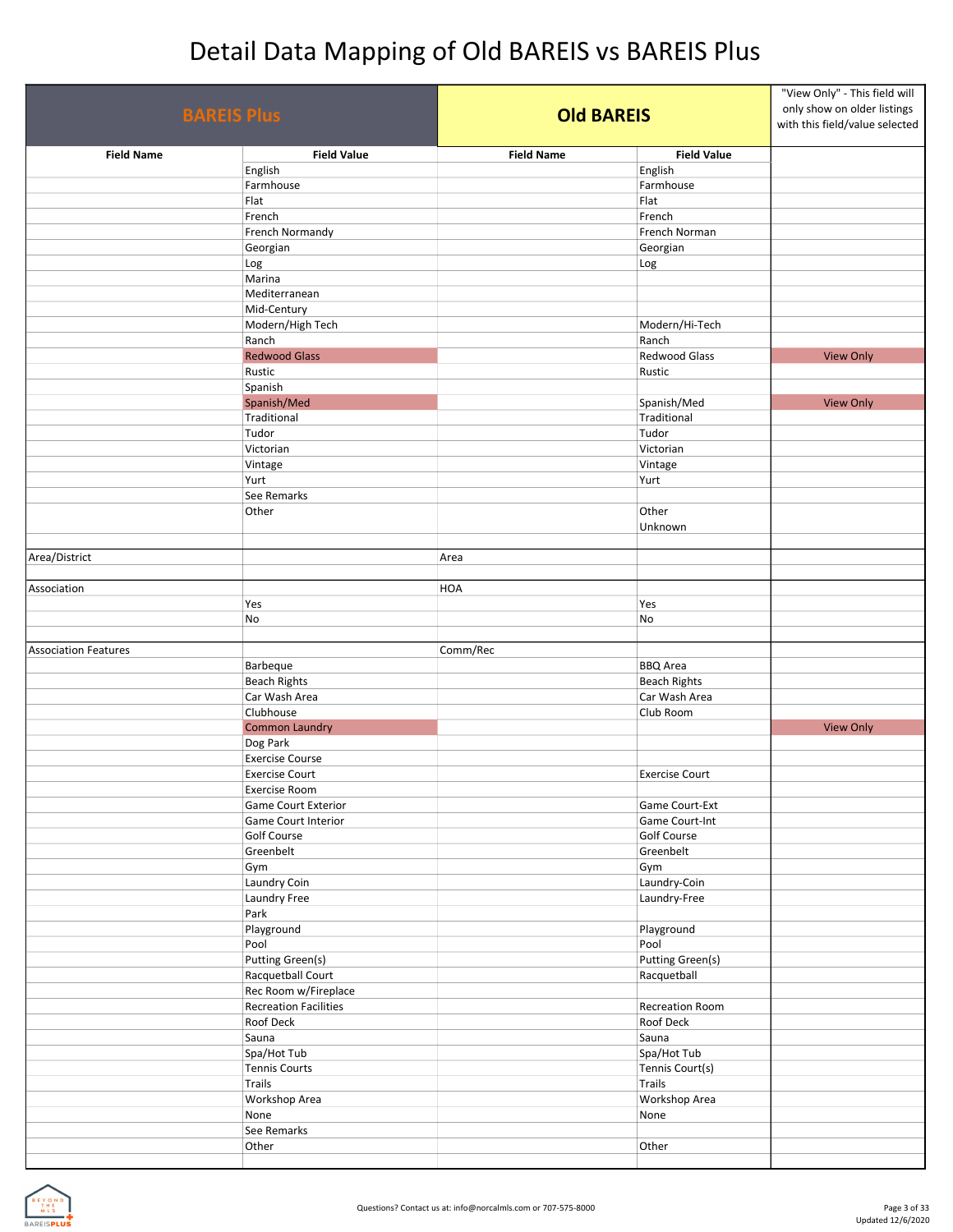| <b>BAREIS Plus</b>                          |                                                    | <b>Old BAREIS</b>                      |                                                 | "View Only" - This field will<br>only show on older listings<br>with this field/value selected |
|---------------------------------------------|----------------------------------------------------|----------------------------------------|-------------------------------------------------|------------------------------------------------------------------------------------------------|
| <b>Field Name</b><br><b>Association Fee</b> | <b>Field Value</b>                                 | <b>Field Name</b><br><b>HOA Amount</b> | <b>Field Value</b>                              |                                                                                                |
|                                             |                                                    |                                        |                                                 |                                                                                                |
| <b>Association Fee Frequency</b>            |                                                    | <b>HOA Paid</b>                        |                                                 |                                                                                                |
|                                             | Annually                                           |                                        | Yearly                                          |                                                                                                |
|                                             | Monthly                                            |                                        | Monthly                                         |                                                                                                |
|                                             | Quarterly                                          |                                        | Quarterly                                       |                                                                                                |
|                                             | Semi-Monthly                                       |                                        | Semi Monthly                                    |                                                                                                |
|                                             | See Remarks                                        |                                        | See Conf Remarks                                |                                                                                                |
| <b>Association Fee Includes</b>             |                                                    | Fee Includes                           |                                                 |                                                                                                |
|                                             | Cable TV                                           |                                        | Cable TV                                        |                                                                                                |
|                                             | Common Areas                                       |                                        |                                                 |                                                                                                |
|                                             | Door Person                                        |                                        |                                                 |                                                                                                |
|                                             | Earthquake Insurance                               |                                        |                                                 |                                                                                                |
|                                             | Electricity                                        |                                        | Electricity                                     |                                                                                                |
|                                             | Gas                                                |                                        | Gas                                             |                                                                                                |
|                                             | Heat                                               |                                        | Heat                                            |                                                                                                |
|                                             | Homeowners Insurance                               |                                        |                                                 |                                                                                                |
|                                             | Insurance                                          |                                        | Insurance                                       |                                                                                                |
|                                             | Insurance on Structure                             |                                        |                                                 |                                                                                                |
|                                             | Internet                                           |                                        |                                                 |                                                                                                |
|                                             | Maintenance Exterior<br><b>Maintenance Grounds</b> |                                        | ExternalBldg.Maint<br>GroundsMaint              |                                                                                                |
|                                             | Management                                         |                                        | Management                                      |                                                                                                |
|                                             | <b>Organized Activities</b>                        |                                        |                                                 |                                                                                                |
|                                             | Pool                                               |                                        |                                                 |                                                                                                |
|                                             | Property Tax                                       |                                        |                                                 |                                                                                                |
|                                             | <b>Recreation Facility</b>                         |                                        |                                                 |                                                                                                |
|                                             | Road                                               |                                        | Street                                          |                                                                                                |
|                                             | Roof                                               |                                        | Roof                                            |                                                                                                |
|                                             | Security                                           |                                        | Security                                        |                                                                                                |
|                                             | Sewer                                              |                                        |                                                 |                                                                                                |
|                                             | Trash                                              |                                        | Garbage                                         |                                                                                                |
|                                             | Water                                              |                                        | Water                                           |                                                                                                |
|                                             | None                                               |                                        | None                                            |                                                                                                |
|                                             | See Remarks                                        |                                        |                                                 |                                                                                                |
|                                             | Other                                              |                                        | Other                                           |                                                                                                |
| <b>Association Name</b>                     |                                                    | <b>HOA Name</b>                        |                                                 |                                                                                                |
|                                             |                                                    |                                        |                                                 |                                                                                                |
| <b>Association Phone</b>                    |                                                    | <b>HOA Phone</b>                       |                                                 |                                                                                                |
|                                             |                                                    |                                        |                                                 |                                                                                                |
| Auction                                     |                                                    | Auction                                |                                                 |                                                                                                |
|                                             | Yes                                                |                                        | Yes                                             |                                                                                                |
|                                             | No                                                 |                                        | No                                              |                                                                                                |
|                                             |                                                    |                                        |                                                 |                                                                                                |
| <b>Availability Date</b>                    |                                                    | Available Date                         |                                                 | <b>View Only</b>                                                                               |
|                                             |                                                    |                                        |                                                 |                                                                                                |
| <b>Basement</b>                             | Full                                               | Other Rooms                            |                                                 |                                                                                                |
|                                             | Partial                                            |                                        | <b>Basement Full</b><br><b>Basement Partial</b> |                                                                                                |
|                                             |                                                    |                                        |                                                 |                                                                                                |
| <b>Bath Features</b>                        |                                                    | Bath Type                              |                                                 |                                                                                                |
|                                             | Bidet                                              |                                        | Bidet                                           |                                                                                                |
|                                             | Closet                                             |                                        |                                                 |                                                                                                |
|                                             | Double Sinks                                       |                                        |                                                 |                                                                                                |
|                                             | Dual Flush Toilet                                  |                                        |                                                 |                                                                                                |
|                                             | Fiberglass                                         |                                        | Fiberglass                                      |                                                                                                |
|                                             | Granite                                            |                                        | Granite                                         |                                                                                                |
|                                             | Jack & Jill                                        |                                        | Jack & Jill                                     |                                                                                                |
|                                             | Jetted Tub                                         |                                        | Tub w/Jets                                      |                                                                                                |
|                                             | Low-Flow Shower(s)                                 | <b>Energy Conservation</b>             | Low-Flow Shower                                 |                                                                                                |
|                                             | Low-Flow Toilet(s)                                 | <b>Energy Conservation</b>             | Low-Flow Toilet                                 |                                                                                                |
|                                             | Marble<br>Multiple Shower Heads                    |                                        | Marble                                          |                                                                                                |
|                                             |                                                    |                                        |                                                 |                                                                                                |

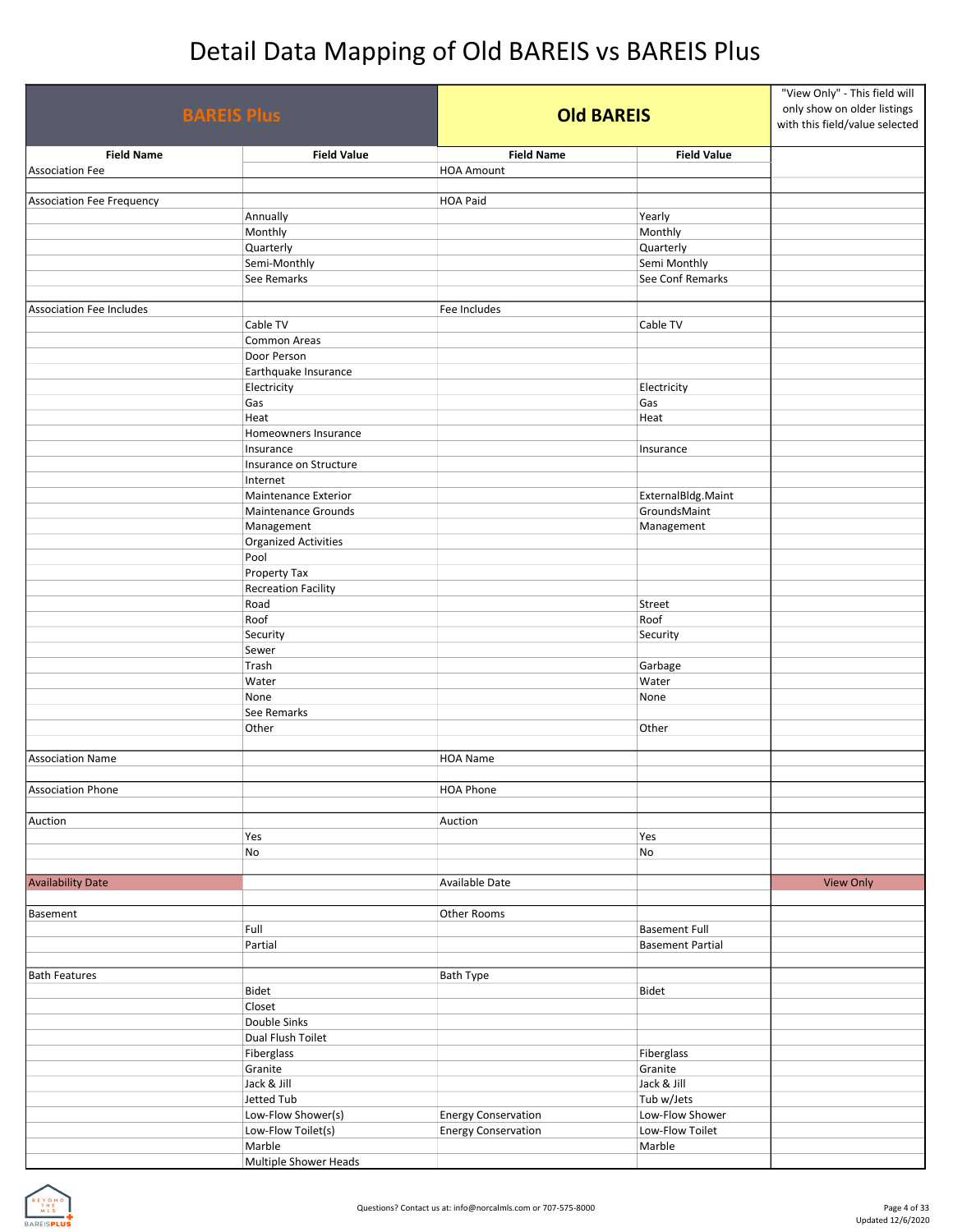| <b>BAREIS Plus</b>           |                              | <b>Old BAREIS</b>          |                             | "View Only" - This field will<br>only show on older listings<br>with this field/value selected |
|------------------------------|------------------------------|----------------------------|-----------------------------|------------------------------------------------------------------------------------------------|
| <b>Field Name</b>            | <b>Field Value</b>           | <b>Field Name</b>          | <b>Field Value</b>          |                                                                                                |
|                              | <b>Outside Access</b>        |                            |                             |                                                                                                |
|                              | Quartz                       |                            |                             |                                                                                                |
|                              | Radiant Heat                 |                            |                             |                                                                                                |
|                              | Remodeled                    |                            | Remodeled                   | <b>View Only</b>                                                                               |
|                              | Sauna                        |                            | Sauna                       |                                                                                                |
|                              | Shower Stall(s)              |                            | Shower & Tub                |                                                                                                |
|                              | Skylight/Solar Tube          |                            | Stall Shower<br>Skylight(s) |                                                                                                |
|                              | Split Bath                   |                            | Split Bath                  |                                                                                                |
|                              | Steam                        |                            |                             |                                                                                                |
|                              | Stone                        |                            |                             |                                                                                                |
|                              | Sunken Tub                   |                            | Sunken Tub                  |                                                                                                |
|                              | Tile                         |                            | Tile                        |                                                                                                |
|                              | Tub                          |                            | Shower & Tub                |                                                                                                |
|                              |                              |                            | Tub Only                    |                                                                                                |
|                              | Tub w/Shower Over            |                            | Shower Over Tub             |                                                                                                |
|                              | Window                       |                            |                             |                                                                                                |
|                              | None                         |                            |                             |                                                                                                |
|                              | See Remarks                  |                            |                             |                                                                                                |
|                              | Other                        |                            | Other                       |                                                                                                |
|                              |                              |                            |                             |                                                                                                |
| <b>Bedrooms</b>              |                              | Bedrooms                   |                             |                                                                                                |
| Bonds/Assessments/Taxes      |                              |                            |                             |                                                                                                |
|                              | Yes                          |                            |                             |                                                                                                |
|                              | Unknown                      |                            |                             |                                                                                                |
|                              |                              |                            |                             |                                                                                                |
| Bonds/Assessments/Taxes Desc |                              |                            |                             |                                                                                                |
|                              | 1911                         |                            |                             |                                                                                                |
|                              | 1915                         |                            |                             |                                                                                                |
|                              | Local Assessments            | Special Assessment         | Yes                         |                                                                                                |
|                              | Mello Roos                   |                            |                             |                                                                                                |
|                              | <b>Transfer Tax City</b>     | City Transfer Tax          | Yes                         |                                                                                                |
|                              | <b>Transfer Tax County</b>   |                            |                             |                                                                                                |
|                              | <b>Transfer Tax Private</b>  |                            |                             |                                                                                                |
|                              | See Remarks                  |                            |                             |                                                                                                |
|                              | Other                        |                            |                             |                                                                                                |
|                              |                              |                            |                             |                                                                                                |
| <b>Builder Model</b>         |                              | Model Name                 |                             |                                                                                                |
| <b>Builder Name</b>          |                              |                            |                             |                                                                                                |
|                              |                              | Builder/Architect          |                             |                                                                                                |
| <b>Built/Remod Green</b>     |                              | <b>Built/Remod Green</b>   |                             | <b>View Only</b>                                                                               |
|                              | Yes                          |                            | Yes                         |                                                                                                |
|                              | No                           |                            | No                          |                                                                                                |
|                              |                              |                            |                             |                                                                                                |
| <b>Buyer Agent Full Name</b> |                              | Selling Agent Full Name    |                             |                                                                                                |
| <b>Buyer Agent MLS ID</b>    |                              | Selling Agent MLS ID       |                             |                                                                                                |
| <b>Buyer Agent Number</b>    |                              | Selling Agent Number       |                             |                                                                                                |
| Buyer Co Agent Full Name     |                              | Selling Co Agent Full Name |                             |                                                                                                |
| Buyer Co Agent MLS ID        |                              | Selling Co Agent MLS ID    |                             |                                                                                                |
| <b>Buyer Co Agent Number</b> |                              | Selling Co Agent Number    |                             |                                                                                                |
| Buyer Co Office MLS ID       |                              | Selling Co Office MLS ID   |                             |                                                                                                |
| <b>Buyer Co Office Name</b>  |                              | Selling Co Office Name     |                             |                                                                                                |
| Buyer Co Office Number       |                              | Selling Co Office Number   |                             |                                                                                                |
| <b>Buyer Office MLS ID</b>   |                              | Selling Office MLS ID      |                             |                                                                                                |
| <b>Buyer Office Name</b>     |                              | Selling Office Name        |                             |                                                                                                |
| <b>Buyer Office Number</b>   |                              | Selling Office Number      |                             |                                                                                                |
|                              |                              |                            |                             |                                                                                                |
| <b>Buyer Financing</b>       |                              | Financing                  |                             |                                                                                                |
|                              | 1031 Exchng-Sbjct To<br>AITD |                            | Exchange                    |                                                                                                |
|                              | ARM                          |                            | ARM                         |                                                                                                |
|                              | Assumed                      |                            | Assumption                  |                                                                                                |
|                              | Auction                      |                            | Auction                     | <b>View Only</b>                                                                               |

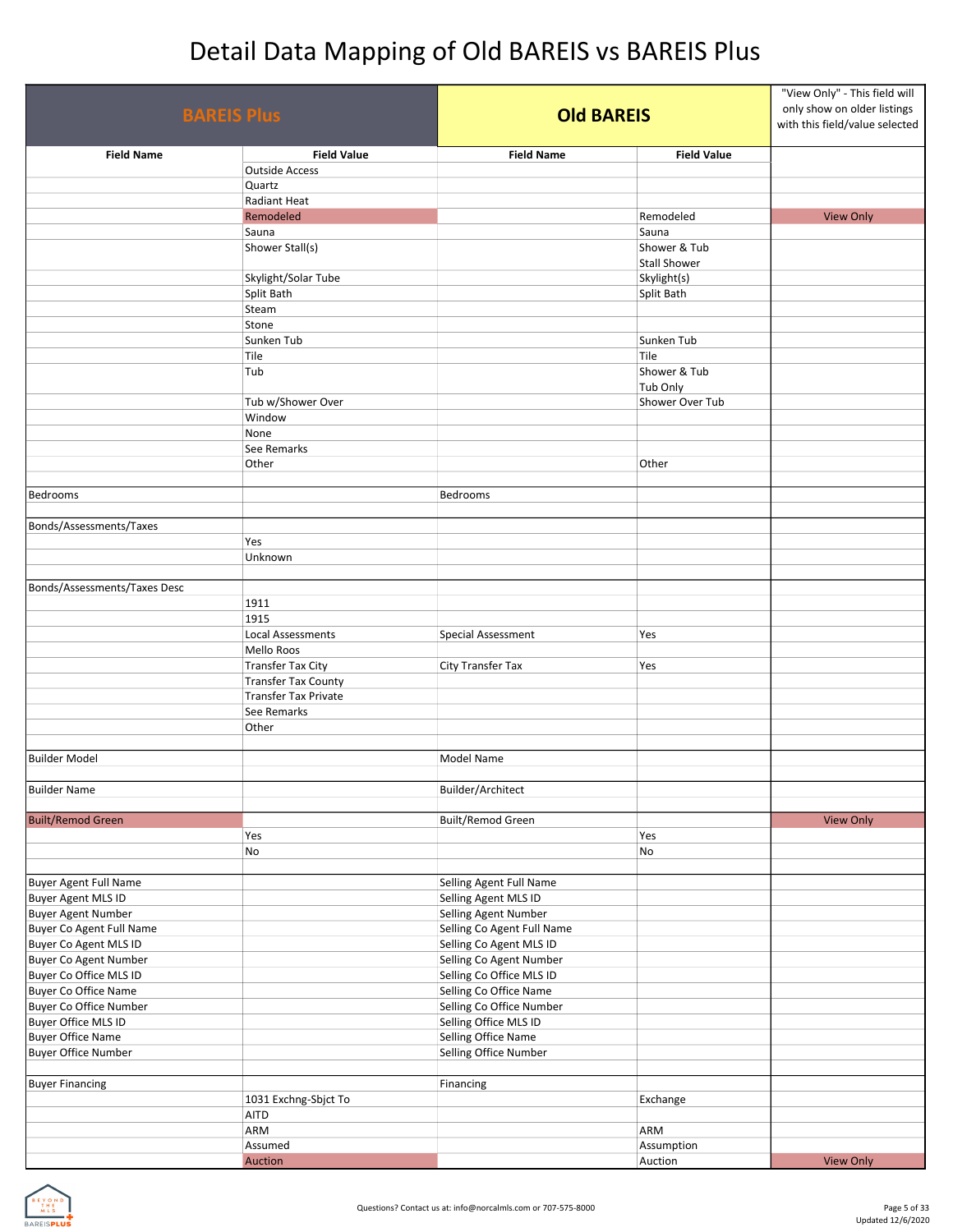| <b>BAREIS Plus</b>          |                            | <b>Old BAREIS</b>         |                    | "View Only" - This field will<br>only show on older listings<br>with this field/value selected |
|-----------------------------|----------------------------|---------------------------|--------------------|------------------------------------------------------------------------------------------------|
| <b>Field Name</b>           | <b>Field Value</b>         | <b>Field Name</b>         | <b>Field Value</b> |                                                                                                |
|                             | Balloon                    |                           |                    |                                                                                                |
|                             | Cal Vet                    |                           | Cal Vet            |                                                                                                |
|                             | Cash                       |                           | Cash (No Loan)     |                                                                                                |
|                             | Contract                   |                           |                    |                                                                                                |
|                             | Conventional<br>Creative   |                           | Conventional       |                                                                                                |
|                             | Forclosure                 |                           |                    | <b>View Only</b>                                                                               |
|                             | Farm Home Loan             |                           |                    |                                                                                                |
|                             | <b>FHA</b>                 |                           | FHA                |                                                                                                |
|                             | FHA 203(k)                 |                           | FHA203K            |                                                                                                |
|                             | FmHA                       |                           | FmHA               |                                                                                                |
|                             | Interest Buy Down          |                           |                    |                                                                                                |
|                             | Lease Option               |                           | Lease Option       |                                                                                                |
|                             | Lease Purchase<br>Nehemiah |                           | Lease Purchase     | <b>View Only</b>                                                                               |
|                             | Not Reported               |                           |                    |                                                                                                |
|                             | Option                     |                           | Option             |                                                                                                |
|                             | Other                      |                           | Other              |                                                                                                |
|                             | Owner Pay Points           |                           |                    |                                                                                                |
|                             | Private                    |                           | Private            |                                                                                                |
|                             | <b>Seller Financing</b>    |                           | Seller Financing   |                                                                                                |
|                             | Sellers Equity Share       |                           |                    |                                                                                                |
|                             | Subject To                 |                           |                    |                                                                                                |
|                             | Submit<br>Trade            |                           | Exchange           |                                                                                                |
|                             | VA                         |                           | VA                 |                                                                                                |
|                             |                            |                           |                    |                                                                                                |
| <b>Cancelation Date</b>     |                            | Inactive Date             |                    |                                                                                                |
| CAR Purch. Contract?        |                            | CAR Purch. Contract?      |                    |                                                                                                |
|                             | Yes                        |                           | Yes                |                                                                                                |
|                             | No                         |                           | No                 |                                                                                                |
| <b>Carport Spaces</b>       |                            | #Carport Spaces           |                    |                                                                                                |
|                             |                            |                           |                    |                                                                                                |
| CDOM                        |                            | Cumulative Days On Market |                    |                                                                                                |
|                             |                            |                           |                    |                                                                                                |
| City                        |                            | City                      |                    |                                                                                                |
|                             |                            | Cty Transfer Tax Rat      |                    |                                                                                                |
| City Transfer Tax Rate      |                            |                           |                    |                                                                                                |
| Close Date                  |                            | <b>Selling Date</b>       |                    |                                                                                                |
|                             |                            |                           |                    |                                                                                                |
| Close Price                 |                            | Selling Price             |                    |                                                                                                |
| Commission to Buyer Office  |                            | Comp to S.O.              |                    |                                                                                                |
| <b>Commission Type</b>      |                            |                           |                    |                                                                                                |
|                             | \$                         |                           |                    |                                                                                                |
|                             | $\%$                       |                           |                    |                                                                                                |
|                             |                            |                           |                    |                                                                                                |
| <b>Common Int Dev</b>       |                            | Common Int Dev            |                    | <b>View Only</b>                                                                               |
|                             | Yes                        |                           | Yes                |                                                                                                |
|                             | No                         |                           | No                 |                                                                                                |
|                             | Unknown                    |                           | Unknown            |                                                                                                |
| Concessions                 |                            | <b>Sales Concessions</b>  |                    |                                                                                                |
|                             | Yes                        |                           | Yes                |                                                                                                |
|                             | No                         |                           | No                 |                                                                                                |
|                             | <b>Call Listing Agent</b>  |                           |                    |                                                                                                |
|                             |                            |                           |                    |                                                                                                |
| <b>Concessions Amount</b>   |                            | Concess. Total Amt        |                    |                                                                                                |
| <b>Concessions Comments</b> |                            | Concess.Description       |                    |                                                                                                |

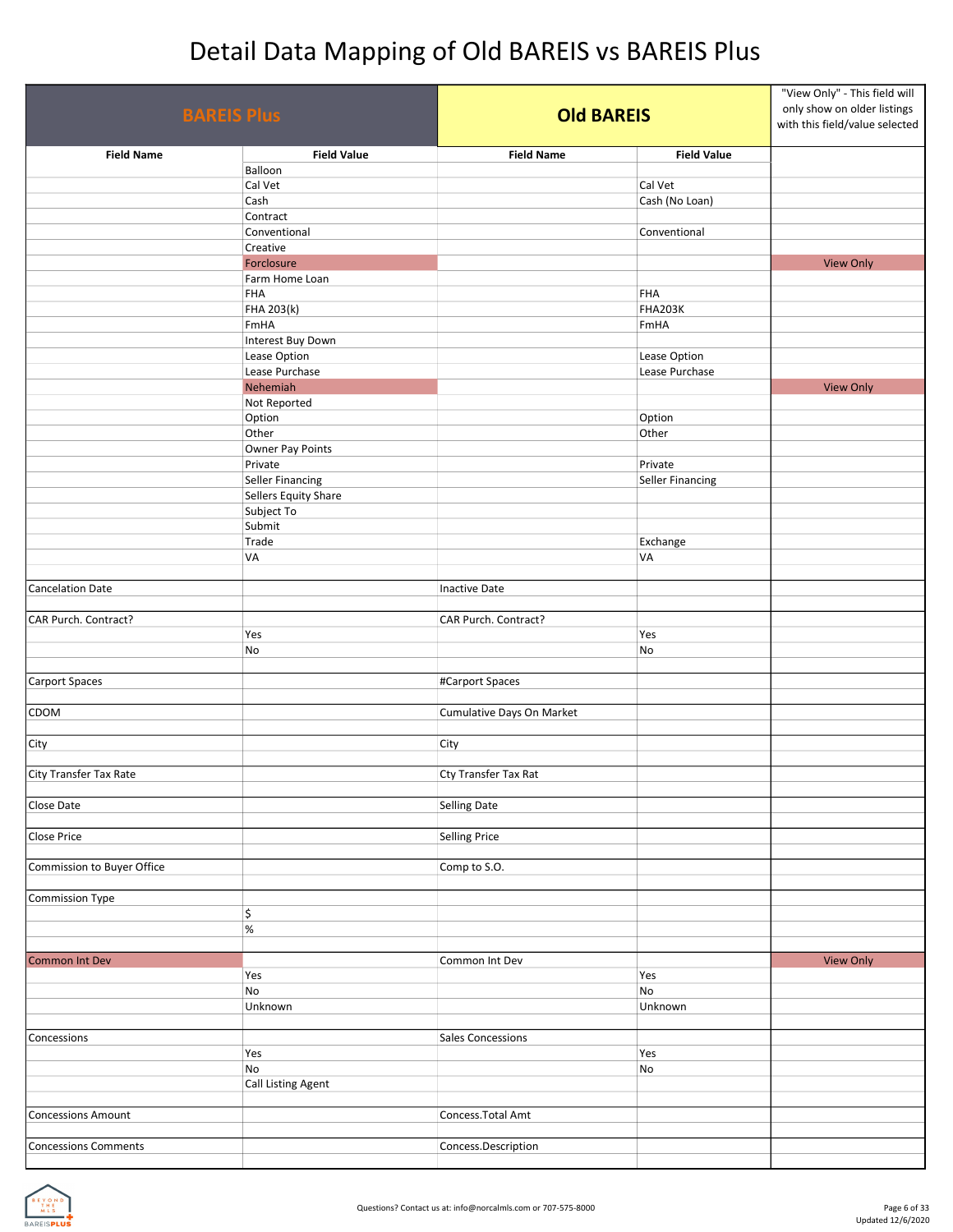| <b>BAREIS Plus</b>            |                                 | <b>Old BAREIS</b>          |                                                | "View Only" - This field will<br>only show on older listings<br>with this field/value selected |
|-------------------------------|---------------------------------|----------------------------|------------------------------------------------|------------------------------------------------------------------------------------------------|
| <b>Field Name</b>             | <b>Field Value</b>              | <b>Field Name</b>          | <b>Field Value</b>                             |                                                                                                |
| <b>Construction Materials</b> | Adobe                           |                            |                                                |                                                                                                |
|                               |                                 | Exterior                   |                                                |                                                                                                |
|                               | <b>Aluminum Siding</b><br>Block | Exterior                   | Alum Siding<br>Concrete Block                  |                                                                                                |
|                               | <b>Brick</b>                    | Exterior                   | <b>Brick</b>                                   |                                                                                                |
|                               | <b>Brick Veneer</b>             |                            |                                                |                                                                                                |
|                               | Ceiling Insulation              | <b>Energy Conservation</b> | Ceiling Insulation                             |                                                                                                |
|                               | <b>Cement Siding</b>            |                            |                                                |                                                                                                |
|                               | Concrete                        |                            |                                                |                                                                                                |
|                               | <b>Fiber Cement</b>             | Exterior                   | <b>Fiber Cement</b>                            |                                                                                                |
|                               | <b>Fiberglass Siding</b>        | Exterior                   | Fiberglass                                     |                                                                                                |
|                               | Floor Insulation                | <b>Energy Conservation</b> | Floor Insulation                               |                                                                                                |
|                               | Frame                           | Construction Type          | Wood Frame                                     |                                                                                                |
|                               | Glass                           |                            |                                                |                                                                                                |
|                               | Lap Siding                      | Exterior                   | Lap                                            |                                                                                                |
|                               | Log                             |                            |                                                |                                                                                                |
|                               | Masonry Reinforced              | <b>Construction Type</b>   | Masonry                                        |                                                                                                |
|                               | <b>Masonry Unreinforced</b>     |                            |                                                |                                                                                                |
|                               | Metal                           | Construction Type          | Steel                                          |                                                                                                |
|                               | <b>Metal Siding</b>             | Exterior                   | <b>Steel Siding</b>                            |                                                                                                |
|                               | Partial Insulation              | <b>Energy Conservation</b> | Partial Insulation                             |                                                                                                |
|                               | Plaster                         | Exterior                   | Plaster                                        |                                                                                                |
|                               | Prefabricated                   | Construction Type          | Prefabricated                                  |                                                                                                |
|                               | Rammed Earth                    | Construction Type          | Rammed Earth                                   |                                                                                                |
|                               | Redwood Siding                  | Exterior                   | <b>Redwood Siding</b>                          |                                                                                                |
|                               | <b>Shingle Siding</b>           | Exterior                   | Shingle                                        |                                                                                                |
|                               | Stone                           | Exterior                   | Stone                                          |                                                                                                |
|                               | Straw                           | <b>Construction Type</b>   | <b>Straw Bale</b>                              |                                                                                                |
|                               | Stucco                          | Exterior                   | Stucco                                         |                                                                                                |
|                               | <b>Vinyl Siding</b>             | Exterior                   | <b>Vinyl Siding</b>                            |                                                                                                |
|                               | Wall Insulation                 | <b>Energy Conservation</b> | Wall Insulation                                |                                                                                                |
|                               | Wood                            | <b>Construction Type</b>   | Wood Frame                                     |                                                                                                |
|                               | Wood Siding                     | Exterior                   | <b>Wood Siding</b>                             |                                                                                                |
|                               | See Remarks                     |                            |                                                |                                                                                                |
|                               | Other                           | Exterior                   | Other                                          |                                                                                                |
|                               |                                 | Construction Type          | Unknown                                        |                                                                                                |
|                               |                                 |                            |                                                |                                                                                                |
| <b>Contingent Date</b>        |                                 | ContingentDate             |                                                |                                                                                                |
|                               |                                 |                            |                                                |                                                                                                |
| Cooling                       |                                 | *Heat/Cool                 |                                                |                                                                                                |
|                               | Ceiling Fan(s)                  | *Heat/Cool                 | Ceiling Fan(s)                                 |                                                                                                |
|                               | Central                         |                            | Central Air                                    |                                                                                                |
|                               | Ductless                        |                            |                                                |                                                                                                |
|                               | <b>Evaporative Cooler</b>       |                            | Evap Cool                                      |                                                                                                |
|                               | Heat Pump                       |                            |                                                |                                                                                                |
|                               | <b>Heat Pump-Air</b>            | <b>Energy Conservation</b> | Heat Pump-Air                                  | <b>View Only</b>                                                                               |
|                               | <b>Heat Pump-Geotherm</b>       | <b>Energy Conservation</b> | Heat Pump-Geotherm                             | <b>View Only</b>                                                                               |
|                               | MultiUnits                      |                            | Multi-Unit                                     |                                                                                                |
|                               | MultiZone                       |                            | Multi-Zone                                     |                                                                                                |
|                               | Room Air                        |                            | Room Air                                       |                                                                                                |
|                               | Smart Vent                      |                            |                                                |                                                                                                |
|                               |                                 |                            |                                                |                                                                                                |
|                               | Wall Unit(s)<br>Whole House Fan | *Heat/Cool                 | <b>Wall AirConditioning</b><br>Whole House Fan |                                                                                                |
|                               | Window Unit(s)                  |                            | 1 Window Unit Incl                             |                                                                                                |
|                               |                                 |                            | 2 Window Unit Incl                             |                                                                                                |
|                               |                                 |                            | 3 + Window Unit Incl                           |                                                                                                |
|                               | None                            |                            | None                                           |                                                                                                |
|                               |                                 |                            | No Air Conditioning                            |                                                                                                |
|                               | See Remarks                     |                            |                                                |                                                                                                |
|                               | Other                           |                            | Other                                          |                                                                                                |
|                               |                                 |                            |                                                |                                                                                                |
| County                        |                                 | County                     |                                                |                                                                                                |
|                               |                                 |                            |                                                |                                                                                                |
| County Transfer Tax Rate      |                                 |                            |                                                |                                                                                                |
|                               |                                 |                            |                                                |                                                                                                |

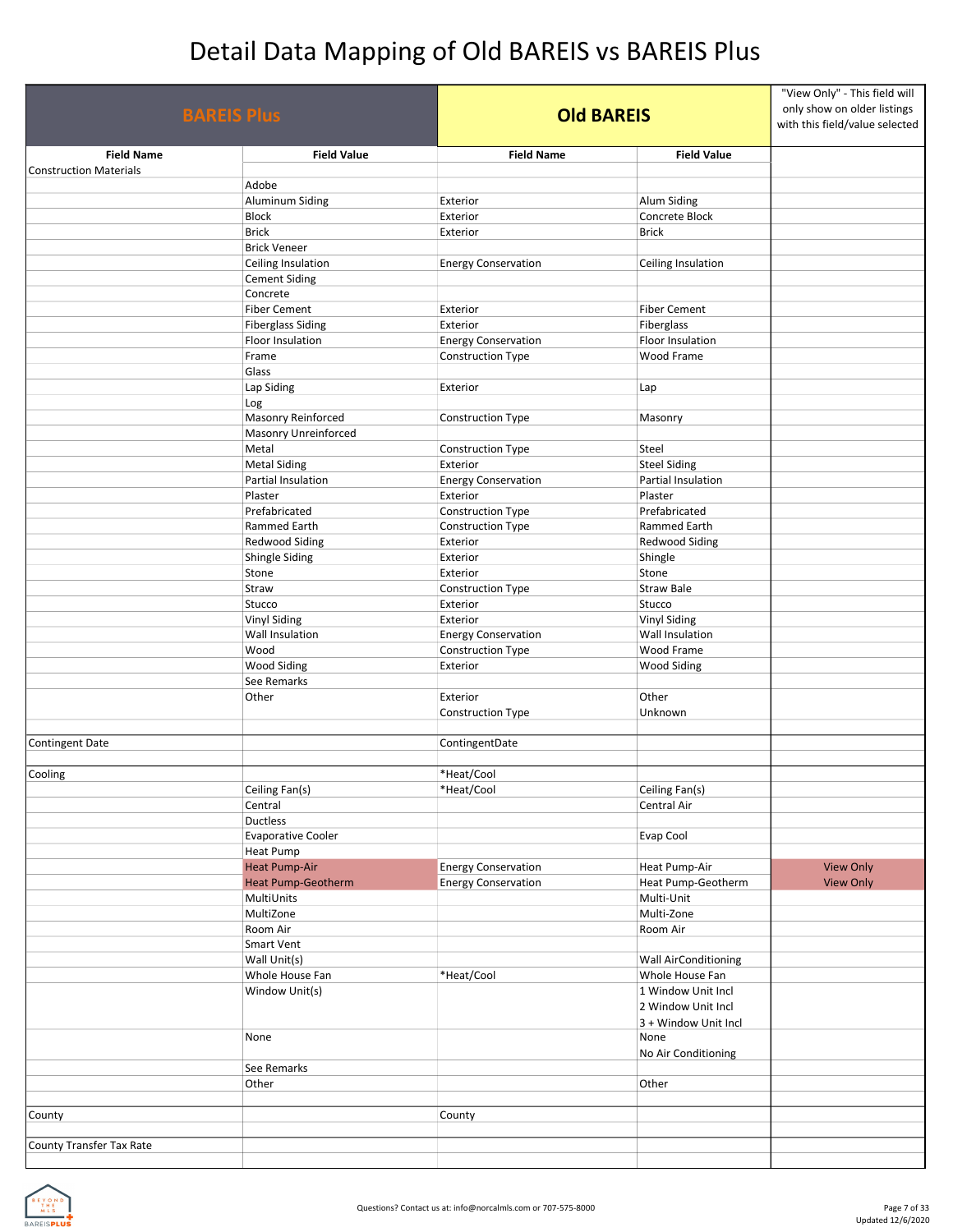| <b>BAREIS Plus</b>          |                   | <b>Old BAREIS</b>                                     |                     | "View Only" - This field will<br>only show on older listings<br>with this field/value selected |                  |
|-----------------------------|-------------------|-------------------------------------------------------|---------------------|------------------------------------------------------------------------------------------------|------------------|
|                             | <b>Field Name</b> | <b>Field Value</b>                                    | <b>Field Name</b>   | <b>Field Value</b>                                                                             |                  |
| <b>Cross Street</b>         |                   |                                                       | CrossStreetAddress  |                                                                                                |                  |
|                             |                   |                                                       |                     |                                                                                                |                  |
| <b>Current Rent</b>         |                   |                                                       |                     |                                                                                                |                  |
|                             |                   |                                                       |                     |                                                                                                |                  |
| <b>Current Use</b>          |                   | Bed & Breakfast                                       | <b>Current Use</b>  | Bed & Breakfast                                                                                |                  |
|                             |                   | Day Care                                              |                     | Day Care                                                                                       |                  |
|                             |                   | Senior Care                                           |                     | Senior Care                                                                                    |                  |
|                             |                   | <b>Tasting Room</b>                                   |                     | <b>Tasting Room</b>                                                                            |                  |
|                             |                   | <b>Vacation Rental</b>                                |                     | Vacation Rental                                                                                |                  |
|                             |                   | Vineyard                                              |                     | Vineyard Planted                                                                               |                  |
|                             |                   | Winery                                                |                     | Winery                                                                                         |                  |
|                             |                   |                                                       |                     |                                                                                                |                  |
|                             |                   |                                                       |                     |                                                                                                |                  |
| <b>Dining Room Features</b> |                   |                                                       | Dining Room         |                                                                                                |                  |
|                             |                   | <b>Breakfast Nook</b>                                 |                     |                                                                                                |                  |
|                             |                   | Dining Bar<br>Dining/Family Combo                     |                     | FamRm Combo                                                                                    |                  |
|                             |                   | Dining/Living Combo                                   |                     | LR/DR Combo                                                                                    |                  |
|                             |                   | Formal Area                                           |                     | Dining Area                                                                                    |                  |
|                             |                   | Formal Room                                           |                     | Formal                                                                                         |                  |
|                             |                   | Skylight(s)                                           |                     | Skylight(s)                                                                                    |                  |
|                             |                   | Space in Kitchen                                      |                     | Kitchen Combo                                                                                  |                  |
|                             |                   | Sunken                                                |                     | Sunken                                                                                         |                  |
|                             |                   | Other                                                 |                     | Other                                                                                          |                  |
|                             |                   |                                                       |                     |                                                                                                |                  |
| Direction                   |                   |                                                       | StreetDirection     |                                                                                                |                  |
|                             |                   |                                                       |                     |                                                                                                |                  |
| Directions to Property      |                   |                                                       | Directions          |                                                                                                |                  |
| Disclaimer                  |                   |                                                       | Property Disclaimer |                                                                                                |                  |
|                             |                   |                                                       |                     |                                                                                                |                  |
| Disclosures/Documents       |                   |                                                       |                     |                                                                                                |                  |
|                             |                   | <b>Acoustical Report</b>                              |                     |                                                                                                |                  |
|                             |                   | <b>Association Docs</b>                               |                     |                                                                                                |                  |
|                             |                   | <b>Boiler Inspection</b>                              |                     |                                                                                                |                  |
|                             |                   | CC&Rs                                                 |                     |                                                                                                |                  |
|                             |                   | <b>CLUE Report Available</b>                          |                     |                                                                                                | <b>View Only</b> |
|                             |                   | Disclosure Package Available                          |                     |                                                                                                |                  |
|                             |                   | Drainage Report                                       |                     |                                                                                                |                  |
|                             |                   | <b>Electrical Report</b>                              |                     |                                                                                                |                  |
|                             |                   | <b>Energy Audit</b>                                   |                     |                                                                                                |                  |
|                             |                   | Environmental Hazards Report                          |                     |                                                                                                |                  |
|                             |                   | <b>Estoppel Certificate</b><br>Fireplace Inspection   |                     |                                                                                                |                  |
|                             |                   | Furnace Inspection                                    |                     |                                                                                                |                  |
|                             |                   | <b>Geological Report</b>                              |                     |                                                                                                |                  |
|                             |                   | Lead Hazard Disclosure                                |                     |                                                                                                |                  |
|                             |                   | Lead Inspection Report                                |                     |                                                                                                |                  |
|                             |                   | Mine on Property                                      |                     |                                                                                                |                  |
|                             |                   | Natural Hazard Disclosure Available                   | Special Zones       | See Natural Hzrd Dis                                                                           |                  |
|                             |                   | Pest Certification Available                          |                     |                                                                                                |                  |
|                             |                   | Pest Control Report Available                         |                     |                                                                                                |                  |
|                             |                   | Pool Report                                           |                     |                                                                                                |                  |
|                             |                   | Preliminary Title Report                              |                     |                                                                                                |                  |
|                             |                   | Rental/Lease Agmts                                    |                     |                                                                                                |                  |
|                             |                   | Retrofit Required                                     |                     |                                                                                                |                  |
|                             |                   | Road Agreement                                        |                     |                                                                                                |                  |
|                             |                   | Roof Inspection                                       |                     |                                                                                                |                  |
|                             |                   | Seller Property Questionnaire                         |                     |                                                                                                |                  |
|                             |                   | Septic Certification                                  |                     |                                                                                                |                  |
|                             |                   | Sewer or Septic Report                                |                     |                                                                                                |                  |
|                             |                   | Soils Report<br><b>Structural Pest Control Report</b> |                     |                                                                                                |                  |
|                             |                   | <b>Structural/Eng Report</b>                          |                     |                                                                                                |                  |
|                             |                   |                                                       |                     |                                                                                                |                  |

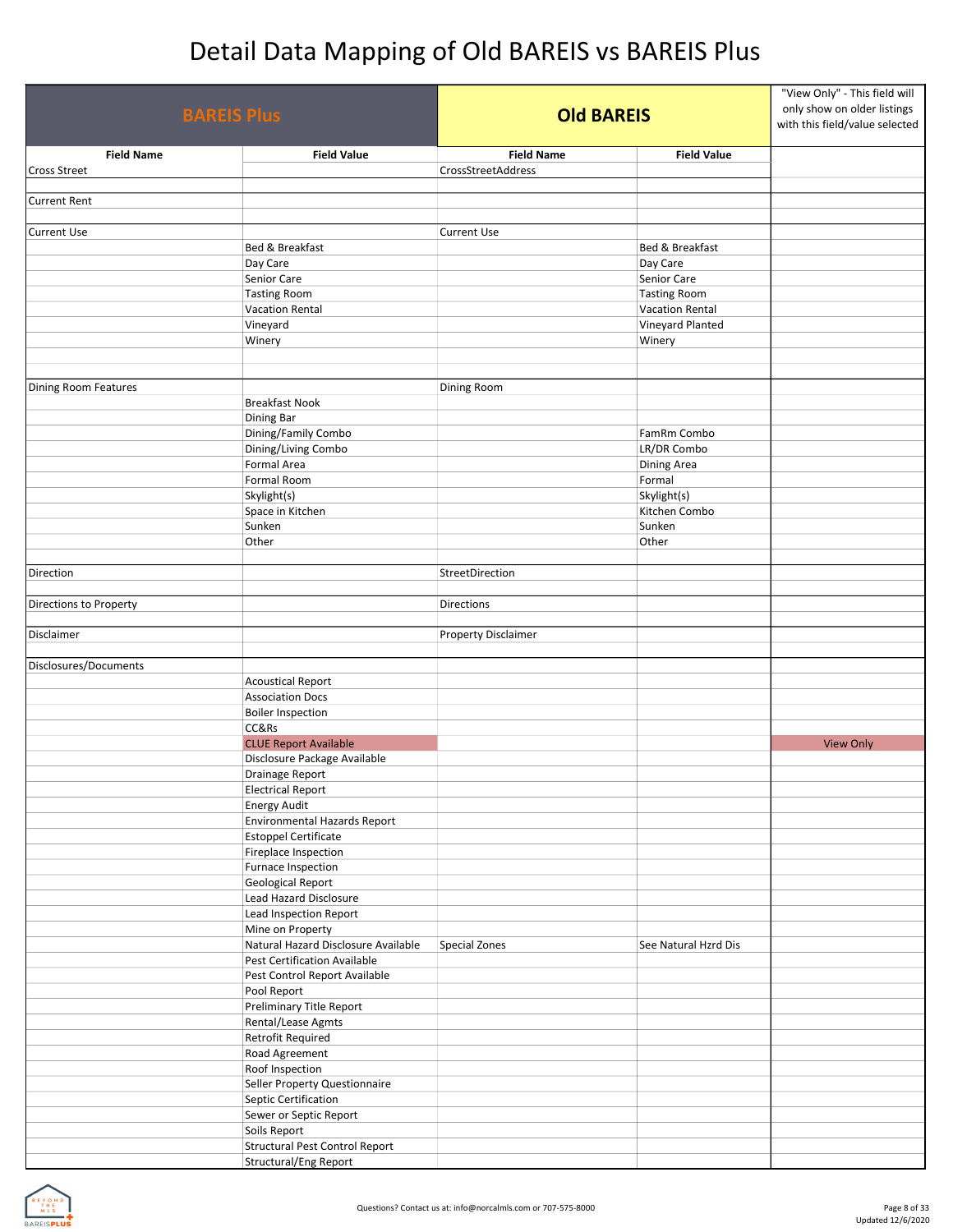| <b>BAREIS Plus</b>                |                                         |                                  | <b>Old BAREIS</b>                |  |
|-----------------------------------|-----------------------------------------|----------------------------------|----------------------------------|--|
| <b>Field Name</b>                 | <b>Field Value</b>                      | <b>Field Name</b>                | <b>Field Value</b>               |  |
|                                   | <b>TDS Available</b>                    |                                  |                                  |  |
|                                   | Transfer Disclosure Statement           |                                  |                                  |  |
|                                   | <b>Underground Tank</b>                 |                                  |                                  |  |
|                                   | Use Permit                              |                                  |                                  |  |
|                                   | Water Agreement                         |                                  |                                  |  |
|                                   | Water Test Log(s)<br>Well Report        |                                  |                                  |  |
|                                   | Well-Test GPM                           |                                  |                                  |  |
|                                   | Well-Test Potability                    |                                  |                                  |  |
|                                   | Whole House Inspection Available        |                                  |                                  |  |
|                                   | None                                    |                                  |                                  |  |
|                                   | See Remarks                             |                                  |                                  |  |
|                                   | Other                                   |                                  |                                  |  |
|                                   | <b>Attached Docs</b>                    |                                  |                                  |  |
|                                   |                                         |                                  |                                  |  |
| DisplayIDX                        |                                         |                                  |                                  |  |
| <b>Distance From Shopping</b>     |                                         |                                  |                                  |  |
|                                   | 1 Block                                 |                                  |                                  |  |
|                                   | 2 Blocks                                |                                  |                                  |  |
|                                   | 3 Blocks                                |                                  |                                  |  |
|                                   | 4+ Blocks                               |                                  |                                  |  |
|                                   | On Street                               |                                  |                                  |  |
|                                   |                                         |                                  |                                  |  |
| Distance To Public Transportation |                                         | Pub Transportation               |                                  |  |
|                                   | 1 Block                                 |                                  | 1 Block                          |  |
|                                   | 2 Blocks                                |                                  | 2 Blocks                         |  |
|                                   | 3 Blocks                                |                                  | 3 Blocks                         |  |
|                                   | 4+ Blocks                               |                                  | 4 or More Blocks                 |  |
|                                   | <1 Mile<br>1-2 Miles                    |                                  | <1 Mile<br>1-2 Miles             |  |
|                                   | 3 or More Miles                         |                                  | 3 or More Miles                  |  |
|                                   | On Transit Line                         |                                  |                                  |  |
|                                   | See Remarks                             |                                  |                                  |  |
|                                   | Other                                   |                                  | Other                            |  |
|                                   |                                         |                                  |                                  |  |
| <b>DOM</b>                        |                                         | Days On Market                   |                                  |  |
|                                   |                                         |                                  |                                  |  |
| Driveway/Sidewalks                |                                         |                                  |                                  |  |
|                                   | Gated                                   |                                  |                                  |  |
|                                   | Gravel                                  | Drive/Sidewalk<br>Drive/Sidewalk | Gravel                           |  |
|                                   | Maintenance Agreement<br>Paved Driveway | Drive/Sidewalk                   | Maintenance Agrmt<br>Paved Drive |  |
|                                   | Paved Sidewalk                          | Drive/Sidewalk                   | Paved Sidewalk                   |  |
|                                   | Shared Driveway                         | Drive/Sidewalk                   | Shared Driveway                  |  |
|                                   | Sidewalk/Curb/Gutter                    |                                  |                                  |  |
|                                   | Unpaved                                 | Drive/Sidewalk                   | Unpaved                          |  |
|                                   |                                         |                                  |                                  |  |
| Dual Variable Compensation        |                                         | Dual Var Comm                    |                                  |  |
|                                   | Yes                                     |                                  | Yes                              |  |
|                                   | No                                      |                                  | No                               |  |
|                                   |                                         |                                  |                                  |  |
| Electric                          | 220 Volts                               |                                  |                                  |  |
|                                   | 220 Volts in Kitchen                    | Kitchen                          | 220 V Wiring                     |  |
|                                   | 220 Volts in Laundry                    | Laundry/Appliance                | 220 V Wiring                     |  |
|                                   | 3 Phase                                 |                                  |                                  |  |
|                                   | 440 Volts                               |                                  |                                  |  |
|                                   | Battery Backup                          |                                  |                                  |  |
|                                   | <b>Bi-Direct Meter</b>                  |                                  |                                  |  |
|                                   | Passive Solar                           | <b>Energy Conservation</b>       | Passive Solar                    |  |
|                                   | Photovoltaics Seller Owned              |                                  |                                  |  |
|                                   | Photovoltaics Third-Party Owned         |                                  |                                  |  |
|                                   | Prewired for PVSolar                    |                                  |                                  |  |
|                                   | Prewired for WindGen                    |                                  |                                  |  |

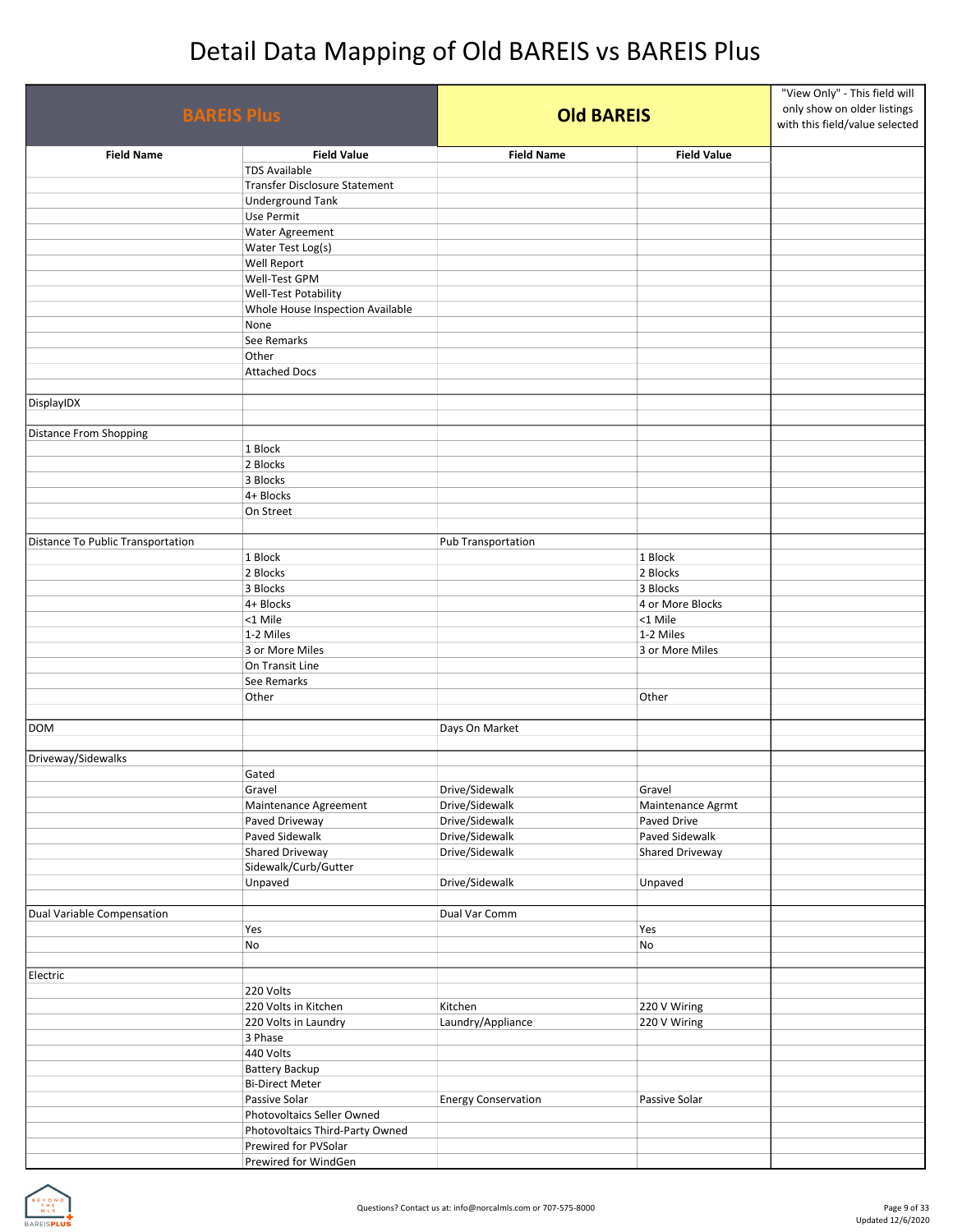| <b>BAREIS Plus</b>                |                     | <b>Old BAREIS</b>          |                          | "View Only" - This field will<br>only show on older listings<br>with this field/value selected |
|-----------------------------------|---------------------|----------------------------|--------------------------|------------------------------------------------------------------------------------------------|
| <b>Field Name</b>                 | <b>Field Value</b>  | <b>Field Name</b>          | <b>Field Value</b>       |                                                                                                |
|                                   | PV-Battery Backup   | <b>Energy Conservation</b> | PV-Battery Backup        |                                                                                                |
|                                   | PV-Off Grid         | <b>Energy Conservation</b> | PV-Off Grid              |                                                                                                |
|                                   | PV-On Grid          | <b>Energy Conservation</b> | PV-On Grid               |                                                                                                |
|                                   | Solar Chamber       |                            |                          |                                                                                                |
|                                   | Solar Plumbed       |                            |                          |                                                                                                |
|                                   | Wind Turbine(s)     |                            |                          |                                                                                                |
|                                   | See Remarks         |                            |                          |                                                                                                |
|                                   |                     |                            |                          |                                                                                                |
| Elementary                        |                     | <b>Elementary School</b>   |                          | <b>View Only</b>                                                                               |
|                                   |                     |                            |                          |                                                                                                |
| <b>Elementary School District</b> |                     | <b>Elementary School</b>   |                          |                                                                                                |
|                                   |                     |                            |                          |                                                                                                |
| <b>Energy Efficient</b>           |                     |                            |                          |                                                                                                |
|                                   | Appliances          |                            |                          |                                                                                                |
|                                   | Construction        |                            |                          |                                                                                                |
|                                   | Cooling             |                            |                          |                                                                                                |
|                                   | Doors               |                            |                          |                                                                                                |
|                                   | Exposure/Shade      |                            |                          |                                                                                                |
|                                   | Heating             |                            |                          |                                                                                                |
|                                   | Insulation          |                            |                          |                                                                                                |
|                                   | Lighting            |                            |                          |                                                                                                |
|                                   | Roof                |                            |                          |                                                                                                |
|                                   | Thermostat          |                            |                          |                                                                                                |
|                                   | Water Heater        |                            |                          |                                                                                                |
|                                   | Windows             |                            |                          |                                                                                                |
|                                   |                     |                            |                          |                                                                                                |
| <b>Entry Date</b>                 |                     | <b>Entry Date</b>          |                          |                                                                                                |
|                                   |                     |                            |                          |                                                                                                |
| <b>Entry Level</b>                |                     |                            |                          |                                                                                                |
|                                   |                     |                            |                          |                                                                                                |
| <b>Exclusion Confirm?</b>         |                     | <b>Exclusion Confirm?</b>  |                          |                                                                                                |
|                                   | Yes                 |                            | Yes                      |                                                                                                |
|                                   | No                  |                            | No                       |                                                                                                |
|                                   |                     |                            |                          |                                                                                                |
| <b>Expiration Date</b>            |                     | ExpirationDate             |                          |                                                                                                |
|                                   |                     |                            |                          |                                                                                                |
| <b>Exterior Features</b>          |                     |                            |                          |                                                                                                |
|                                   | Balcony             |                            |                          |                                                                                                |
|                                   | <b>BBQ Built-In</b> |                            |                          |                                                                                                |
|                                   | Covered Courtyard   |                            |                          |                                                                                                |
|                                   | Uncovered Courtyard |                            |                          |                                                                                                |
|                                   | Dog Run             | Yard/Grounds               | Dog Run                  |                                                                                                |
|                                   | <b>Entry Gate</b>   | Miscellaneous              | <b>Entry Gate</b>        |                                                                                                |
|                                   | Fire Pit            |                            |                          |                                                                                                |
|                                   | Fireplace           |                            |                          |                                                                                                |
|                                   | Kitchen             |                            |                          |                                                                                                |
|                                   | Misting System      |                            |                          |                                                                                                |
|                                   | Wet Bar             | Miscellaneous              | Wet Bar(s)               |                                                                                                |
|                                   |                     |                            |                          |                                                                                                |
|                                   |                     |                            |                          |                                                                                                |
| <b>Family Room Features</b>       |                     | Family Room                |                          |                                                                                                |
|                                   | Cathedral/Vaulted   |                            | <b>Cathedral Ceiling</b> |                                                                                                |
|                                   | Deck Attached       |                            | Deck Attached            |                                                                                                |
|                                   | Great Room          |                            | Great Room               |                                                                                                |
|                                   | Open Beam Ceiling   |                            | Open Beam                |                                                                                                |
|                                   | Skylight(s)         |                            | Skylight(s)              |                                                                                                |
|                                   | Sunken              |                            | Sunken                   |                                                                                                |
|                                   | View                |                            |                          |                                                                                                |
|                                   | Other               |                            | Other                    |                                                                                                |
|                                   |                     |                            |                          |                                                                                                |
| Fencing                           |                     | Fencing                    |                          |                                                                                                |
|                                   | <b>Back Yard</b>    |                            |                          |                                                                                                |
|                                   | <b>Barbed Wire</b>  |                            | <b>Barbed Wire</b>       |                                                                                                |
|                                   | Chain Link          |                            | Chain Link               |                                                                                                |
|                                   | Cross Fenced        |                            | Complete Cross           |                                                                                                |

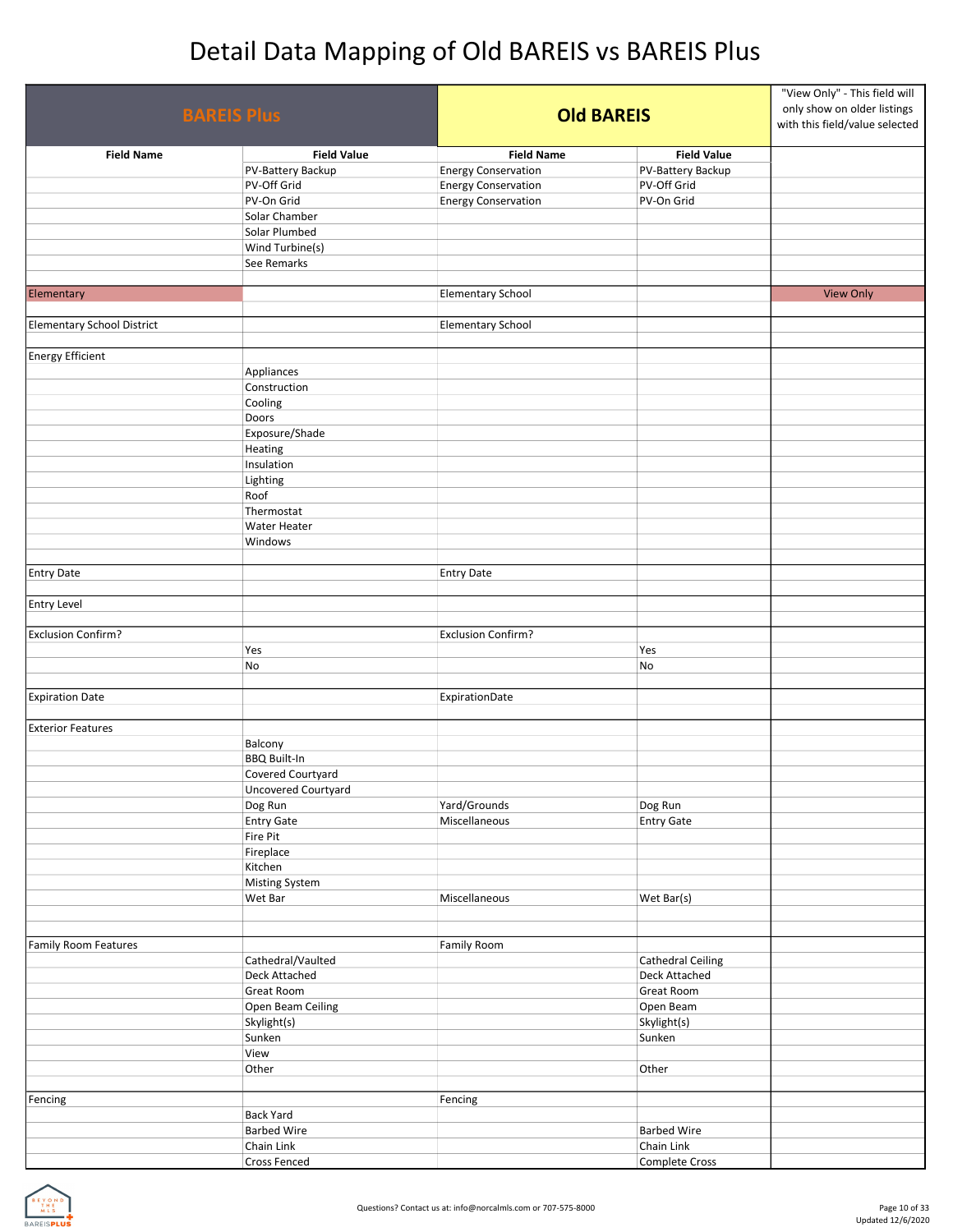| <b>BAREIS Plus</b>        |                          | <b>Old BAREIS</b>         |                      | "View Only" - This field will<br>only show on older listings<br>with this field/value selected |
|---------------------------|--------------------------|---------------------------|----------------------|------------------------------------------------------------------------------------------------|
| <b>Field Name</b>         | <b>Field Value</b>       | <b>Field Name</b>         | <b>Field Value</b>   |                                                                                                |
|                           | Electric                 |                           | Electric             |                                                                                                |
|                           | Fenced                   |                           | Complete             |                                                                                                |
|                           | Front Yard               |                           |                      |                                                                                                |
|                           | <b>Fenced Yard</b>       |                           |                      | <b>View Only</b>                                                                               |
|                           | Full                     |                           | Perimeter            |                                                                                                |
|                           | Masonry                  |                           |                      |                                                                                                |
|                           | Metal                    |                           |                      |                                                                                                |
|                           | Partial                  |                           | Partial              |                                                                                                |
|                           | Partial Cross            |                           | <b>Partial Cross</b> |                                                                                                |
|                           | Vinyl                    |                           |                      |                                                                                                |
|                           | Wire                     |                           |                      |                                                                                                |
|                           | Wood                     |                           | Wood Board           |                                                                                                |
|                           | None                     |                           | None                 |                                                                                                |
|                           | See Remarks              |                           |                      |                                                                                                |
|                           | Other                    |                           | Other                |                                                                                                |
|                           |                          |                           |                      |                                                                                                |
| <b>Financing Comments</b> |                          | <b>Financing Comments</b> |                      |                                                                                                |
|                           |                          |                           |                      |                                                                                                |
| <b>Fireplace Features</b> |                          | Fireplace(s)              |                      |                                                                                                |
|                           | <b>Brick</b><br>Circular |                           | <b>Brick</b>         |                                                                                                |
|                           | Circulating              |                           | Circular             |                                                                                                |
|                           | Decorative Only          |                           | Decorative FP        |                                                                                                |
|                           | Den                      |                           | Den                  |                                                                                                |
|                           | Dining Room              |                           | Dining Room          |                                                                                                |
|                           | Double Sided             |                           | Two-Way              |                                                                                                |
|                           | Electric                 |                           | Electric             |                                                                                                |
|                           | Family Room              | Fireplace(s)              | <b>Family Room</b>   |                                                                                                |
|                           |                          | Family Room               | Fireplace(s)         |                                                                                                |
|                           | <b>Free Standing</b>     |                           | <b>Free Standing</b> |                                                                                                |
|                           | Gas Log                  |                           |                      |                                                                                                |
|                           | Gas Piped                |                           | <b>Gas Burning</b>   |                                                                                                |
|                           | Gas Starter              |                           | Gas Starter          |                                                                                                |
|                           | Insert                   |                           | Insert               |                                                                                                |
|                           | Kitchen                  |                           |                      |                                                                                                |
|                           | Living Room              | Fireplace(s)              | Living Room          |                                                                                                |
|                           |                          | Living Room               | Fireplace(s)         |                                                                                                |
|                           | Master Bedroom           |                           | Master BR            |                                                                                                |
|                           | Metal                    |                           | Metal                |                                                                                                |
|                           | Pellet Stove             |                           | <b>Pellet Stove</b>  |                                                                                                |
|                           | Raised Hearth            |                           | Raised Hearth        |                                                                                                |
|                           | Stone                    |                           | Stone                |                                                                                                |
|                           | <b>Wood Burning</b>      |                           | <b>Wood Burning</b>  |                                                                                                |
|                           | Wood Stove               |                           | Wood Stove           |                                                                                                |
|                           | See Remarks              |                           |                      |                                                                                                |
|                           | Other                    |                           | Other                |                                                                                                |
|                           |                          |                           |                      |                                                                                                |
| Flooring                  |                          | Floors                    |                      |                                                                                                |
|                           | Bamboo                   |                           |                      |                                                                                                |
|                           | Carpet                   |                           | W/W Carpet           |                                                                                                |
|                           |                          |                           | Part Carpet          |                                                                                                |
|                           | Concrete                 |                           | Concrete             |                                                                                                |
|                           | Cork                     |                           |                      |                                                                                                |
|                           | Granite                  |                           | Granite              |                                                                                                |
|                           | Laminate<br>Linoleum     |                           | Laminate             |                                                                                                |
|                           | Linoleum/Vinyl           |                           | Vinyl/Linoleum       | <b>View Only</b>                                                                               |
|                           | Marble                   |                           | Marble               |                                                                                                |
|                           | Painted/Stained          |                           |                      |                                                                                                |
|                           | Parquet                  |                           | Parquet              |                                                                                                |
|                           | Quartz                   |                           |                      |                                                                                                |
|                           | Reclaimed                |                           |                      |                                                                                                |
|                           | Recycled Carpet          |                           |                      |                                                                                                |
|                           | Simulated Wood           |                           | Simulated Wood       |                                                                                                |
|                           | Slate                    |                           | Slate                |                                                                                                |

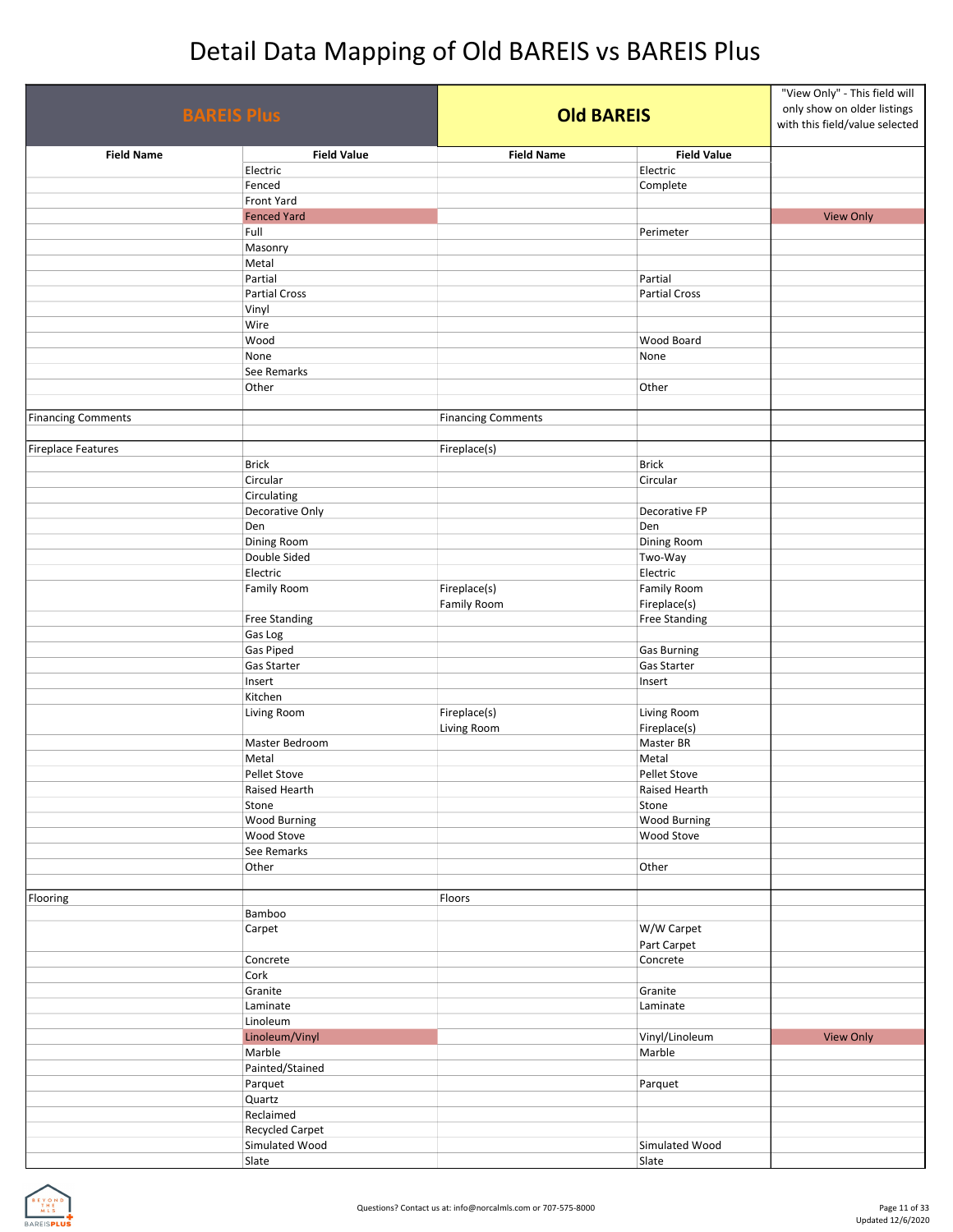| <b>BAREIS Plus</b>                      |                                    |                            | <b>Old BAREIS</b>         |                  |
|-----------------------------------------|------------------------------------|----------------------------|---------------------------|------------------|
| <b>Field Name</b>                       | <b>Field Value</b>                 | <b>Field Name</b>          | <b>Field Value</b>        |                  |
|                                         | Stamped                            |                            |                           |                  |
|                                         | Stone                              |                            |                           |                  |
|                                         | Tile                               |                            | Tile                      |                  |
|                                         | Vinyl                              |                            |                           |                  |
|                                         | Wood                               |                            | Hardwood                  |                  |
|                                         |                                    |                            | Part Hardwood             |                  |
|                                         |                                    |                            | Wood                      |                  |
|                                         | See Remarks                        |                            |                           |                  |
|                                         | Other                              |                            | Other                     |                  |
| Foundation                              |                                    | Foundation                 |                           |                  |
|                                         | <b>Block</b>                       |                            | Concrete Block            |                  |
|                                         | <b>Brick</b>                       |                            | <b>Brick</b>              | <b>View Only</b> |
|                                         | Brick/Mortar                       |                            | Brick/Mortar              |                  |
|                                         | Capped Brick                       |                            |                           |                  |
|                                         | Combination                        |                            | Combo                     |                  |
|                                         | Concrete                           |                            |                           |                  |
|                                         | Concrete Grid                      |                            | Concrete Grid             |                  |
|                                         | Concrete Perimeter                 |                            | Concrete Perimeter        |                  |
|                                         | <b>Masonry Perimeter</b>           |                            | <b>Masonry Perimeter</b>  |                  |
|                                         | Piling                             |                            | Piling                    |                  |
|                                         | Pillar/Post/Pier                   |                            | Pillars/Post              |                  |
|                                         | Raised                             |                            |                           |                  |
|                                         | Slab                               |                            | Slab                      |                  |
|                                         | See Remarks                        |                            |                           |                  |
|                                         | Other                              |                            | Other                     |                  |
|                                         |                                    |                            | None                      |                  |
|                                         |                                    |                            |                           |                  |
| Frontage Type                           |                                    | Lot Description            |                           |                  |
|                                         | Bay/Harbor                         |                            | Bayfront                  |                  |
|                                         | <b>Borders Government Land</b>     |                            |                           |                  |
|                                         | <b>Golf Course</b>                 |                            |                           |                  |
|                                         | Lakefront                          |                            |                           |                  |
|                                         | Oceanfront                         | Location                   | Oceanfront                |                  |
|                                         |                                    | Lot Description            | Oceanfront                |                  |
|                                         | River                              |                            | <b>River Front</b>        |                  |
|                                         | Waterfront                         | Location                   | Waterfront                |                  |
|                                         |                                    | Lot Description            | Waterfront                |                  |
|                                         |                                    |                            |                           |                  |
| <b>Full Bathrooms</b>                   |                                    | <b>FullBathrooms</b>       |                           |                  |
| <b>Garage Spaces</b>                    |                                    |                            |                           |                  |
|                                         |                                    | #Garage Spaces             |                           |                  |
| <b>Green Building Verification Type</b> |                                    |                            |                           |                  |
|                                         | <b>ENERGY STAR Certified Homes</b> |                            |                           |                  |
|                                         | <b>Green Point</b>                 |                            |                           |                  |
|                                         | <b>HERS Index Score</b>            |                            |                           |                  |
|                                         | <b>LEED For Homes</b>              |                            |                           |                  |
|                                         |                                    |                            |                           |                  |
| <b>Green Verification Body</b>          |                                    | Green Rated by Whom?       |                           |                  |
|                                         |                                    |                            |                           |                  |
| <b>Green Verification Rating</b>        |                                    | <b>Green Rating</b>        |                           |                  |
|                                         |                                    |                            |                           |                  |
| <b>Green Verification Year</b>          |                                    | Year Rated Green           |                           |                  |
|                                         |                                    |                            |                           |                  |
| Heating                                 |                                    | *Heat/Cool                 |                           |                  |
|                                         | Baseboard                          |                            | <b>Baseboard Heaters</b>  |                  |
|                                         | <b>Bio Diesel Furnace</b>          | <b>Energy Conservation</b> | <b>Bio Diesel Furnace</b> |                  |
|                                         | Central                            |                            | Central Heat              |                  |
|                                         | Ductless                           |                            |                           |                  |
|                                         | Electric                           |                            | Electric                  |                  |
|                                         | Fireplace Insert                   |                            |                           |                  |
|                                         | Fireplace(s)                       |                            | Fireplace(s)              |                  |
|                                         | Floor Furnace                      |                            | Floor Furnace             |                  |
|                                         | Gas                                |                            | Gas                       |                  |

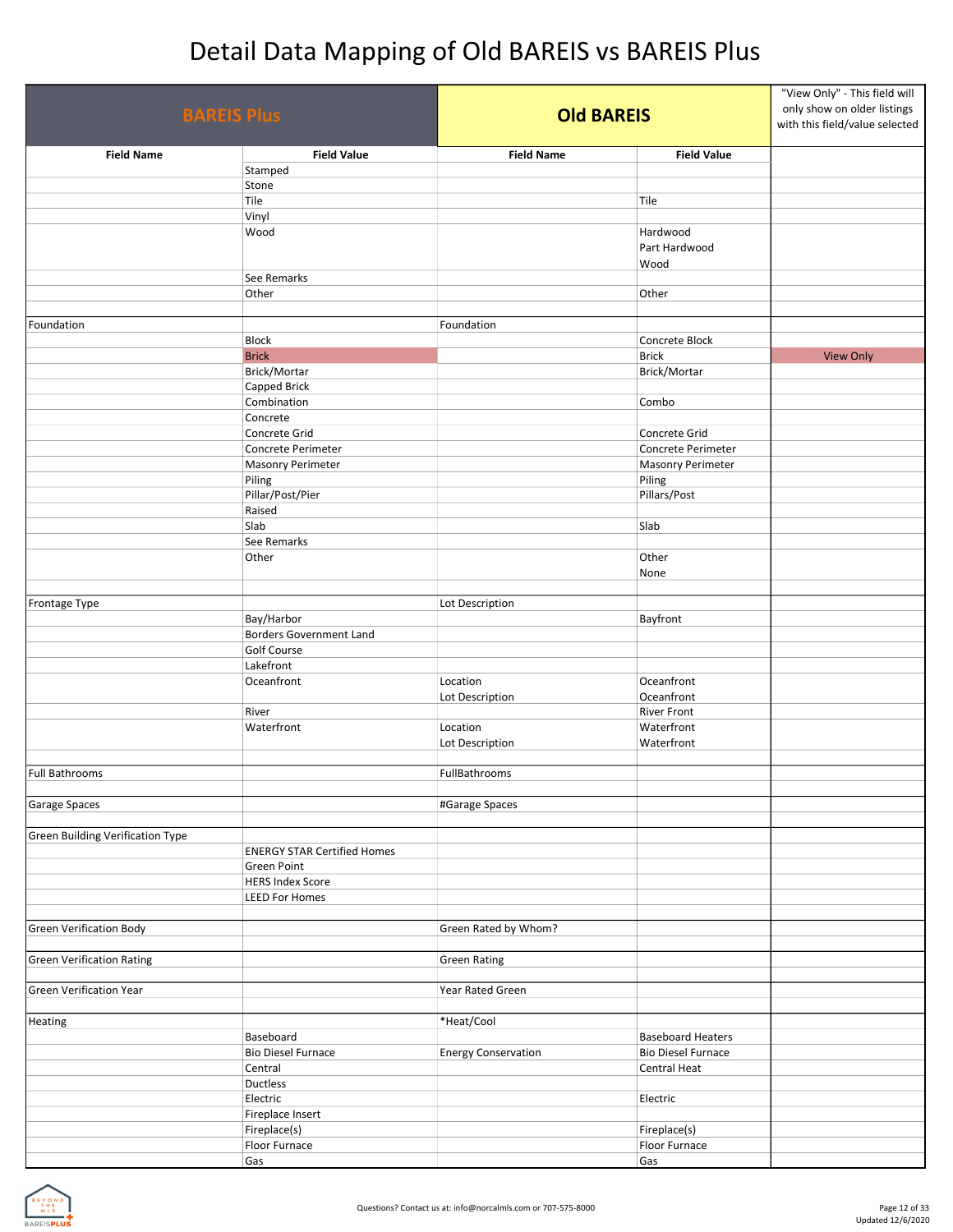| <b>BAREIS Plus</b>             |                                        | <b>Old BAREIS</b>          |                      | "View Only" - This field will<br>only show on older listings<br>with this field/value selected |
|--------------------------------|----------------------------------------|----------------------------|----------------------|------------------------------------------------------------------------------------------------|
| <b>Field Name</b>              | <b>Field Value</b>                     | <b>Field Name</b>          | <b>Field Value</b>   |                                                                                                |
|                                | <b>Heat Pump</b>                       |                            | Heat Pump            |                                                                                                |
|                                | <b>Heat Pump-Air</b>                   | <b>Energy Conservation</b> | Heat Pump-Air        | <b>View Only</b>                                                                               |
|                                | <b>Heat Pump-Geotherm</b><br>Hot Water | <b>Energy Conservation</b> | Heat Pump-Geotherm   | <b>View Only</b>                                                                               |
|                                | MultiUnits                             |                            | Multi-Unit           |                                                                                                |
|                                | MultiZone                              |                            | Multi-Zone           |                                                                                                |
|                                | Natural Gas                            |                            | Natural Gas          |                                                                                                |
|                                | Oil                                    |                            | Oil                  |                                                                                                |
|                                | Pellet Stove                           |                            |                      |                                                                                                |
|                                | Propane                                |                            | Propane              |                                                                                                |
|                                | Propane Stove                          |                            |                      |                                                                                                |
|                                | Radiant                                |                            | Radiant              |                                                                                                |
|                                | Radiant Floor                          |                            |                      |                                                                                                |
|                                | Smart Vent                             |                            |                      |                                                                                                |
|                                | <b>Solar Heating</b>                   | Heat/Cool                  | Solar                |                                                                                                |
|                                |                                        | <b>Energy Conservation</b> | <b>Solar Heating</b> |                                                                                                |
|                                | Solar w/Backup                         |                            |                      |                                                                                                |
|                                | Steam                                  |                            | Steam                |                                                                                                |
|                                | <b>Wall Furnace</b>                    |                            | <b>Wall Furnace</b>  |                                                                                                |
|                                | <b>Stove Heater(s)</b>                 |                            | <b>Stove Heater</b>  | <b>View Only</b>                                                                               |
|                                | Wood Stove                             |                            | <b>Wood Burning</b>  |                                                                                                |
|                                | None                                   |                            | None                 |                                                                                                |
|                                |                                        |                            | No Heat              |                                                                                                |
|                                | See Remarks                            |                            |                      |                                                                                                |
|                                | Other                                  |                            | Other                |                                                                                                |
| Height Limit                   |                                        | Height Limit               |                      |                                                                                                |
|                                | 16                                     |                            | 16                   |                                                                                                |
|                                | 20                                     |                            | 20                   |                                                                                                |
|                                | 24                                     |                            | 24                   |                                                                                                |
|                                | 35                                     |                            | 35                   |                                                                                                |
|                                | Unknown                                |                            | Unknown              |                                                                                                |
|                                | Other                                  |                            | Other                |                                                                                                |
|                                |                                        |                            |                      |                                                                                                |
| Home Warranty                  |                                        | Home Protection Plan       |                      |                                                                                                |
|                                | Yes                                    |                            | Yes                  |                                                                                                |
|                                | No                                     |                            | No                   |                                                                                                |
|                                |                                        |                            |                      |                                                                                                |
| <b>Horse Property</b>          |                                        | Land Use                   |                      |                                                                                                |
|                                | Yes                                    |                            | Horses               |                                                                                                |
|                                | No                                     |                            |                      |                                                                                                |
|                                |                                        |                            |                      |                                                                                                |
| <b>Horse Property Features</b> |                                        | <b>Other Structures</b>    |                      |                                                                                                |
|                                | 1-6 Stalls<br>7+ Stalls                |                            |                      |                                                                                                |
|                                | Stall(s)                               |                            | Stall(s)             | <b>View Only</b>                                                                               |
|                                | Arena                                  |                            | Arena                |                                                                                                |
|                                | <b>Barn Amenities</b>                  |                            |                      |                                                                                                |
|                                | Barn w/Water                           |                            | Barn w/ Water        |                                                                                                |
|                                | Barn w/Electricity                     |                            | Barn w/Electricity   |                                                                                                |
|                                | Barn(s)                                |                            |                      |                                                                                                |
|                                |                                        |                            | Barn(s)              |                                                                                                |
|                                | <b>Boarding Facilities</b>             |                            |                      |                                                                                                |
|                                | Chutes                                 |                            | Chutes               |                                                                                                |
|                                | Corrals                                |                            | Corrals              |                                                                                                |
|                                | <b>Cross Fenced</b>                    |                            |                      |                                                                                                |
|                                | Fenced                                 |                            |                      |                                                                                                |
|                                | <b>Hay Storage</b>                     |                            |                      |                                                                                                |
|                                | <b>Hot Walker</b>                      |                            |                      |                                                                                                |
|                                | <b>Irrigated Pasture</b>               |                            |                      |                                                                                                |
|                                | Paddocks                               |                            | Paddock              |                                                                                                |
|                                | Palpation Chute                        |                            |                      |                                                                                                |
|                                | Pasture                                |                            |                      |                                                                                                |
|                                | Pens                                   |                            | Pens                 |                                                                                                |
|                                | <b>Riding Trail</b>                    |                            |                      |                                                                                                |

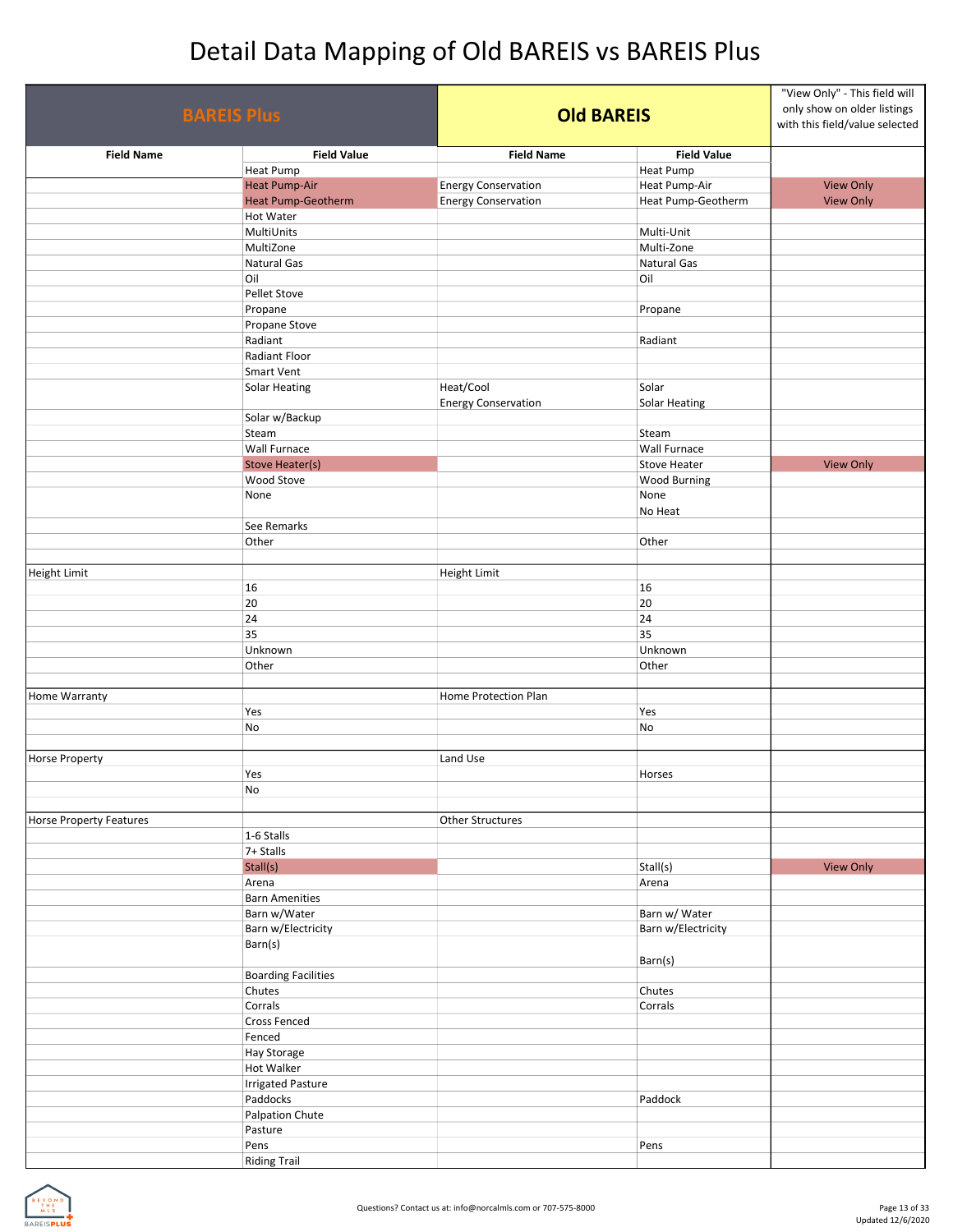| <b>BAREIS Plus</b>       |                                                 |                                | <b>Old BAREIS</b>                        |                  |
|--------------------------|-------------------------------------------------|--------------------------------|------------------------------------------|------------------|
| <b>Field Name</b>        | <b>Field Value</b>                              | <b>Field Name</b>              | <b>Field Value</b>                       |                  |
|                          | Round Pen                                       |                                |                                          |                  |
|                          | Shaving Bin<br>Stable                           |                                | Stable                                   |                  |
|                          | <b>Tack Room</b>                                |                                | <b>Tack Room</b>                         |                  |
|                          | <b>Trailer Storage</b>                          |                                |                                          |                  |
|                          | Wash Rack                                       |                                |                                          |                  |
|                          | None                                            |                                |                                          |                  |
|                          | See Remarks                                     |                                |                                          |                  |
|                          | Other<br><b>Attached Docs</b>                   |                                |                                          |                  |
|                          |                                                 |                                |                                          |                  |
|                          |                                                 |                                |                                          |                  |
| <b>Interior Features</b> |                                                 |                                |                                          |                  |
|                          | <b>Cathedral Ceiling</b>                        | Miscellaneous                  | <b>Cathedral Ceiling</b>                 |                  |
|                          | <b>Formal Entry</b>                             | Miscellaneous<br>Miscellaneous | <b>Formal Entry</b><br>Open Beam Ceiling |                  |
|                          | Open Beam Ceiling<br>Skylight(s)                | Miscellaneous                  | Skylight(s)                              |                  |
|                          | Skylight Tube                                   |                                |                                          |                  |
|                          | Storage Area(s)                                 | Miscellaneous                  | Storage Area                             |                  |
|                          | Wet Bar                                         |                                |                                          |                  |
|                          |                                                 |                                |                                          |                  |
| Irrigation               | Agricultural Well                               | <b>Water Source</b>            |                                          |                  |
|                          | <b>Irrigation Available</b>                     |                                | Well - Agricultural                      |                  |
|                          | <b>Irrigation Connected</b>                     |                                |                                          |                  |
|                          | <b>Irrigation District</b>                      |                                | <b>Irrigation Dist.</b>                  |                  |
|                          | Meter Available                                 |                                |                                          |                  |
|                          | Meter on Site                                   |                                |                                          |                  |
|                          | Meter Paid                                      |                                |                                          |                  |
|                          | Meter Required<br>Private District              |                                |                                          |                  |
|                          | <b>Public District</b>                          |                                |                                          |                  |
|                          | <b>Riparian Rights</b>                          |                                |                                          |                  |
|                          | Shares Domestic Well                            |                                |                                          |                  |
|                          | Spring(s)                                       |                                | Spring(s)                                |                  |
|                          | None                                            |                                |                                          |                  |
|                          | See Remarks<br>Other                            |                                |                                          |                  |
|                          |                                                 |                                |                                          |                  |
| <b>Junior High</b>       |                                                 | Jr/Middle School               |                                          | <b>View Only</b> |
|                          |                                                 |                                |                                          |                  |
| <b>Kitchen Features</b>  |                                                 | Kitchen                        |                                          |                  |
|                          | Breakfast Area                                  |                                | Breakfast Area                           |                  |
|                          | Breakfast Room<br><b>Butcher Block Counters</b> |                                | <b>Breakfast Room</b>                    |                  |
|                          | <b>Butlers Pantry</b>                           |                                |                                          |                  |
|                          | Ceramic Counter                                 |                                | Cntr Ceramic Tile                        |                  |
|                          | Concrete Counter                                |                                | Cntr Concrete                            |                  |
|                          | Dumb Waiter                                     |                                |                                          |                  |
|                          | Granite Counter                                 |                                |                                          |                  |
|                          | Island<br>Island w/Sink                         |                                | Island                                   |                  |
|                          | Kitchen/Family Combo                            |                                |                                          |                  |
|                          | Laminate Counter                                |                                | Cntr Laminate                            |                  |
|                          | Marble Counter                                  |                                |                                          |                  |
|                          | Metal/Steel Counter                             |                                | Cntr Metal/Steel                         |                  |
|                          | Other Counter                                   |                                |                                          |                  |
|                          | Pantry Cabinet<br>Pantry Closet                 |                                |                                          |                  |
|                          | Pantry                                          |                                | Pantry                                   | <b>View Only</b> |
|                          | Quartz Counter                                  |                                |                                          |                  |
|                          | Skylight(s)                                     |                                | Skylight(s)                              |                  |
|                          | Slab Counter                                    |                                | Cntr Stone Slab                          |                  |
|                          | <b>Stone Counter</b>                            |                                | Cntr Stone Tile                          |                  |
|                          | Synthetic Counter                               |                                | Cntr Stone Composite                     |                  |

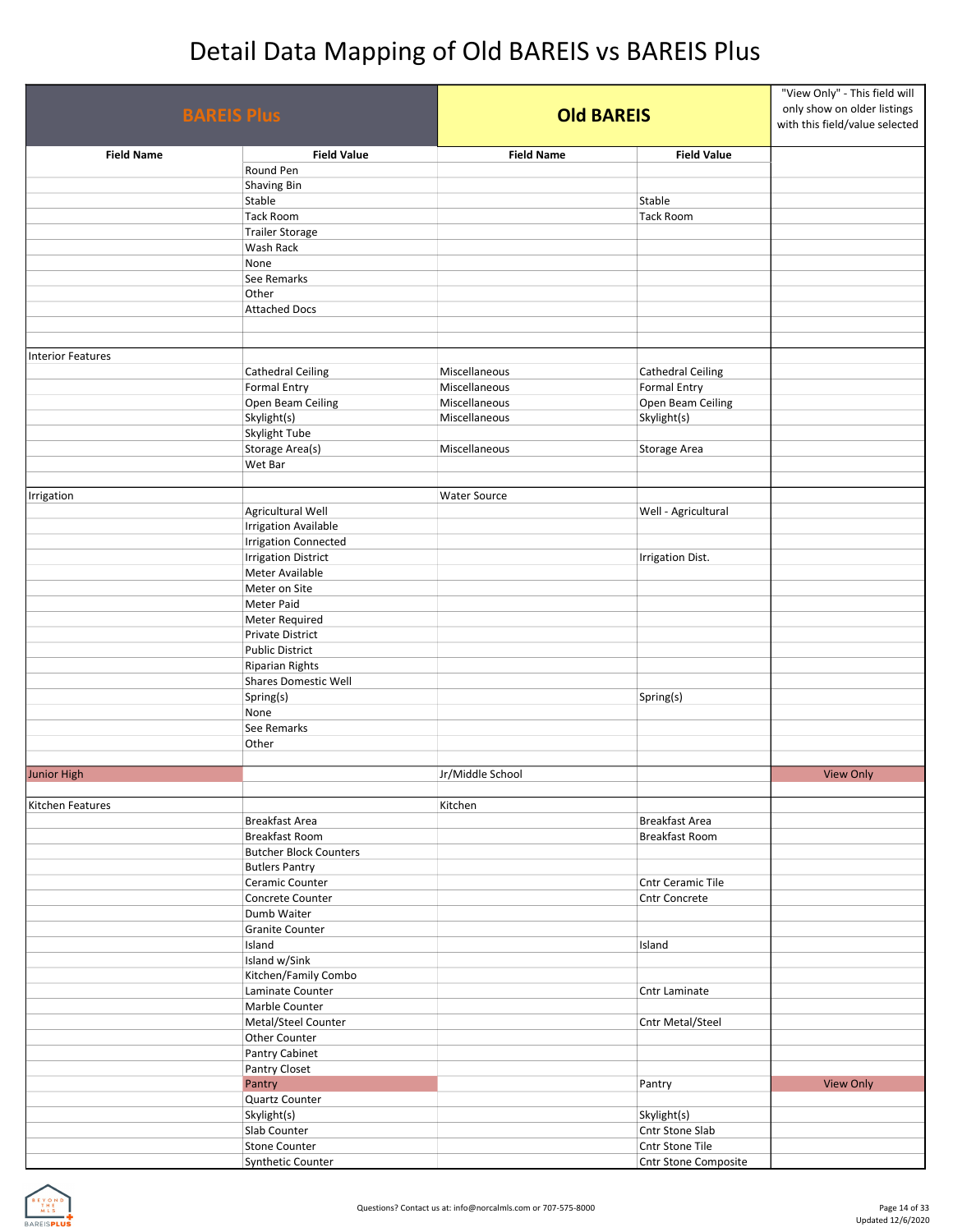| <b>BAREIS Plus</b>   |                               | <b>Old BAREIS</b>    |                    | "View Only" - This field will<br>only show on older listings<br>with this field/value selected |
|----------------------|-------------------------------|----------------------|--------------------|------------------------------------------------------------------------------------------------|
| <b>Field Name</b>    | <b>Field Value</b>            | <b>Field Name</b>    | <b>Field Value</b> |                                                                                                |
|                      | <b>Tile Counter</b>           |                      |                    |                                                                                                |
|                      | Wood Counter                  |                      | Cntr Wood          |                                                                                                |
|                      | Remodeled                     |                      | Remodeled          | <b>View Only</b>                                                                               |
|                      |                               |                      |                    |                                                                                                |
| Land Use             |                               |                      |                    |                                                                                                |
|                      | Agricultural                  | Lot Description      | Agricultural       |                                                                                                |
|                      |                               | Land Use             | Agricultural       |                                                                                                |
|                      | Dairy                         | Land Use             | Dairy              |                                                                                                |
|                      | Farm                          | Land Use             | Farm               |                                                                                                |
|                      | Fishery                       | Land Use             | Fishery            |                                                                                                |
|                      | Livestock                     | Land Use             | Livestock          |                                                                                                |
|                      | Logging                       | Land Use             | Logging            |                                                                                                |
|                      | Nursery                       | Land Use             | Nursery            |                                                                                                |
|                      | Orchard                       | Land Use             | Orchard            |                                                                                                |
|                      | Pasture                       | Land Use             | Open Pasture       |                                                                                                |
|                      | Plantable                     | Land Use             | Plantable          |                                                                                                |
|                      | Poultry                       | Land Use             | Poultry            |                                                                                                |
|                      | Ranch                         | Land Use             | Ranch              |                                                                                                |
|                      | Residential                   |                      |                    |                                                                                                |
|                      | Tree Farm                     | Land Use             | Tree Farm          |                                                                                                |
|                      | Vineyard                      | Land Use             | Vineyard           |                                                                                                |
|                      | See Remarks                   |                      |                    |                                                                                                |
|                      | Other                         | Land Use             | Other              |                                                                                                |
| Latitude             |                               | Latitude             |                    |                                                                                                |
|                      |                               |                      |                    |                                                                                                |
| Laundry Features     |                               | Laundry/Appliance    |                    |                                                                                                |
|                      | Cabinets                      |                      |                    |                                                                                                |
|                      | Chute                         |                      |                    |                                                                                                |
|                      | Dryer Included                |                      | Dryer Incl         |                                                                                                |
|                      | Electric                      |                      | Electric           |                                                                                                |
|                      | Gas Hook-Up                   |                      | Gas                |                                                                                                |
|                      | <b>Ground Floor</b>           |                      |                    |                                                                                                |
|                      | Hookups Only                  |                      | Hookups Only       |                                                                                                |
|                      | In Basement                   |                      | In Basement        |                                                                                                |
|                      | In Garage                     |                      | In Garage          |                                                                                                |
|                      | In Kitchen                    |                      | In Kitchen         |                                                                                                |
|                      | Inside Area                   |                      |                    |                                                                                                |
|                      | Inside Room                   |                      | In Laundry Room    |                                                                                                |
|                      | Laundry Closet                |                      | In Closet          |                                                                                                |
|                      | No Hookups                    |                      | No Hookups         |                                                                                                |
|                      | Sink                          |                      | Laundry Tub        |                                                                                                |
|                      | Space For Frzr/Refr           |                      |                    |                                                                                                |
|                      | <b>Stacked Only</b>           |                      |                    |                                                                                                |
|                      | <b>Upper Floor</b>            |                      |                    |                                                                                                |
|                      | Washer Included               |                      | Washer Incl        |                                                                                                |
|                      | Washer/Dryer Included         |                      |                    | <b>View Only</b>                                                                               |
|                      | Washer/Dryer Stacked Included |                      | W/D Stacked Incl   |                                                                                                |
|                      | None                          |                      | None               |                                                                                                |
|                      | See Remarks                   |                      |                    |                                                                                                |
|                      | Other                         |                      | Other              |                                                                                                |
|                      |                               |                      |                    |                                                                                                |
| Lease Equip Desc     |                               | Lease Equip Desc     |                    | <b>View Only</b>                                                                               |
|                      |                               |                      |                    |                                                                                                |
| Lease Equip-ie solar |                               | Lease Equip-ie solar |                    | <b>View Only</b>                                                                               |
|                      | Yes                           |                      | Yes                |                                                                                                |
|                      | No                            |                      | No                 |                                                                                                |
|                      |                               |                      |                    |                                                                                                |
| Levels               |                               | Stories/Levels       |                    |                                                                                                |
|                      | One                           |                      |                    |                                                                                                |
|                      | Two                           |                      |                    |                                                                                                |
|                      | Three Or More                 |                      |                    |                                                                                                |

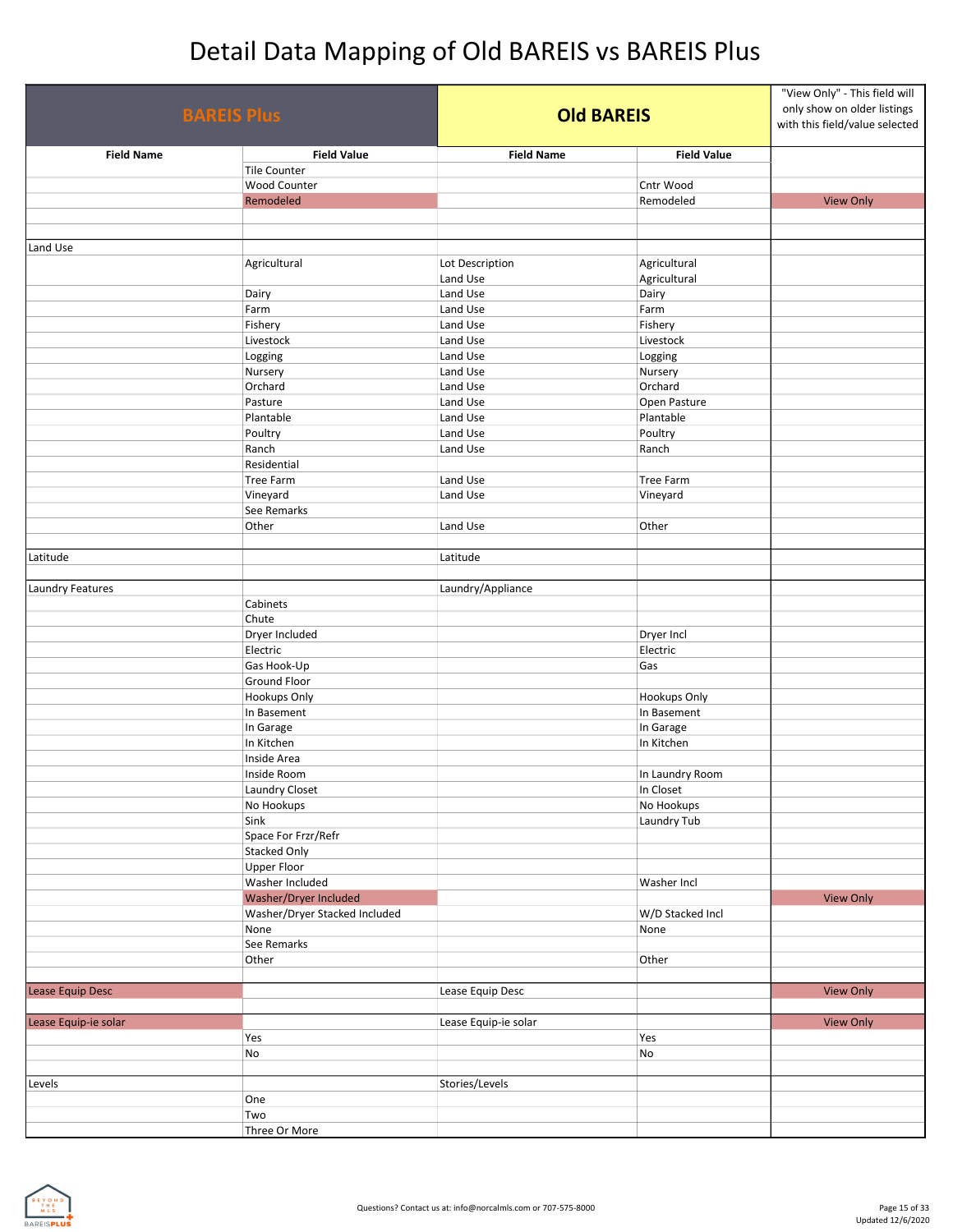| <b>BAREIS Plus</b>          |                                                                           | <b>Old BAREIS</b>             |                                                               | "View Only" - This field will<br>only show on older listings<br>with this field/value selected |
|-----------------------------|---------------------------------------------------------------------------|-------------------------------|---------------------------------------------------------------|------------------------------------------------------------------------------------------------|
| <b>Field Name</b>           | <b>Field Value</b><br>Multi/Split                                         | <b>Field Name</b>             | <b>Field Value</b><br>Multi Level<br>Split Level<br>Tri Level |                                                                                                |
| List AOR                    |                                                                           | Association                   |                                                               |                                                                                                |
|                             | <b>BAREIS MLS</b>                                                         |                               |                                                               |                                                                                                |
|                             | Bay East Association of Realtors MLS<br>Contra Costa Assn of Realtors MLS |                               |                                                               |                                                                                                |
|                             | East Bay Regional Data, Inc.                                              |                               |                                                               |                                                                                                |
|                             | MetroList Services, Inc.                                                  |                               |                                                               |                                                                                                |
|                             | <b>MLSListings</b>                                                        |                               |                                                               |                                                                                                |
|                             | San Francisco Association of REALTORS                                     |                               |                                                               |                                                                                                |
|                             | Sutter Yuba Association Of Realtors                                       |                               |                                                               |                                                                                                |
| Listing Agent First Name    |                                                                           | Listing Agent First Name      |                                                               |                                                                                                |
| Listing Agent Full Name     |                                                                           | Listing Agent Full Name       |                                                               |                                                                                                |
| Listing Agent Last Name     |                                                                           | Listing Agent Last Name       |                                                               |                                                                                                |
| Listing Agent MLS ID        |                                                                           | Listing Agent MLS ID          |                                                               |                                                                                                |
| <b>Listing Agent Number</b> |                                                                           | Listing Agent Number          |                                                               |                                                                                                |
| Listing Co Agent Full Name  |                                                                           | Listing Co Agent Full Name    |                                                               |                                                                                                |
| Listing Co Agent MLS ID     |                                                                           | Listing Co Agent MLS ID       |                                                               |                                                                                                |
| Listing Co Agent Number     |                                                                           | Listing Co Agent Number       |                                                               |                                                                                                |
| Listing Co Office MLS ID    |                                                                           | Listing Co Office MLS ID      |                                                               |                                                                                                |
| Listing Co Office Name      |                                                                           | Listing Co Office Name        |                                                               |                                                                                                |
| Listing Co Office Number    |                                                                           | Listing Co Office Number      |                                                               |                                                                                                |
| Listing Office MLS ID       |                                                                           | Listing Office MLS ID         |                                                               |                                                                                                |
| Listing Office Name         |                                                                           | Listing Office Name           |                                                               |                                                                                                |
| Listing Office Number       |                                                                           | Listing Office Number         |                                                               |                                                                                                |
|                             |                                                                           |                               |                                                               |                                                                                                |
| Listing Agreement           |                                                                           | Listing Type                  |                                                               |                                                                                                |
|                             | Seller Reserved                                                           |                               | <b>Exclusive Agency</b>                                       |                                                                                                |
|                             | <b>Exclusive Right To Sell</b>                                            |                               | <b>Exclusive Right</b>                                        |                                                                                                |
|                             | Net                                                                       |                               |                                                               |                                                                                                |
|                             | Open                                                                      |                               | Open Listing                                                  |                                                                                                |
|                             |                                                                           |                               |                                                               |                                                                                                |
| <b>Listing Date</b>         |                                                                           | <b>Listing Date</b>           |                                                               |                                                                                                |
|                             |                                                                           |                               |                                                               |                                                                                                |
| <b>Listing Number</b>       |                                                                           | <b>Listing Number Display</b> |                                                               |                                                                                                |
| <b>Listing Price</b>        |                                                                           | <b>Listing Price</b>          |                                                               |                                                                                                |
| Listing Row ID (ListingRID) |                                                                           | Listing Rid                   |                                                               |                                                                                                |
|                             |                                                                           |                               |                                                               |                                                                                                |
| Living Room Features        |                                                                           | Living Room                   |                                                               |                                                                                                |
|                             | Cathedral/Vaulted                                                         |                               | <b>Cathedral Ceiling</b>                                      |                                                                                                |
|                             | Deck Attached                                                             |                               | Deck Attached                                                 |                                                                                                |
|                             | Great Room                                                                |                               | <b>Great Room</b>                                             |                                                                                                |
|                             | Open Beam Ceiling                                                         |                               | Open Beam                                                     |                                                                                                |
|                             | Skylight(s)                                                               |                               | Skylight(s)                                                   |                                                                                                |
|                             | Sunken                                                                    |                               | Sunken                                                        |                                                                                                |
|                             | View                                                                      |                               |                                                               |                                                                                                |
|                             | Other                                                                     |                               | Other                                                         |                                                                                                |
|                             |                                                                           |                               |                                                               |                                                                                                |
| Location of Unit            |                                                                           | Location of Unit              |                                                               |                                                                                                |
|                             | Close to Clubhouse                                                        |                               | Close to Clubhouse                                            |                                                                                                |
|                             | <b>End Unit</b>                                                           |                               | End Unit                                                      |                                                                                                |
|                             | Ground Floor                                                              |                               | Ground Floor                                                  |                                                                                                |
|                             | Lower Level                                                               |                               |                                                               |                                                                                                |
|                             | Penthouse(s)                                                              |                               | Penthouse(s)                                                  |                                                                                                |
|                             | <b>Top Floor</b>                                                          |                               |                                                               |                                                                                                |
|                             | Unit Above                                                                |                               | Unit Above                                                    |                                                                                                |
|                             | Unit Below                                                                |                               | Unit Below                                                    |                                                                                                |
|                             | <b>Upper Level</b>                                                        |                               |                                                               |                                                                                                |
|                             |                                                                           |                               |                                                               |                                                                                                |

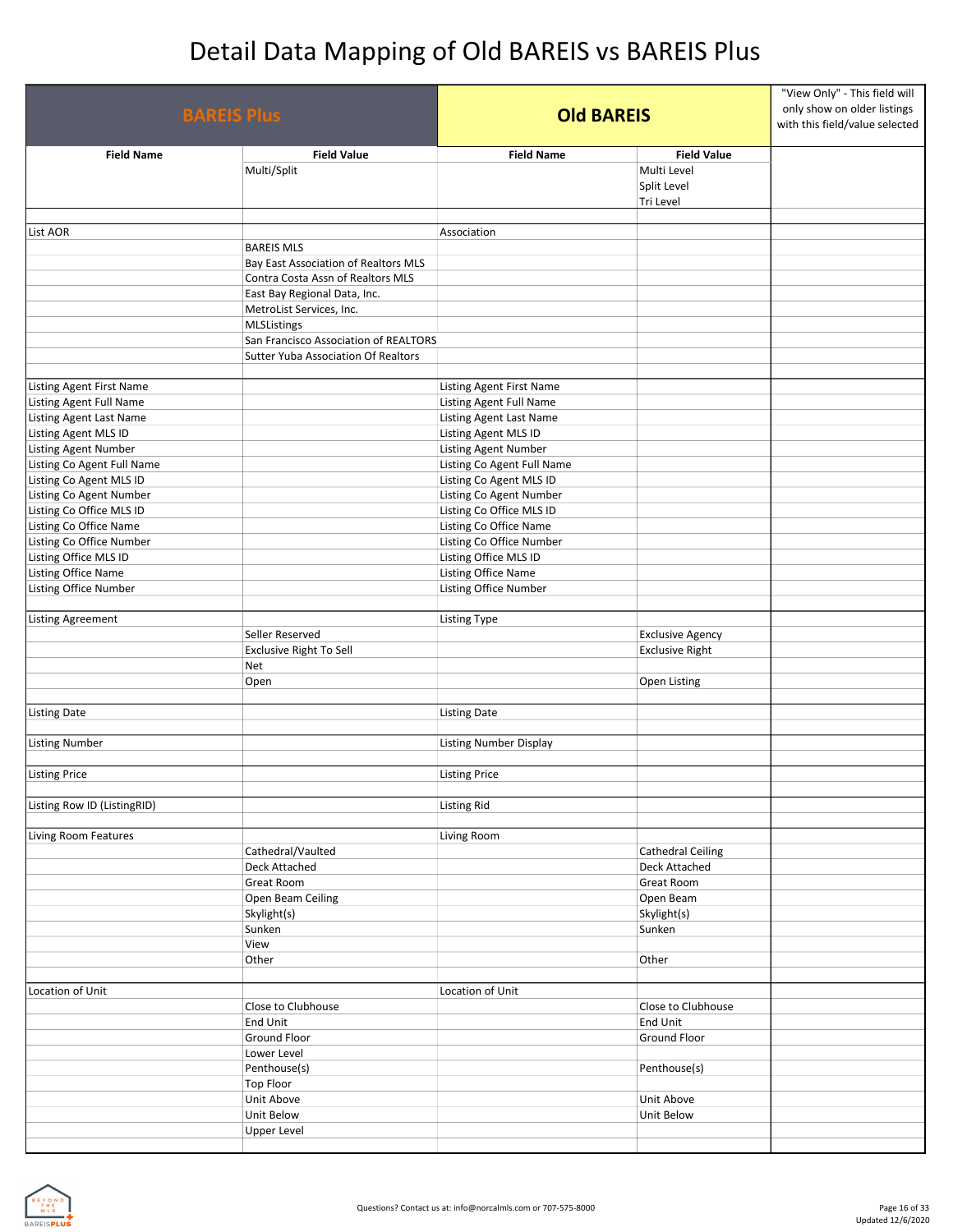| <b>Field Name</b><br><b>Field Value</b><br>Lockbox Location<br><b>Lockbox Front Door</b><br>Lockbox See Conf Rmk<br>No Lockbox<br>Longitude<br>Lot Features<br>Yard/Grounds<br>Adj. Golf Course<br>Adjacent to Golf Course<br>Auto Sprinkler F&R<br>Yard/Grounds<br>Sprinkler-Auto<br>Auto Sprinkler Front<br>Auto Sprinkler Rear<br>City<br><b>View Only</b><br>Lot Description<br>City<br>Close to Clubhouse<br>Corner<br>Lot Description<br>Corner<br>Lot Description<br><b>View Only</b><br>County<br>County<br>Lot Description<br>Court<br>Court<br>Cul-De-Sac<br>Lot Description<br>Cul-De-Sac<br>Curb(s)<br>Curb(s)/Gutter(s)<br>Dead End<br>Flag Lot<br>Lot Description<br>Flag Lot<br>Garden<br>Yard/Grounds<br>Garden<br><b>Gated Community</b><br><b>Grass Artificial</b><br><b>Grass Painted</b><br>Greenbelt<br>Lake/River Access<br><b>View Only</b><br>Lake Access<br>Land Locked<br>Lot Description<br>Land Locked<br>Yard/Grounds<br>Landscaped-Rear<br>Landscape Back<br>Yard/Grounds<br>Landscape Front<br>Landscaped-Front<br>Landscape Misc<br>Yard/Grounds<br>Landscaped-Misc.<br>Low Maintenance<br>Manual Sprinkler F&R<br>Yard/Grounds<br>Sprinkler-Manual<br>Manual Sprinkler Front<br>Manual Sprinkler Rear<br>Meadow East<br>Location<br><b>Meadow East</b><br><b>Meadow West</b><br>Location<br><b>Meadow West</b><br>Navigable Waterway<br>Pond Seasonal<br>Pond Year Round<br>Lot Description<br>Pond<br><b>Water Source</b><br>Pond<br><b>Public Trans Nearby</b><br><b>View Only</b><br>Private<br>Lot Description<br>Private<br>Reservoir<br>Lot Description<br>Reservoir<br><b>River Access</b><br>Water Source<br>River<br>Secluded<br>Lot Description<br>Secluded<br>Shape Irregular<br>Lot Description<br>Irregular<br>Shape Regular<br>Lot Description<br>Regular<br>Split Possible<br>Storm Drain<br>Drainage<br>Storm Drain<br><b>Stream Seasonal</b><br>Lot Description<br>Seasonal Creek<br>Stream Year Round<br><b>Water Source</b><br>Stream<br><b>Street Lights</b><br>Zero Lot Line<br>Lot Description<br>Zero Lot Line<br>See Remarks<br>Other<br>Lot Description<br>Other<br>Lot Size Acres<br>Acres<br>Lot Size Source<br>Lot Size Source<br>Against Co. Policy<br>Against Co. Policy<br>Appraiser<br>Appraiser<br>Architect | <b>BAREIS Plus</b> |                     | <b>Old BAREIS</b> |                    | "View Only" - This field will<br>only show on older listings<br>with this field/value selected |
|--------------------------------------------------------------------------------------------------------------------------------------------------------------------------------------------------------------------------------------------------------------------------------------------------------------------------------------------------------------------------------------------------------------------------------------------------------------------------------------------------------------------------------------------------------------------------------------------------------------------------------------------------------------------------------------------------------------------------------------------------------------------------------------------------------------------------------------------------------------------------------------------------------------------------------------------------------------------------------------------------------------------------------------------------------------------------------------------------------------------------------------------------------------------------------------------------------------------------------------------------------------------------------------------------------------------------------------------------------------------------------------------------------------------------------------------------------------------------------------------------------------------------------------------------------------------------------------------------------------------------------------------------------------------------------------------------------------------------------------------------------------------------------------------------------------------------------------------------------------------------------------------------------------------------------------------------------------------------------------------------------------------------------------------------------------------------------------------------------------------------------------------------------------------------------------------------------------------------------------------------------------------------------|--------------------|---------------------|-------------------|--------------------|------------------------------------------------------------------------------------------------|
|                                                                                                                                                                                                                                                                                                                                                                                                                                                                                                                                                                                                                                                                                                                                                                                                                                                                                                                                                                                                                                                                                                                                                                                                                                                                                                                                                                                                                                                                                                                                                                                                                                                                                                                                                                                                                                                                                                                                                                                                                                                                                                                                                                                                                                                                                |                    |                     | <b>Field Name</b> | <b>Field Value</b> |                                                                                                |
|                                                                                                                                                                                                                                                                                                                                                                                                                                                                                                                                                                                                                                                                                                                                                                                                                                                                                                                                                                                                                                                                                                                                                                                                                                                                                                                                                                                                                                                                                                                                                                                                                                                                                                                                                                                                                                                                                                                                                                                                                                                                                                                                                                                                                                                                                | Lockbox Location   |                     |                   |                    |                                                                                                |
|                                                                                                                                                                                                                                                                                                                                                                                                                                                                                                                                                                                                                                                                                                                                                                                                                                                                                                                                                                                                                                                                                                                                                                                                                                                                                                                                                                                                                                                                                                                                                                                                                                                                                                                                                                                                                                                                                                                                                                                                                                                                                                                                                                                                                                                                                | Longitude          |                     |                   |                    |                                                                                                |
|                                                                                                                                                                                                                                                                                                                                                                                                                                                                                                                                                                                                                                                                                                                                                                                                                                                                                                                                                                                                                                                                                                                                                                                                                                                                                                                                                                                                                                                                                                                                                                                                                                                                                                                                                                                                                                                                                                                                                                                                                                                                                                                                                                                                                                                                                |                    |                     |                   |                    |                                                                                                |
|                                                                                                                                                                                                                                                                                                                                                                                                                                                                                                                                                                                                                                                                                                                                                                                                                                                                                                                                                                                                                                                                                                                                                                                                                                                                                                                                                                                                                                                                                                                                                                                                                                                                                                                                                                                                                                                                                                                                                                                                                                                                                                                                                                                                                                                                                |                    |                     |                   |                    |                                                                                                |
|                                                                                                                                                                                                                                                                                                                                                                                                                                                                                                                                                                                                                                                                                                                                                                                                                                                                                                                                                                                                                                                                                                                                                                                                                                                                                                                                                                                                                                                                                                                                                                                                                                                                                                                                                                                                                                                                                                                                                                                                                                                                                                                                                                                                                                                                                |                    |                     |                   |                    |                                                                                                |
|                                                                                                                                                                                                                                                                                                                                                                                                                                                                                                                                                                                                                                                                                                                                                                                                                                                                                                                                                                                                                                                                                                                                                                                                                                                                                                                                                                                                                                                                                                                                                                                                                                                                                                                                                                                                                                                                                                                                                                                                                                                                                                                                                                                                                                                                                |                    |                     |                   |                    |                                                                                                |
|                                                                                                                                                                                                                                                                                                                                                                                                                                                                                                                                                                                                                                                                                                                                                                                                                                                                                                                                                                                                                                                                                                                                                                                                                                                                                                                                                                                                                                                                                                                                                                                                                                                                                                                                                                                                                                                                                                                                                                                                                                                                                                                                                                                                                                                                                |                    |                     |                   |                    |                                                                                                |
|                                                                                                                                                                                                                                                                                                                                                                                                                                                                                                                                                                                                                                                                                                                                                                                                                                                                                                                                                                                                                                                                                                                                                                                                                                                                                                                                                                                                                                                                                                                                                                                                                                                                                                                                                                                                                                                                                                                                                                                                                                                                                                                                                                                                                                                                                |                    |                     |                   |                    |                                                                                                |
|                                                                                                                                                                                                                                                                                                                                                                                                                                                                                                                                                                                                                                                                                                                                                                                                                                                                                                                                                                                                                                                                                                                                                                                                                                                                                                                                                                                                                                                                                                                                                                                                                                                                                                                                                                                                                                                                                                                                                                                                                                                                                                                                                                                                                                                                                |                    |                     |                   |                    |                                                                                                |
|                                                                                                                                                                                                                                                                                                                                                                                                                                                                                                                                                                                                                                                                                                                                                                                                                                                                                                                                                                                                                                                                                                                                                                                                                                                                                                                                                                                                                                                                                                                                                                                                                                                                                                                                                                                                                                                                                                                                                                                                                                                                                                                                                                                                                                                                                |                    |                     |                   |                    |                                                                                                |
|                                                                                                                                                                                                                                                                                                                                                                                                                                                                                                                                                                                                                                                                                                                                                                                                                                                                                                                                                                                                                                                                                                                                                                                                                                                                                                                                                                                                                                                                                                                                                                                                                                                                                                                                                                                                                                                                                                                                                                                                                                                                                                                                                                                                                                                                                |                    |                     |                   |                    |                                                                                                |
|                                                                                                                                                                                                                                                                                                                                                                                                                                                                                                                                                                                                                                                                                                                                                                                                                                                                                                                                                                                                                                                                                                                                                                                                                                                                                                                                                                                                                                                                                                                                                                                                                                                                                                                                                                                                                                                                                                                                                                                                                                                                                                                                                                                                                                                                                |                    |                     |                   |                    |                                                                                                |
|                                                                                                                                                                                                                                                                                                                                                                                                                                                                                                                                                                                                                                                                                                                                                                                                                                                                                                                                                                                                                                                                                                                                                                                                                                                                                                                                                                                                                                                                                                                                                                                                                                                                                                                                                                                                                                                                                                                                                                                                                                                                                                                                                                                                                                                                                |                    |                     |                   |                    |                                                                                                |
|                                                                                                                                                                                                                                                                                                                                                                                                                                                                                                                                                                                                                                                                                                                                                                                                                                                                                                                                                                                                                                                                                                                                                                                                                                                                                                                                                                                                                                                                                                                                                                                                                                                                                                                                                                                                                                                                                                                                                                                                                                                                                                                                                                                                                                                                                |                    |                     |                   |                    |                                                                                                |
|                                                                                                                                                                                                                                                                                                                                                                                                                                                                                                                                                                                                                                                                                                                                                                                                                                                                                                                                                                                                                                                                                                                                                                                                                                                                                                                                                                                                                                                                                                                                                                                                                                                                                                                                                                                                                                                                                                                                                                                                                                                                                                                                                                                                                                                                                |                    |                     |                   |                    |                                                                                                |
|                                                                                                                                                                                                                                                                                                                                                                                                                                                                                                                                                                                                                                                                                                                                                                                                                                                                                                                                                                                                                                                                                                                                                                                                                                                                                                                                                                                                                                                                                                                                                                                                                                                                                                                                                                                                                                                                                                                                                                                                                                                                                                                                                                                                                                                                                |                    |                     |                   |                    |                                                                                                |
|                                                                                                                                                                                                                                                                                                                                                                                                                                                                                                                                                                                                                                                                                                                                                                                                                                                                                                                                                                                                                                                                                                                                                                                                                                                                                                                                                                                                                                                                                                                                                                                                                                                                                                                                                                                                                                                                                                                                                                                                                                                                                                                                                                                                                                                                                |                    |                     |                   |                    |                                                                                                |
|                                                                                                                                                                                                                                                                                                                                                                                                                                                                                                                                                                                                                                                                                                                                                                                                                                                                                                                                                                                                                                                                                                                                                                                                                                                                                                                                                                                                                                                                                                                                                                                                                                                                                                                                                                                                                                                                                                                                                                                                                                                                                                                                                                                                                                                                                |                    |                     |                   |                    |                                                                                                |
|                                                                                                                                                                                                                                                                                                                                                                                                                                                                                                                                                                                                                                                                                                                                                                                                                                                                                                                                                                                                                                                                                                                                                                                                                                                                                                                                                                                                                                                                                                                                                                                                                                                                                                                                                                                                                                                                                                                                                                                                                                                                                                                                                                                                                                                                                |                    |                     |                   |                    |                                                                                                |
|                                                                                                                                                                                                                                                                                                                                                                                                                                                                                                                                                                                                                                                                                                                                                                                                                                                                                                                                                                                                                                                                                                                                                                                                                                                                                                                                                                                                                                                                                                                                                                                                                                                                                                                                                                                                                                                                                                                                                                                                                                                                                                                                                                                                                                                                                |                    |                     |                   |                    |                                                                                                |
|                                                                                                                                                                                                                                                                                                                                                                                                                                                                                                                                                                                                                                                                                                                                                                                                                                                                                                                                                                                                                                                                                                                                                                                                                                                                                                                                                                                                                                                                                                                                                                                                                                                                                                                                                                                                                                                                                                                                                                                                                                                                                                                                                                                                                                                                                |                    |                     |                   |                    |                                                                                                |
|                                                                                                                                                                                                                                                                                                                                                                                                                                                                                                                                                                                                                                                                                                                                                                                                                                                                                                                                                                                                                                                                                                                                                                                                                                                                                                                                                                                                                                                                                                                                                                                                                                                                                                                                                                                                                                                                                                                                                                                                                                                                                                                                                                                                                                                                                |                    |                     |                   |                    |                                                                                                |
|                                                                                                                                                                                                                                                                                                                                                                                                                                                                                                                                                                                                                                                                                                                                                                                                                                                                                                                                                                                                                                                                                                                                                                                                                                                                                                                                                                                                                                                                                                                                                                                                                                                                                                                                                                                                                                                                                                                                                                                                                                                                                                                                                                                                                                                                                |                    |                     |                   |                    |                                                                                                |
|                                                                                                                                                                                                                                                                                                                                                                                                                                                                                                                                                                                                                                                                                                                                                                                                                                                                                                                                                                                                                                                                                                                                                                                                                                                                                                                                                                                                                                                                                                                                                                                                                                                                                                                                                                                                                                                                                                                                                                                                                                                                                                                                                                                                                                                                                |                    |                     |                   |                    |                                                                                                |
|                                                                                                                                                                                                                                                                                                                                                                                                                                                                                                                                                                                                                                                                                                                                                                                                                                                                                                                                                                                                                                                                                                                                                                                                                                                                                                                                                                                                                                                                                                                                                                                                                                                                                                                                                                                                                                                                                                                                                                                                                                                                                                                                                                                                                                                                                |                    |                     |                   |                    |                                                                                                |
|                                                                                                                                                                                                                                                                                                                                                                                                                                                                                                                                                                                                                                                                                                                                                                                                                                                                                                                                                                                                                                                                                                                                                                                                                                                                                                                                                                                                                                                                                                                                                                                                                                                                                                                                                                                                                                                                                                                                                                                                                                                                                                                                                                                                                                                                                |                    |                     |                   |                    |                                                                                                |
|                                                                                                                                                                                                                                                                                                                                                                                                                                                                                                                                                                                                                                                                                                                                                                                                                                                                                                                                                                                                                                                                                                                                                                                                                                                                                                                                                                                                                                                                                                                                                                                                                                                                                                                                                                                                                                                                                                                                                                                                                                                                                                                                                                                                                                                                                |                    |                     |                   |                    |                                                                                                |
|                                                                                                                                                                                                                                                                                                                                                                                                                                                                                                                                                                                                                                                                                                                                                                                                                                                                                                                                                                                                                                                                                                                                                                                                                                                                                                                                                                                                                                                                                                                                                                                                                                                                                                                                                                                                                                                                                                                                                                                                                                                                                                                                                                                                                                                                                |                    |                     |                   |                    |                                                                                                |
|                                                                                                                                                                                                                                                                                                                                                                                                                                                                                                                                                                                                                                                                                                                                                                                                                                                                                                                                                                                                                                                                                                                                                                                                                                                                                                                                                                                                                                                                                                                                                                                                                                                                                                                                                                                                                                                                                                                                                                                                                                                                                                                                                                                                                                                                                |                    |                     |                   |                    |                                                                                                |
|                                                                                                                                                                                                                                                                                                                                                                                                                                                                                                                                                                                                                                                                                                                                                                                                                                                                                                                                                                                                                                                                                                                                                                                                                                                                                                                                                                                                                                                                                                                                                                                                                                                                                                                                                                                                                                                                                                                                                                                                                                                                                                                                                                                                                                                                                |                    |                     |                   |                    |                                                                                                |
|                                                                                                                                                                                                                                                                                                                                                                                                                                                                                                                                                                                                                                                                                                                                                                                                                                                                                                                                                                                                                                                                                                                                                                                                                                                                                                                                                                                                                                                                                                                                                                                                                                                                                                                                                                                                                                                                                                                                                                                                                                                                                                                                                                                                                                                                                |                    |                     |                   |                    |                                                                                                |
|                                                                                                                                                                                                                                                                                                                                                                                                                                                                                                                                                                                                                                                                                                                                                                                                                                                                                                                                                                                                                                                                                                                                                                                                                                                                                                                                                                                                                                                                                                                                                                                                                                                                                                                                                                                                                                                                                                                                                                                                                                                                                                                                                                                                                                                                                |                    |                     |                   |                    |                                                                                                |
|                                                                                                                                                                                                                                                                                                                                                                                                                                                                                                                                                                                                                                                                                                                                                                                                                                                                                                                                                                                                                                                                                                                                                                                                                                                                                                                                                                                                                                                                                                                                                                                                                                                                                                                                                                                                                                                                                                                                                                                                                                                                                                                                                                                                                                                                                |                    |                     |                   |                    |                                                                                                |
|                                                                                                                                                                                                                                                                                                                                                                                                                                                                                                                                                                                                                                                                                                                                                                                                                                                                                                                                                                                                                                                                                                                                                                                                                                                                                                                                                                                                                                                                                                                                                                                                                                                                                                                                                                                                                                                                                                                                                                                                                                                                                                                                                                                                                                                                                |                    |                     |                   |                    |                                                                                                |
|                                                                                                                                                                                                                                                                                                                                                                                                                                                                                                                                                                                                                                                                                                                                                                                                                                                                                                                                                                                                                                                                                                                                                                                                                                                                                                                                                                                                                                                                                                                                                                                                                                                                                                                                                                                                                                                                                                                                                                                                                                                                                                                                                                                                                                                                                |                    |                     |                   |                    |                                                                                                |
|                                                                                                                                                                                                                                                                                                                                                                                                                                                                                                                                                                                                                                                                                                                                                                                                                                                                                                                                                                                                                                                                                                                                                                                                                                                                                                                                                                                                                                                                                                                                                                                                                                                                                                                                                                                                                                                                                                                                                                                                                                                                                                                                                                                                                                                                                |                    |                     |                   |                    |                                                                                                |
|                                                                                                                                                                                                                                                                                                                                                                                                                                                                                                                                                                                                                                                                                                                                                                                                                                                                                                                                                                                                                                                                                                                                                                                                                                                                                                                                                                                                                                                                                                                                                                                                                                                                                                                                                                                                                                                                                                                                                                                                                                                                                                                                                                                                                                                                                |                    |                     |                   |                    |                                                                                                |
|                                                                                                                                                                                                                                                                                                                                                                                                                                                                                                                                                                                                                                                                                                                                                                                                                                                                                                                                                                                                                                                                                                                                                                                                                                                                                                                                                                                                                                                                                                                                                                                                                                                                                                                                                                                                                                                                                                                                                                                                                                                                                                                                                                                                                                                                                |                    |                     |                   |                    |                                                                                                |
|                                                                                                                                                                                                                                                                                                                                                                                                                                                                                                                                                                                                                                                                                                                                                                                                                                                                                                                                                                                                                                                                                                                                                                                                                                                                                                                                                                                                                                                                                                                                                                                                                                                                                                                                                                                                                                                                                                                                                                                                                                                                                                                                                                                                                                                                                |                    |                     |                   |                    |                                                                                                |
|                                                                                                                                                                                                                                                                                                                                                                                                                                                                                                                                                                                                                                                                                                                                                                                                                                                                                                                                                                                                                                                                                                                                                                                                                                                                                                                                                                                                                                                                                                                                                                                                                                                                                                                                                                                                                                                                                                                                                                                                                                                                                                                                                                                                                                                                                |                    |                     |                   |                    |                                                                                                |
|                                                                                                                                                                                                                                                                                                                                                                                                                                                                                                                                                                                                                                                                                                                                                                                                                                                                                                                                                                                                                                                                                                                                                                                                                                                                                                                                                                                                                                                                                                                                                                                                                                                                                                                                                                                                                                                                                                                                                                                                                                                                                                                                                                                                                                                                                |                    |                     |                   |                    |                                                                                                |
|                                                                                                                                                                                                                                                                                                                                                                                                                                                                                                                                                                                                                                                                                                                                                                                                                                                                                                                                                                                                                                                                                                                                                                                                                                                                                                                                                                                                                                                                                                                                                                                                                                                                                                                                                                                                                                                                                                                                                                                                                                                                                                                                                                                                                                                                                |                    |                     |                   |                    |                                                                                                |
|                                                                                                                                                                                                                                                                                                                                                                                                                                                                                                                                                                                                                                                                                                                                                                                                                                                                                                                                                                                                                                                                                                                                                                                                                                                                                                                                                                                                                                                                                                                                                                                                                                                                                                                                                                                                                                                                                                                                                                                                                                                                                                                                                                                                                                                                                |                    |                     |                   |                    |                                                                                                |
|                                                                                                                                                                                                                                                                                                                                                                                                                                                                                                                                                                                                                                                                                                                                                                                                                                                                                                                                                                                                                                                                                                                                                                                                                                                                                                                                                                                                                                                                                                                                                                                                                                                                                                                                                                                                                                                                                                                                                                                                                                                                                                                                                                                                                                                                                |                    |                     |                   |                    |                                                                                                |
|                                                                                                                                                                                                                                                                                                                                                                                                                                                                                                                                                                                                                                                                                                                                                                                                                                                                                                                                                                                                                                                                                                                                                                                                                                                                                                                                                                                                                                                                                                                                                                                                                                                                                                                                                                                                                                                                                                                                                                                                                                                                                                                                                                                                                                                                                |                    |                     |                   |                    |                                                                                                |
|                                                                                                                                                                                                                                                                                                                                                                                                                                                                                                                                                                                                                                                                                                                                                                                                                                                                                                                                                                                                                                                                                                                                                                                                                                                                                                                                                                                                                                                                                                                                                                                                                                                                                                                                                                                                                                                                                                                                                                                                                                                                                                                                                                                                                                                                                |                    |                     |                   |                    |                                                                                                |
|                                                                                                                                                                                                                                                                                                                                                                                                                                                                                                                                                                                                                                                                                                                                                                                                                                                                                                                                                                                                                                                                                                                                                                                                                                                                                                                                                                                                                                                                                                                                                                                                                                                                                                                                                                                                                                                                                                                                                                                                                                                                                                                                                                                                                                                                                |                    |                     |                   |                    |                                                                                                |
|                                                                                                                                                                                                                                                                                                                                                                                                                                                                                                                                                                                                                                                                                                                                                                                                                                                                                                                                                                                                                                                                                                                                                                                                                                                                                                                                                                                                                                                                                                                                                                                                                                                                                                                                                                                                                                                                                                                                                                                                                                                                                                                                                                                                                                                                                |                    |                     |                   |                    |                                                                                                |
|                                                                                                                                                                                                                                                                                                                                                                                                                                                                                                                                                                                                                                                                                                                                                                                                                                                                                                                                                                                                                                                                                                                                                                                                                                                                                                                                                                                                                                                                                                                                                                                                                                                                                                                                                                                                                                                                                                                                                                                                                                                                                                                                                                                                                                                                                |                    |                     |                   |                    |                                                                                                |
|                                                                                                                                                                                                                                                                                                                                                                                                                                                                                                                                                                                                                                                                                                                                                                                                                                                                                                                                                                                                                                                                                                                                                                                                                                                                                                                                                                                                                                                                                                                                                                                                                                                                                                                                                                                                                                                                                                                                                                                                                                                                                                                                                                                                                                                                                |                    |                     |                   |                    |                                                                                                |
|                                                                                                                                                                                                                                                                                                                                                                                                                                                                                                                                                                                                                                                                                                                                                                                                                                                                                                                                                                                                                                                                                                                                                                                                                                                                                                                                                                                                                                                                                                                                                                                                                                                                                                                                                                                                                                                                                                                                                                                                                                                                                                                                                                                                                                                                                |                    |                     |                   |                    |                                                                                                |
|                                                                                                                                                                                                                                                                                                                                                                                                                                                                                                                                                                                                                                                                                                                                                                                                                                                                                                                                                                                                                                                                                                                                                                                                                                                                                                                                                                                                                                                                                                                                                                                                                                                                                                                                                                                                                                                                                                                                                                                                                                                                                                                                                                                                                                                                                |                    |                     |                   |                    |                                                                                                |
|                                                                                                                                                                                                                                                                                                                                                                                                                                                                                                                                                                                                                                                                                                                                                                                                                                                                                                                                                                                                                                                                                                                                                                                                                                                                                                                                                                                                                                                                                                                                                                                                                                                                                                                                                                                                                                                                                                                                                                                                                                                                                                                                                                                                                                                                                |                    |                     |                   |                    |                                                                                                |
|                                                                                                                                                                                                                                                                                                                                                                                                                                                                                                                                                                                                                                                                                                                                                                                                                                                                                                                                                                                                                                                                                                                                                                                                                                                                                                                                                                                                                                                                                                                                                                                                                                                                                                                                                                                                                                                                                                                                                                                                                                                                                                                                                                                                                                                                                |                    |                     |                   |                    |                                                                                                |
|                                                                                                                                                                                                                                                                                                                                                                                                                                                                                                                                                                                                                                                                                                                                                                                                                                                                                                                                                                                                                                                                                                                                                                                                                                                                                                                                                                                                                                                                                                                                                                                                                                                                                                                                                                                                                                                                                                                                                                                                                                                                                                                                                                                                                                                                                |                    |                     |                   |                    |                                                                                                |
|                                                                                                                                                                                                                                                                                                                                                                                                                                                                                                                                                                                                                                                                                                                                                                                                                                                                                                                                                                                                                                                                                                                                                                                                                                                                                                                                                                                                                                                                                                                                                                                                                                                                                                                                                                                                                                                                                                                                                                                                                                                                                                                                                                                                                                                                                |                    |                     |                   |                    |                                                                                                |
|                                                                                                                                                                                                                                                                                                                                                                                                                                                                                                                                                                                                                                                                                                                                                                                                                                                                                                                                                                                                                                                                                                                                                                                                                                                                                                                                                                                                                                                                                                                                                                                                                                                                                                                                                                                                                                                                                                                                                                                                                                                                                                                                                                                                                                                                                |                    |                     |                   |                    |                                                                                                |
|                                                                                                                                                                                                                                                                                                                                                                                                                                                                                                                                                                                                                                                                                                                                                                                                                                                                                                                                                                                                                                                                                                                                                                                                                                                                                                                                                                                                                                                                                                                                                                                                                                                                                                                                                                                                                                                                                                                                                                                                                                                                                                                                                                                                                                                                                |                    |                     |                   |                    |                                                                                                |
|                                                                                                                                                                                                                                                                                                                                                                                                                                                                                                                                                                                                                                                                                                                                                                                                                                                                                                                                                                                                                                                                                                                                                                                                                                                                                                                                                                                                                                                                                                                                                                                                                                                                                                                                                                                                                                                                                                                                                                                                                                                                                                                                                                                                                                                                                |                    | Assessor Agent-Fill |                   |                    |                                                                                                |

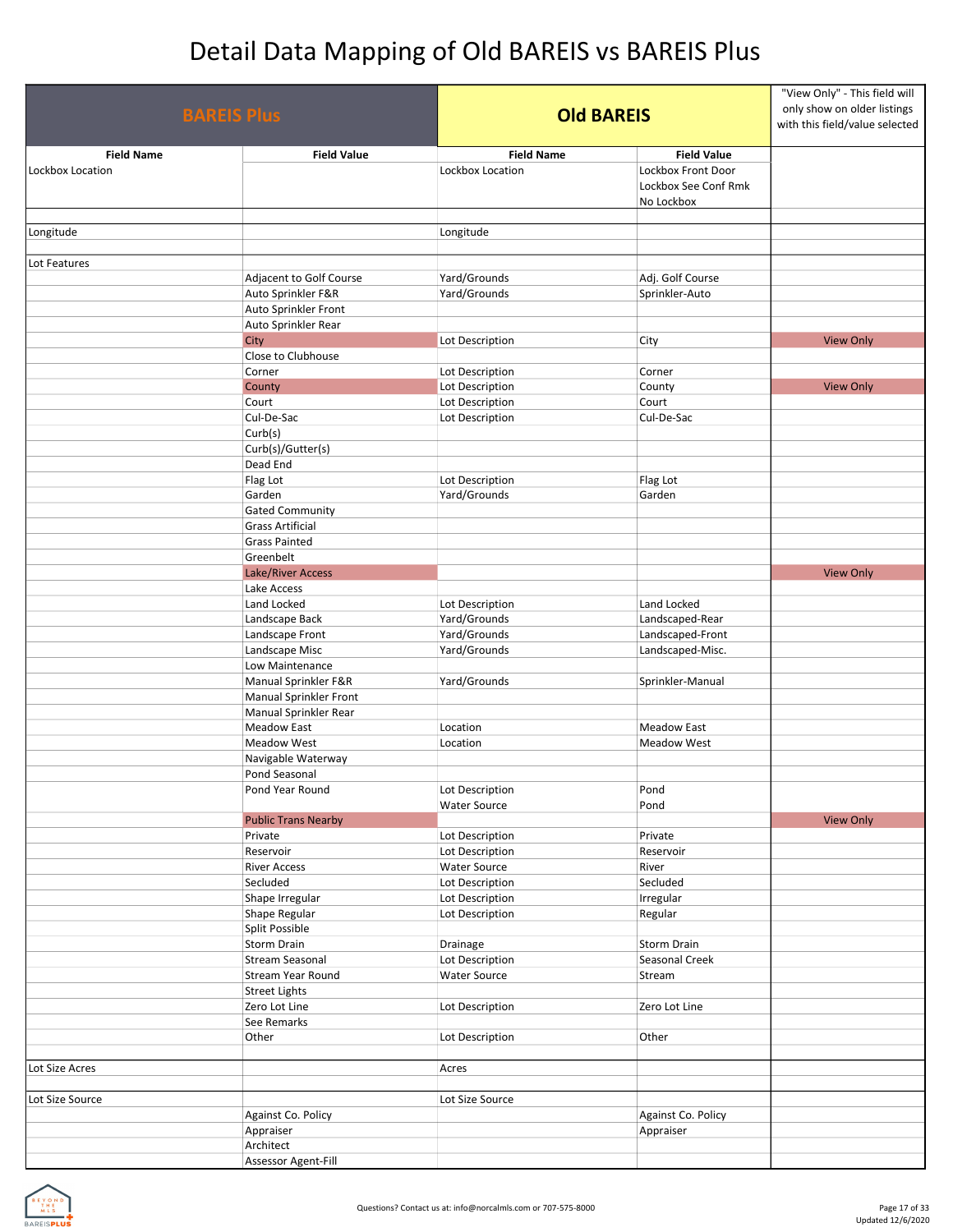| <b>BAREIS Plus</b>       |                        |                    | <b>Old BAREIS</b>      |                  |
|--------------------------|------------------------|--------------------|------------------------|------------------|
| <b>Field Name</b>        | <b>Field Value</b>     | <b>Field Name</b>  | <b>Field Value</b>     |                  |
|                          | Assessor Auto-Fill     |                    | <b>Tax Records</b>     |                  |
|                          | Builder                |                    | Builder                |                  |
|                          | <b>Graphic Artist</b>  |                    |                        |                  |
|                          | Measured by Agent      |                    |                        |                  |
|                          | Not Available          |                    |                        |                  |
|                          | Not Verified           |                    | Not Verified           |                  |
|                          | Owner                  |                    | Owner                  |                  |
|                          | Verified               |                    | Verified               |                  |
| Lot Size SquareFeet      |                        | Lot Square Footage |                        |                  |
| Lot Size Units           |                        | Lot Measurement    |                        |                  |
|                          | Acres                  |                    | Acres                  |                  |
|                          | <b>Square Feet</b>     |                    | Square Feet            |                  |
|                          |                        |                    |                        |                  |
| Lower Level              |                        | Lower Level        |                        |                  |
|                          | Bath(s)                |                    | Bath(s)                | <b>View Only</b> |
|                          | Bedroom(s)             |                    | Bedroom(s)             |                  |
|                          | Dining Room            |                    | Dining Room            |                  |
|                          | Family Room            |                    | Family Room            |                  |
|                          | Full Bath(s)           |                    |                        |                  |
|                          | Garage                 |                    | Garage                 |                  |
|                          | Kitchen                |                    | Kitchen                |                  |
|                          | Living Room            |                    | Living Room            |                  |
|                          | Loft                   |                    | Loft                   |                  |
|                          | Master Bedroom         |                    | Master Suite(s)        |                  |
|                          | Partial Bath(s)        |                    |                        |                  |
|                          | Retreat                |                    | Retreat                |                  |
|                          | <b>Street Entrance</b> |                    | <b>Street Entrance</b> |                  |
| Main Level               |                        | Main Level         |                        |                  |
|                          | Bath(s)                |                    | Bath(s)                | <b>View Only</b> |
|                          | Bedroom(s)             |                    | Bedroom(s)             |                  |
|                          | Dining Room            |                    | Dining Room            |                  |
|                          | Family Room            |                    | Family Room            |                  |
|                          | Full Bath(s)           |                    |                        |                  |
|                          | Garage                 |                    | Garage                 |                  |
|                          | Kitchen                |                    | Kitchen                |                  |
|                          | Living Room            |                    | Living Room            |                  |
|                          | Loft                   |                    | Loft                   |                  |
|                          | Master Bedroom         |                    | Master Suite(s)        |                  |
|                          | Partial Bath(s)        |                    |                        |                  |
|                          | Retreat                |                    | Retreat                |                  |
|                          | <b>Street Entrance</b> |                    | <b>Street Entrance</b> |                  |
|                          |                        |                    |                        |                  |
| Master Bathroom Features |                        | <b>Bath Type</b>   |                        |                  |
|                          | Bidet<br>Closet        |                    |                        |                  |
|                          | Double Sinks           |                    |                        |                  |
|                          | Dual Flush Toilet      |                    |                        |                  |
|                          | Fiberglass             |                    |                        |                  |
|                          | Granite                |                    |                        |                  |
|                          | Jetted Tub             |                    |                        |                  |
|                          | Low-Flow Shower(s)     |                    |                        |                  |
|                          | Low-Flow Toilet(s)     |                    |                        |                  |
|                          | Marble                 |                    |                        |                  |
|                          | Multiple Shower Heads  |                    |                        |                  |
|                          | <b>Outside Access</b>  |                    |                        |                  |
|                          | Quartz                 |                    |                        |                  |
|                          | Radiant Heat           |                    |                        |                  |
|                          | Sauna                  |                    |                        |                  |
|                          | Shower Stall(s)        |                    |                        |                  |
|                          | <b>Sitting Area</b>    |                    |                        |                  |
|                          | Skylight/Solar Tube    |                    |                        |                  |
|                          | <b>Soaking Tub</b>     |                    |                        |                  |

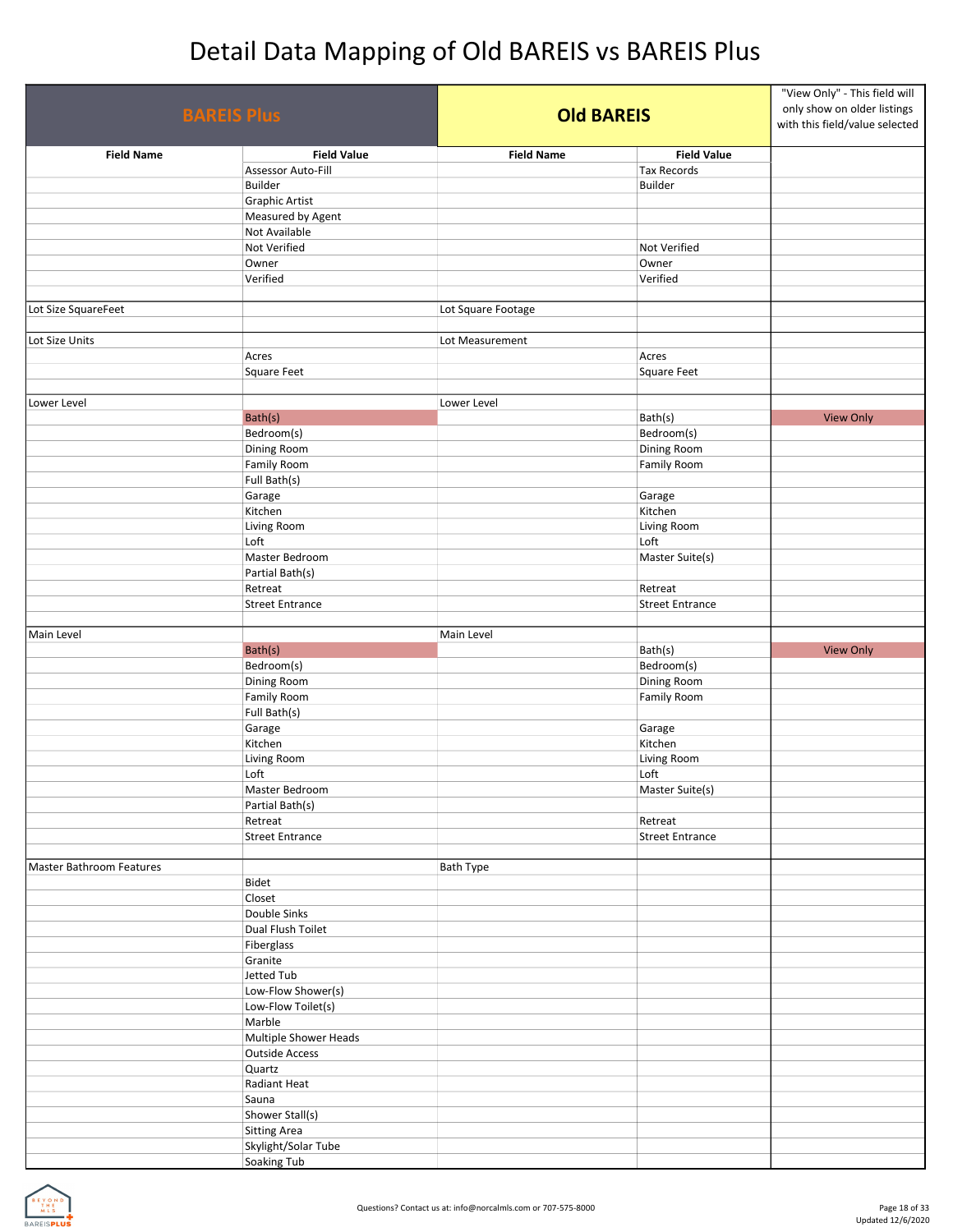| <b>BAREIS Plus</b>               |                                       | <b>Old BAREIS</b>        |                    | "View Only" - This field will<br>only show on older listings<br>with this field/value selected |
|----------------------------------|---------------------------------------|--------------------------|--------------------|------------------------------------------------------------------------------------------------|
| <b>Field Name</b>                | <b>Field Value</b>                    | <b>Field Name</b>        | <b>Field Value</b> |                                                                                                |
|                                  | Steam                                 |                          |                    |                                                                                                |
|                                  | Stone                                 |                          |                    |                                                                                                |
|                                  | Sunken Tub<br>Tile                    |                          |                    |                                                                                                |
|                                  | Tub                                   |                          | Tub/Master BR      |                                                                                                |
|                                  | Tub w/Shower Over                     |                          |                    |                                                                                                |
|                                  | Walk-In Closet                        |                          |                    |                                                                                                |
|                                  | Walk-In Closet 2+                     |                          |                    |                                                                                                |
|                                  | Window                                |                          |                    |                                                                                                |
|                                  |                                       |                          |                    |                                                                                                |
| <b>Master Bedroom Features</b>   |                                       |                          |                    |                                                                                                |
|                                  | Balcony                               |                          |                    |                                                                                                |
|                                  | Closet                                |                          |                    |                                                                                                |
|                                  | Ground Floor<br><b>Outside Access</b> |                          |                    |                                                                                                |
|                                  | <b>Sitting Area</b>                   |                          |                    |                                                                                                |
|                                  | Sitting Room                          |                          |                    |                                                                                                |
|                                  | Surround Sound                        |                          |                    |                                                                                                |
|                                  | Walk-In Closet                        |                          |                    |                                                                                                |
|                                  | Walk-In Closet 2+                     |                          |                    |                                                                                                |
|                                  | Wet Bar                               |                          |                    |                                                                                                |
|                                  |                                       |                          |                    |                                                                                                |
| Middle or Junior School District |                                       | Jr/Middle School         |                    |                                                                                                |
|                                  |                                       |                          |                    |                                                                                                |
| Models 1st Open                  |                                       | Models 1st Open          |                    | <b>View Only</b>                                                                               |
| Modifier                         |                                       |                          |                    |                                                                                                |
|                                  |                                       | StreetNumberModifier     |                    |                                                                                                |
| Multiple Listing Service         |                                       | Multiple Listing Service |                    |                                                                                                |
| Multiple Offers                  |                                       | Multiple Offers Y/N      |                    |                                                                                                |
|                                  | Yes                                   |                          | Yes                |                                                                                                |
|                                  | No                                    |                          | No                 |                                                                                                |
|                                  | Undisclosed                           |                          | Undisclosed        |                                                                                                |
|                                  |                                       |                          |                    |                                                                                                |
| Number of Offers                 |                                       | Number of Offers         |                    |                                                                                                |
|                                  |                                       |                          |                    |                                                                                                |
| <b>Occupant Name</b>             |                                       | Occupant Name            |                    | <b>View Only</b>                                                                               |
|                                  |                                       |                          |                    |                                                                                                |
| <b>Occupant Phone</b>            |                                       | Occupant Phone           |                    | <b>View Only</b>                                                                               |
| Occupant Type                    |                                       | Occupancy                |                    |                                                                                                |
|                                  | Owner                                 |                          | Owner              |                                                                                                |
|                                  | Tenant                                |                          | Tenant             |                                                                                                |
|                                  | Vacant                                |                          | Vacant             |                                                                                                |
|                                  |                                       |                          |                    |                                                                                                |
| Off Market Date                  |                                       | Inactive Date            |                    |                                                                                                |
|                                  |                                       |                          |                    |                                                                                                |
| On Market Date                   |                                       | On Market Date           |                    |                                                                                                |
|                                  |                                       |                          |                    |                                                                                                |
| Open Parking Spaces              |                                       | #Off Street Spaces       | $0 - 16 +$         |                                                                                                |
|                                  |                                       |                          |                    |                                                                                                |
| <b>Original Price</b>            |                                       | <b>Original Price</b>    |                    |                                                                                                |
| MLS Origin                       |                                       | MLS Origin               |                    |                                                                                                |
|                                  |                                       |                          |                    |                                                                                                |
| Other Equipment                  |                                       |                          |                    |                                                                                                |
|                                  | Air Purifier                          | Miscellaneous            | Air Purifier       |                                                                                                |
|                                  | Attic Fan(s)                          | *Heat/Cool               | Attic Fan(s)       |                                                                                                |
|                                  | Audio/Video Prewired                  |                          |                    |                                                                                                |
|                                  | Central Vac Plumbed                   |                          |                    |                                                                                                |
|                                  | Central Vacuum                        | Miscellaneous            | Central Vacuum     |                                                                                                |
|                                  | DC Well Pump                          |                          |                    |                                                                                                |
|                                  | Dumb Waiter                           |                          |                    |                                                                                                |
|                                  | Home Theater Equipment                |                          |                    |                                                                                                |

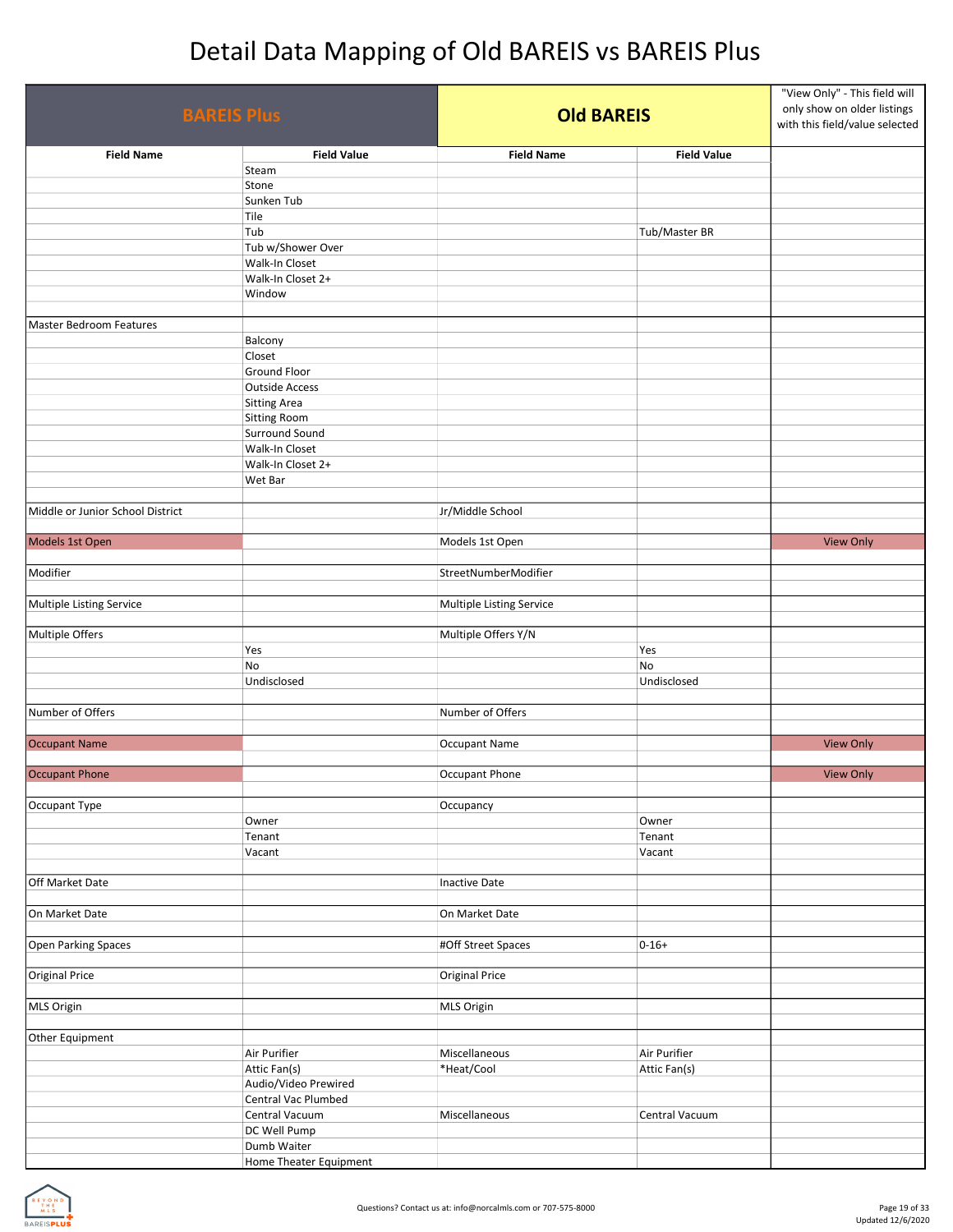| <b>BAREIS Plus</b>      |                                                  | <b>Old BAREIS</b>                                  |                                       | "View Only" - This field will<br>only show on older listings<br>with this field/value selected |
|-------------------------|--------------------------------------------------|----------------------------------------------------|---------------------------------------|------------------------------------------------------------------------------------------------|
| <b>Field Name</b>       | <b>Field Value</b>                               | <b>Field Name</b>                                  | <b>Field Value</b>                    |                                                                                                |
|                         | Intercom                                         | Miscellaneous                                      | Intercom                              |                                                                                                |
|                         | MultiPhone Lines                                 |                                                    |                                       |                                                                                                |
|                         | Networked                                        |                                                    |                                       |                                                                                                |
|                         | Water Cond Equipment Leased                      |                                                    |                                       |                                                                                                |
|                         | Water Cond Equipment Owned                       |                                                    |                                       |                                                                                                |
|                         | Water Filter System<br><b>Water Softner</b>      | <b>Water Source</b><br>Miscellaneous               | <b>Water Filter</b><br>Water Softener | <b>View Only</b>                                                                               |
|                         |                                                  |                                                    |                                       |                                                                                                |
| <b>Other Structures</b> |                                                  |                                                    |                                       |                                                                                                |
|                         | Barn(s)                                          |                                                    |                                       |                                                                                                |
|                         | Cave(s)                                          | <b>Other Structures</b>                            | Cave(s)                               |                                                                                                |
|                         | Gazebo                                           | <b>Other Structures</b>                            | Gazebo                                |                                                                                                |
|                         | Greenhouse                                       | <b>Other Structures</b>                            | Greenhouse                            |                                                                                                |
|                         | <b>Guest House</b>                               |                                                    |                                       |                                                                                                |
|                         | Kennel/Dog Run                                   | <b>Other Structures</b>                            | Kennel                                |                                                                                                |
|                         | Outbuilding                                      | <b>Other Structures</b>                            | Out Building(s)                       |                                                                                                |
|                         | Pergola                                          |                                                    |                                       |                                                                                                |
|                         | Second Garage                                    |                                                    |                                       |                                                                                                |
|                         | Shed(s)<br>Storage                               | <b>Other Structures</b><br><b>Other Structures</b> | Shed(s)<br><b>Storage Facility</b>    |                                                                                                |
|                         | Workshop                                         | <b>Other Structures</b>                            | Workshop                              |                                                                                                |
|                         | Yurt                                             |                                                    |                                       |                                                                                                |
|                         | Zoned 2nd Unit                                   | Other Structures                                   | Zoned 2nd Unit                        | <b>View Only</b>                                                                               |
|                         | Other                                            | <b>Other Structures</b>                            | Other                                 |                                                                                                |
|                         |                                                  |                                                    |                                       |                                                                                                |
| <b>Owner Name</b>       |                                                  | Owner Name                                         |                                       | <b>View Only</b>                                                                               |
|                         |                                                  |                                                    |                                       |                                                                                                |
| <b>Owner Phone</b>      |                                                  | Owner Phone                                        |                                       | <b>View Only</b>                                                                               |
|                         |                                                  |                                                    |                                       |                                                                                                |
| <b>Parking Features</b> |                                                  |                                                    |                                       |                                                                                                |
|                         | 1/2 Car Space                                    |                                                    |                                       |                                                                                                |
|                         | 24'+ Deep Garage                                 |                                                    |                                       |                                                                                                |
|                         | <b>Alley Access</b><br>Assigned                  | Gar/Prk                                            | Assigned                              |                                                                                                |
|                         | Attached                                         | Gar/Prk                                            | Attached                              |                                                                                                |
|                         | <b>Boat Dock</b>                                 | Yard/Grounds                                       | Private Boat Dock                     |                                                                                                |
|                         | <b>Boat Storage</b>                              |                                                    |                                       |                                                                                                |
|                         | Carport                                          |                                                    |                                       | <b>View Only</b>                                                                               |
|                         | <b>Converted Garage</b>                          | Other Rooms                                        | <b>Converted Garage</b>               |                                                                                                |
|                         | Covered                                          | Gar/Prk                                            | Covered                               |                                                                                                |
|                         | Deck                                             | Gar/Prk                                            | Deck(s)                               |                                                                                                |
|                         | Detached                                         | Gar/Prk                                            | Detached                              |                                                                                                |
|                         | Drive Thru Garage                                |                                                    |                                       |                                                                                                |
|                         | Enclosed                                         |                                                    |                                       |                                                                                                |
|                         | <b>EV Charging</b>                               |                                                    |                                       |                                                                                                |
|                         | Garage                                           | Gar/Prk                                            | Garage                                | <b>View Only</b>                                                                               |
|                         | Garage Door Opener<br><b>Garage Facing Front</b> | Gar/Prk                                            | Auto Door                             |                                                                                                |
|                         |                                                  |                                                    |                                       |                                                                                                |
|                         | Garage Facing Rear<br>Garage Facing Side         |                                                    |                                       |                                                                                                |
|                         | Golf Cart                                        | Gar/Prk                                            | Golf Cart                             |                                                                                                |
|                         | <b>Guest Parking Available</b>                   | Gar/Prk                                            | Guest Accom.                          |                                                                                                |
|                         | <b>Interior Access</b>                           | Gar/Prk                                            | <b>Interior Access</b>                |                                                                                                |
|                         | Mechanical Lift                                  |                                                    |                                       |                                                                                                |
|                         | No Garage                                        |                                                    |                                       |                                                                                                |
|                         | Permit Required                                  |                                                    |                                       |                                                                                                |
|                         | Plane Port                                       |                                                    |                                       |                                                                                                |
|                         | Private                                          |                                                    |                                       |                                                                                                |
|                         | Restrictions                                     |                                                    |                                       |                                                                                                |
|                         | Rotational                                       |                                                    |                                       |                                                                                                |
|                         | <b>RV Access</b>                                 |                                                    |                                       |                                                                                                |
|                         | RV Garage Attached                               |                                                    |                                       |                                                                                                |
|                         | RV Garage Detached<br><b>RV Possible</b>         |                                                    |                                       |                                                                                                |
|                         | <b>RV</b> Storage                                |                                                    |                                       |                                                                                                |
|                         |                                                  |                                                    |                                       |                                                                                                |

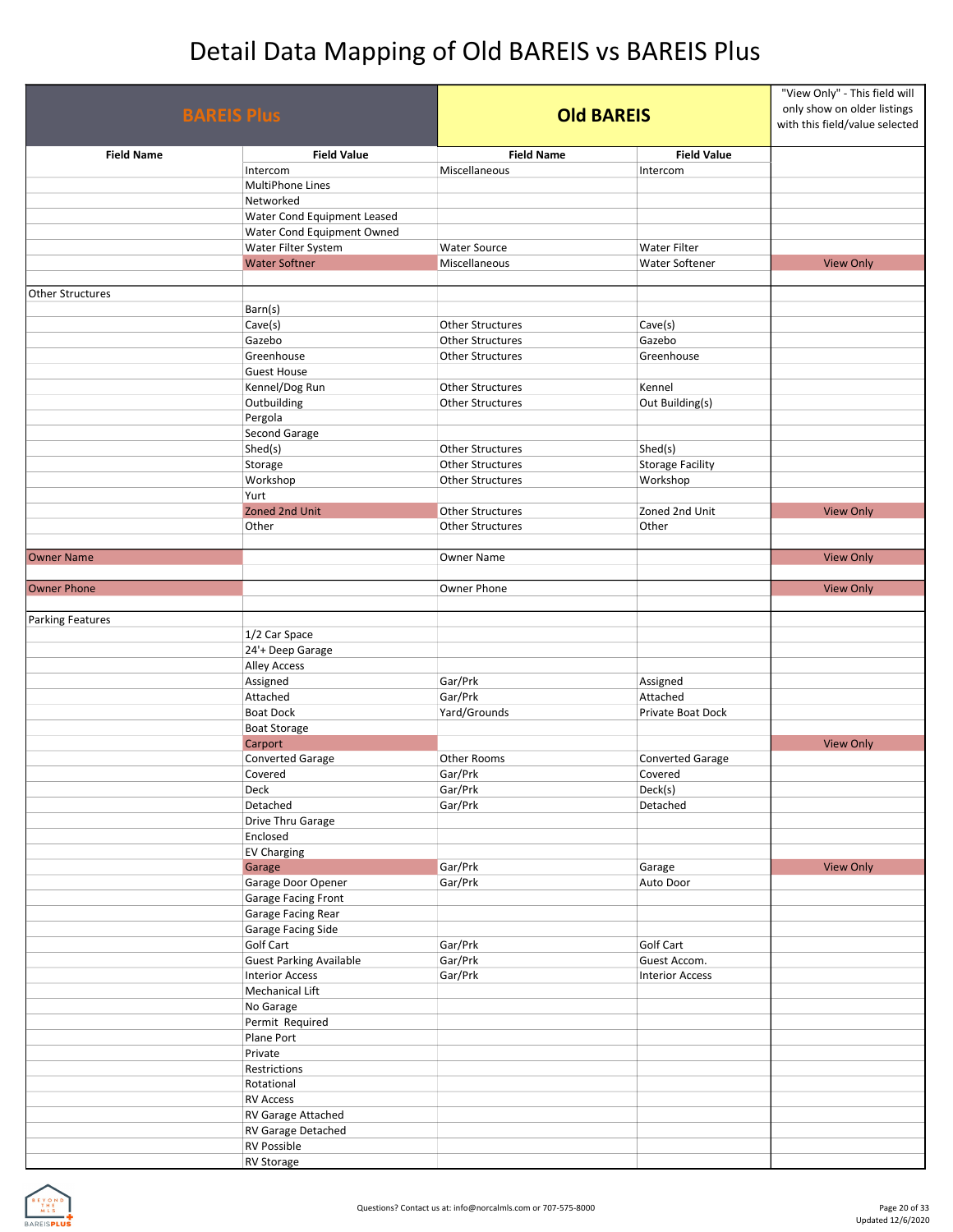|                            | <b>BAREIS Plus</b>             |                              | <b>Old BAREIS</b>        |                  |
|----------------------------|--------------------------------|------------------------------|--------------------------|------------------|
| <b>Field Name</b>          | <b>Field Value</b>             | <b>Field Name</b>            | <b>Field Value</b>       |                  |
|                            | Side-by-Side                   | Gar/Prk                      | Side by Side             |                  |
|                            | Size Limited                   |                              |                          |                  |
|                            | <b>Tandem Garage</b>           | Gar/Prk                      | Tandem                   |                  |
|                            | Unassigned                     | Gar/Prk                      | Unassigned               |                  |
|                            | Uncovered                      | Gar/Prk                      | Uncovered                | <b>View Only</b> |
|                            | <b>Uncovered Parking Space</b> |                              |                          |                  |
|                            | Uncovered Parking Spaces 2+    |                              |                          |                  |
|                            | <b>Underground Parking</b>     |                              |                          |                  |
|                            | Valet                          |                              |                          |                  |
|                            | Workshop in Garage             |                              |                          |                  |
|                            | See Remarks                    |                              |                          |                  |
|                            | Other                          |                              |                          |                  |
| Partial Bathrooms          |                                | HalfBathrooms                |                          |                  |
|                            |                                |                              |                          |                  |
| Patio And Porch Features   |                                |                              |                          |                  |
|                            | Awning                         | Miscellaneous                | Awning                   |                  |
|                            | <b>Back Porch</b>              |                              |                          |                  |
|                            | Covered Deck                   |                              |                          |                  |
|                            | Covered Patio                  | Yard/Grounds                 | Covered Patio(s)         |                  |
|                            | Deck(s)                        | Miscellaneous                | Deck(s)                  | <b>View Only</b> |
|                            |                                | Yard/Grounds                 | Deck(s)                  |                  |
|                            | <b>Enclosed Deck</b>           |                              |                          |                  |
|                            | <b>Enclosed Patio</b>          | Yard/Grounds                 | Enclosed Patio(s)        |                  |
|                            | Front Porch                    |                              |                          |                  |
|                            | Patio(s)                       | Yard/Grounds                 | Patio(s)                 | <b>View Only</b> |
|                            | Roof Deck                      |                              |                          |                  |
|                            | <b>Uncovered Deck</b>          |                              |                          |                  |
|                            | <b>Uncovered Patio</b>         |                              |                          |                  |
|                            | Wrap Around Porch              |                              |                          |                  |
|                            |                                |                              |                          |                  |
| <b>Pending Date</b>        |                                | Pending Date                 |                          |                  |
|                            |                                |                              |                          |                  |
| Pets Allowed               |                                |                              |                          |                  |
|                            | Pet Policy                     | Restrictions                 | Pets-Other               | <b>View Only</b> |
|                            | Cats OK                        | Restrictions                 | Cats Only                |                  |
|                            | Dogs OK<br>Number Limit        | Restrictions<br>Restrictions | Dogs Only<br>Number Pets |                  |
|                            | Service Animals OK             |                              |                          |                  |
|                            | Size Limit                     | Restrictions                 | Pet Size                 |                  |
|                            | Yes                            |                              |                          |                  |
|                            | No                             | Restrictions                 | No Pets                  |                  |
|                            |                                |                              |                          |                  |
|                            |                                |                              |                          |                  |
| <b>Picture Count</b>       |                                |                              |                          |                  |
|                            |                                |                              |                          |                  |
| Picture Modified Date Time |                                |                              |                          |                  |
|                            |                                |                              |                          |                  |
| Pool                       |                                | Pool                         |                          |                  |
|                            | Yes                            |                              | Yes                      |                  |
|                            | No                             |                              | No                       |                  |
|                            |                                |                              |                          |                  |
| Pool Features              |                                | Pool Type                    |                          |                  |
|                            | Above Ground                   |                              | Above Ground             |                  |
|                            | Built-In                       |                              | In Ground                |                  |
|                            | Cabana                         | <b>Other Structures</b>      | Cabana                   |                  |
|                            | Common Facility                |                              | <b>Comm Facility</b>     |                  |
|                            | Dark Bottom                    |                              | <b>Black Bottom</b>      |                  |
|                            | <b>Electric Heat</b>           |                              | Electric                 |                  |
|                            | Fenced                         |                              |                          |                  |
|                            | Fiberglass                     |                              | Fiberglass               |                  |
|                            | Gas Heat                       |                              | <b>Gas Heat</b>          |                  |
|                            | <b>Gunite Construction</b>     |                              | Gunite                   |                  |
|                            | <b>Heat None</b>               |                              | No Heat                  | View Only        |
|                            | Heated                         |                              |                          |                  |

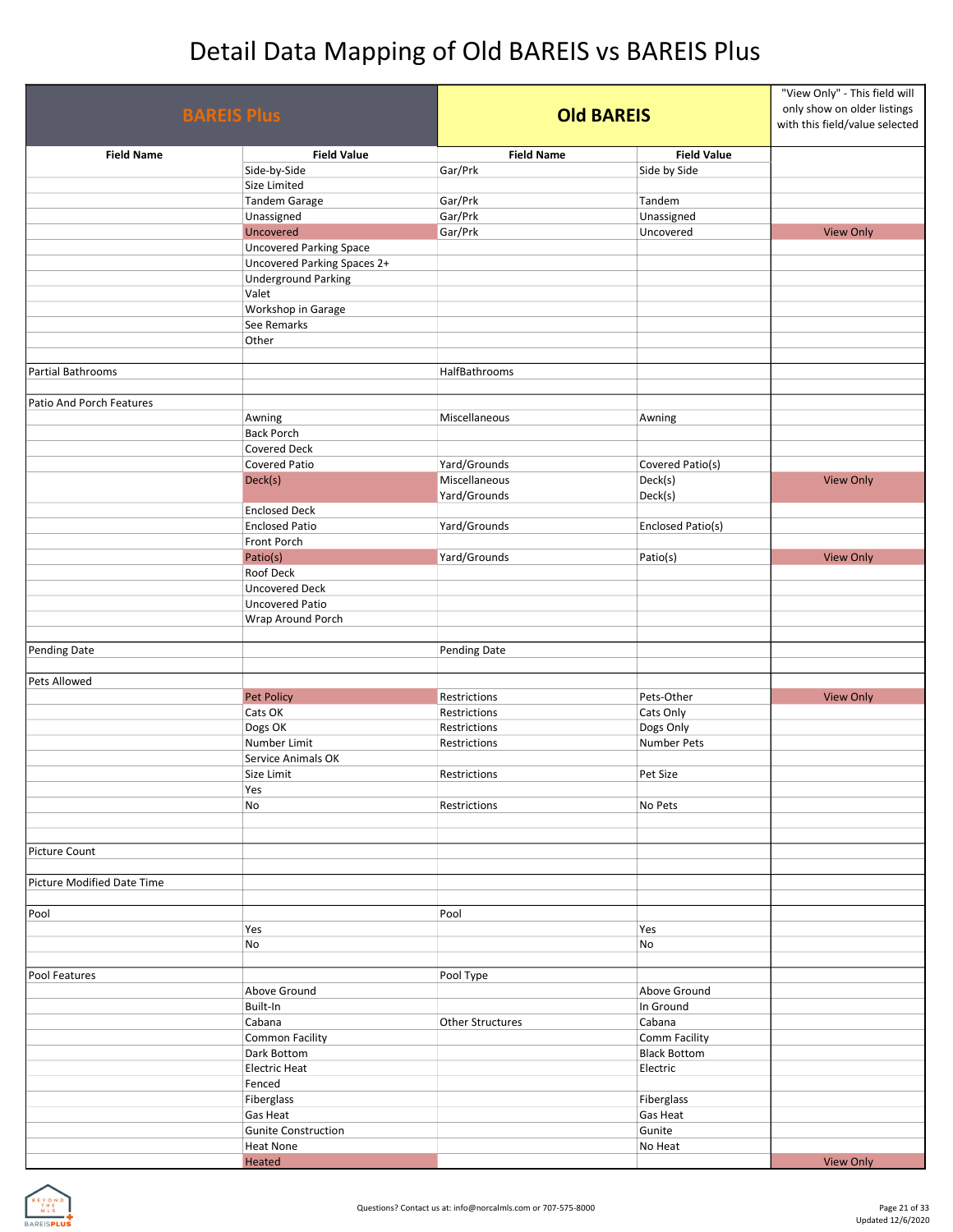| <b>BAREIS Plus</b>                  |                           | <b>Old BAREIS</b>            |                           | "View Only" - This field will<br>only show on older listings<br>with this field/value selected |
|-------------------------------------|---------------------------|------------------------------|---------------------------|------------------------------------------------------------------------------------------------|
| <b>Field Name</b>                   | <b>Field Value</b>        | <b>Field Name</b>            | <b>Field Value</b>        |                                                                                                |
|                                     | Indoors                   |                              | Indoor                    |                                                                                                |
|                                     | Lap                       |                              | Lap Pool                  |                                                                                                |
|                                     | Liner                     |                              | Liner                     |                                                                                                |
|                                     | Membership Fee            |                              | Member Fee                |                                                                                                |
|                                     | On Lot<br>Pool Cover      |                              | Pool Cover                |                                                                                                |
|                                     | Pool House                | <b>Other Structures</b>      | Pool House                |                                                                                                |
|                                     | Pool Sweep                |                              | Pool Sweep                |                                                                                                |
|                                     | Pool/Spa Combo            |                              | In Pool Spa               |                                                                                                |
|                                     | Possible Pool Site        |                              |                           |                                                                                                |
|                                     | Salt Water                |                              |                           |                                                                                                |
|                                     | Solar Cover               |                              | Solar Cover               |                                                                                                |
|                                     | Solar Heat                |                              | Solar Heat                |                                                                                                |
|                                     | Sport                     |                              |                           |                                                                                                |
|                                     | Vinyl Liner               |                              |                           |                                                                                                |
|                                     | See Remarks               |                              |                           |                                                                                                |
|                                     | Other                     |                              | Other                     |                                                                                                |
|                                     |                           |                              |                           |                                                                                                |
| Possession                          |                           | Possession                   |                           |                                                                                                |
|                                     | Close of Escrow           |                              | Close Escrow              |                                                                                                |
|                                     | Negotiable                |                              | Negotiable                |                                                                                                |
|                                     | Rental Agreement          |                              |                           |                                                                                                |
|                                     | Seller Rent Back          |                              |                           |                                                                                                |
|                                     | Subject to Tenant Rights  |                              | Sub to Tenants            |                                                                                                |
|                                     | See Remarks               |                              |                           |                                                                                                |
|                                     | Other                     |                              | Other                     |                                                                                                |
|                                     |                           |                              |                           |                                                                                                |
| Post Direction                      |                           | <b>Street Post Direction</b> |                           |                                                                                                |
|                                     |                           |                              |                           |                                                                                                |
| Price All Model High                |                           | Price All Model High         |                           | <b>View Only</b>                                                                               |
|                                     |                           |                              |                           |                                                                                                |
| Price All Model Low                 |                           | Price All Model Low          |                           | <b>View Only</b>                                                                               |
|                                     |                           |                              |                           |                                                                                                |
| Price Change Date                   |                           | Price Change Date            |                           |                                                                                                |
|                                     |                           |                              |                           |                                                                                                |
| Price List Model High               |                           | Price Lst Model High         |                           | <b>View Only</b>                                                                               |
| <b>Price List Model Low</b>         |                           | Price Lst Model Low          |                           |                                                                                                |
|                                     |                           |                              |                           | <b>View Only</b>                                                                               |
| <b>Primary Showing Contact Name</b> |                           | Property Mgmt Co             |                           |                                                                                                |
|                                     |                           |                              |                           |                                                                                                |
| Primary Showing Contact Phone       |                           | Property Mgmt Phone          |                           |                                                                                                |
|                                     |                           |                              |                           |                                                                                                |
| Primary Showing Contact Type        |                           |                              |                           |                                                                                                |
|                                     | Agent                     |                              |                           |                                                                                                |
|                                     | Caretaker                 |                              |                           |                                                                                                |
|                                     | Listing Office            |                              |                           |                                                                                                |
|                                     | Owner                     |                              |                           |                                                                                                |
|                                     | Property Manager          |                              |                           |                                                                                                |
|                                     | Tenant                    |                              |                           |                                                                                                |
|                                     | Vacant                    |                              |                           |                                                                                                |
|                                     | Other                     |                              |                           |                                                                                                |
|                                     |                           |                              |                           |                                                                                                |
| <b>Private Remarks</b>              |                           | Agent Only Remarks           |                           |                                                                                                |
| <b>Property Condition</b>           |                           |                              |                           |                                                                                                |
|                                     | Fixer                     |                              |                           |                                                                                                |
|                                     | New Construction          | New Construct/Resale         | New Construction          |                                                                                                |
|                                     | Original                  |                              |                           |                                                                                                |
|                                     | <b>Under Construction</b> | Construct/Condition          | <b>Under Construction</b> |                                                                                                |
|                                     | Updated/Remodeled         |                              |                           |                                                                                                |
|                                     | Completed                 | Construct/Condition          | Completed                 | <b>View Only</b>                                                                               |
|                                     | Proposed                  | Construct/Condition          | Proposed                  | <b>View Only</b>                                                                               |
|                                     |                           |                              |                           |                                                                                                |
| <b>Property Faces</b>               |                           |                              |                           |                                                                                                |

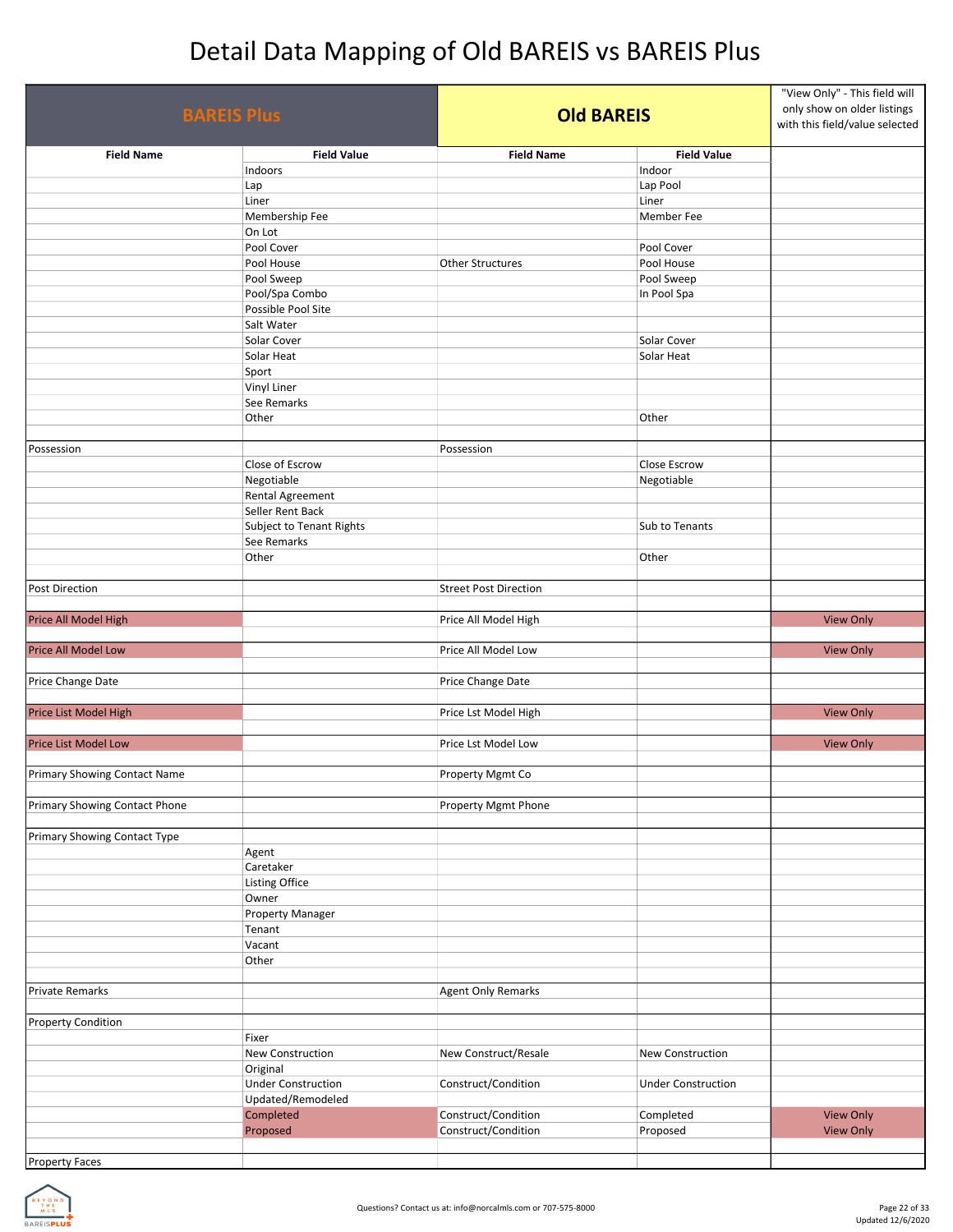| <b>BAREIS Plus</b>     |                                                  |                         | <b>Old BAREIS</b>               |                  |
|------------------------|--------------------------------------------------|-------------------------|---------------------------------|------------------|
| <b>Field Name</b>      | <b>Field Value</b>                               | <b>Field Name</b>       | <b>Field Value</b>              |                  |
|                        | East                                             |                         |                                 |                  |
|                        | North                                            |                         |                                 |                  |
|                        | Northeast                                        |                         |                                 |                  |
|                        | Northwest                                        |                         |                                 |                  |
|                        | South<br>Southeast                               |                         |                                 |                  |
|                        | Southwest                                        |                         |                                 |                  |
|                        | West                                             |                         |                                 |                  |
|                        |                                                  |                         |                                 |                  |
| Property Subtype       | Single Family Residence                          | Property Subtype 1      | Single Family<br>Farms/Ranches  |                  |
|                        | 2 Houses on Lot                                  | 2nd Unit on Lot         | Yes                             |                  |
|                        | 3+ Houses on Lot                                 |                         |                                 |                  |
|                        | Condominium                                      |                         | Condo/Coop                      |                  |
|                        | Halfplex<br>Manufactured Home                    |                         |                                 |                  |
|                        | Mobile Home on Land                              | Construction Type       | Manufactured                    |                  |
|                        | Modular                                          | Construction Type       | Modular                         |                  |
|                        | <b>Stock Cooperative</b>                         |                         |                                 |                  |
|                        | Tenancy in Common                                | TIC                     | Yes                             |                  |
|                        | Townhouse                                        |                         |                                 |                  |
|                        | Other                                            |                         |                                 | <b>View Only</b> |
|                        |                                                  |                         |                                 |                  |
| Property Type          | <b>Business Opportunity</b>                      | Property Type           | <b>Business Opportunity</b>     |                  |
|                        | Commercial Sale                                  |                         | Commercial                      |                  |
|                        | Commercial Lease                                 |                         | Commercial (L)                  |                  |
|                        | Land                                             |                         | Lots & Land                     |                  |
|                        | Mobile in Park/Floating Home                     |                         | Mobile/Floating Home            |                  |
|                        | Residential                                      |                         | Residential                     |                  |
|                        | <b>Residential Lease</b>                         |                         | Residential (L)                 |                  |
|                        | Residential Income                               |                         | Multi Unit 2-4<br>Multi Unit 5+ |                  |
|                        |                                                  |                         |                                 |                  |
| <b>Public Remarks</b>  |                                                  | Public/Internet Remarks |                                 |                  |
|                        |                                                  |                         |                                 |                  |
| Publish To Internet    |                                                  | Pass to Internet        |                                 |                  |
|                        | Yes<br>No                                        |                         | Yes<br>No                       |                  |
| RecMlsNumber           |                                                  |                         |                                 |                  |
| Remodeled/Updated      |                                                  |                         |                                 |                  |
|                        | Yes                                              |                         |                                 |                  |
|                        | No                                               |                         |                                 |                  |
|                        | Unknown                                          |                         |                                 |                  |
|                        |                                                  |                         |                                 |                  |
| Remodeled/Updated Desc |                                                  |                         |                                 |                  |
|                        | Bath 0-5YR                                       |                         |                                 |                  |
|                        | Bath 6-10YR<br>Bath 11-15YR                      |                         |                                 |                  |
|                        | Bed 0-5YR                                        |                         |                                 |                  |
|                        | <b>Bed 6-10YR</b>                                |                         |                                 |                  |
|                        | Bed 11-15YR                                      |                         |                                 |                  |
|                        | Kitchen 0-5YR                                    |                         |                                 |                  |
|                        | Kitchen 6-10YR                                   |                         |                                 |                  |
|                        | Kitchen 11-15YR                                  |                         |                                 |                  |
|                        | Other-Rmks 0-5YR                                 |                         |                                 |                  |
|                        | Other-Rmks 6-10YR                                |                         |                                 |                  |
|                        | Other-Rmks 11-15YR                               |                         |                                 |                  |
|                        |                                                  |                         |                                 |                  |
| Restrictions           |                                                  |                         |                                 |                  |
|                        | <b>Age Restrictions</b><br><b>Board Approval</b> | Restrictions            | <b>Board Approval</b>           |                  |
|                        |                                                  |                         |                                 |                  |

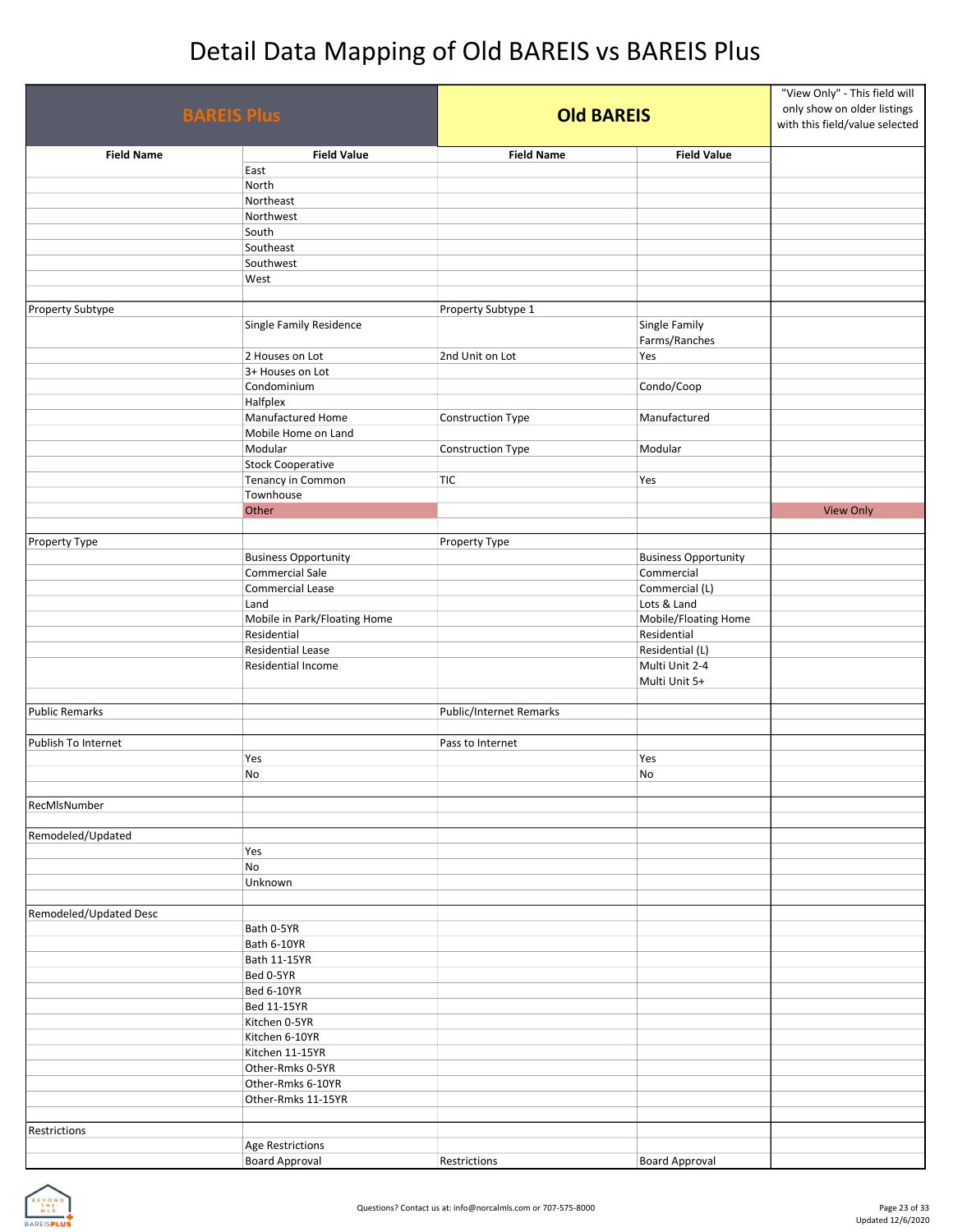| <b>BAREIS Plus</b>  |                               | <b>Old BAREIS</b> |                       | "View Only" - This field will<br>only show on older listings<br>with this field/value selected |
|---------------------|-------------------------------|-------------------|-----------------------|------------------------------------------------------------------------------------------------|
| <b>Field Name</b>   | <b>Field Value</b>            | <b>Field Name</b> | <b>Field Value</b>    |                                                                                                |
|                     | <b>Exterior Alterations</b>   | Restrictions      | <b>Exterior Alter</b> |                                                                                                |
|                     | Guests                        | Restrictions      | Guests                |                                                                                                |
|                     | Owner/Coop Interview          | Restrictions      | Owner/Coop Interview  |                                                                                                |
|                     | Parking                       | Restrictions      | Parking               |                                                                                                |
|                     | Rental(s)                     | Restrictions      | Rental(s)             |                                                                                                |
|                     | Signs                         | Restrictions      | Signs                 |                                                                                                |
|                     | Tree Ordinance                |                   |                       |                                                                                                |
|                     | See Remarks                   |                   |                       |                                                                                                |
|                     | Other                         | Restrictions      | Other                 |                                                                                                |
|                     |                               |                   |                       |                                                                                                |
| Road Responsibility |                               |                   |                       |                                                                                                |
|                     | Private Maintained Road       |                   |                       |                                                                                                |
|                     | <b>Public Maintained Road</b> |                   |                       |                                                                                                |
|                     | Road Maintenance Agreement    |                   |                       |                                                                                                |
|                     |                               |                   |                       |                                                                                                |
| Road Surface Type   |                               |                   |                       |                                                                                                |
|                     | Asphalt                       | Exterior          | Asphalt               |                                                                                                |
|                     | Chip and Seal                 |                   |                       |                                                                                                |
|                     | Gravel                        |                   |                       |                                                                                                |
|                     | Paved                         |                   |                       |                                                                                                |
|                     | Unimproved                    |                   |                       |                                                                                                |
|                     |                               |                   |                       |                                                                                                |
| Roof                |                               | Roof              |                       |                                                                                                |
|                     | Bitumen                       |                   | Bituthene             |                                                                                                |
|                     | Cement                        |                   | Cement                |                                                                                                |
|                     | Composition                   |                   | Composition           |                                                                                                |
|                     | Elastomeric                   |                   | Elastomeric           |                                                                                                |
|                     | Fiberglass                    |                   | Fiberglass            |                                                                                                |
|                     | Flat                          |                   |                       |                                                                                                |
|                     | Foam                          |                   | Foam                  |                                                                                                |
|                     | Metal                         |                   | Metal                 |                                                                                                |
|                     | Rock                          |                   |                       |                                                                                                |
|                     | Shake                         |                   | Shake                 |                                                                                                |
|                     | Shingle                       |                   | Shingle               |                                                                                                |
|                     | Slate                         |                   | Slate                 |                                                                                                |
|                     | Spanish Tile                  |                   |                       |                                                                                                |
|                     | Tar/Gravel                    |                   | Tar & Gravel          |                                                                                                |
|                     | Tile                          |                   | Tile                  |                                                                                                |
|                     | Wood                          |                   |                       |                                                                                                |
|                     | See Remarks                   |                   |                       |                                                                                                |
|                     | Other                         |                   | Other                 |                                                                                                |
|                     |                               |                   |                       |                                                                                                |
| Room Type           |                               |                   |                       |                                                                                                |
|                     | Atrium                        | Other Rooms       | Atrium                |                                                                                                |
|                     | Attic                         | Other Rooms       | Attic                 |                                                                                                |
|                     | <b>Baths Other</b>            |                   |                       |                                                                                                |
|                     | Bonus Room                    | Other Rooms       | Bonus Room            |                                                                                                |
|                     | Converted Garage              | Other Rooms       | Converted Garage      |                                                                                                |
|                     | Den                           | Other Rooms       | Den/Study             |                                                                                                |
|                     | Dining Room                   |                   |                       |                                                                                                |
|                     | <b>Downstairs Bedroom</b>     |                   |                       | <b>View Only</b>                                                                               |
|                     | Family Room                   |                   |                       |                                                                                                |
|                     | Game Room                     | Other Rooms       | Rec Room              |                                                                                                |
|                     | Great Room                    |                   |                       |                                                                                                |
|                     | <b>Guest Quarters</b>         | Other Rooms       | <b>Guest Suite</b>    |                                                                                                |
|                     | Home Theater                  |                   |                       |                                                                                                |
|                     | In Law Apartment              |                   |                       |                                                                                                |
|                     | Kitchen                       |                   |                       |                                                                                                |
|                     | Laundry                       |                   |                       |                                                                                                |
|                     | Library                       | Other Rooms       | Library               |                                                                                                |
|                     | Living Room                   |                   |                       |                                                                                                |
|                     | Loft                          |                   |                       |                                                                                                |
|                     | Master Bathroom               |                   |                       |                                                                                                |
|                     | Master Bedroom                |                   |                       |                                                                                                |
|                     | Master Bedrooms 2+            |                   |                       |                                                                                                |
|                     |                               |                   |                       |                                                                                                |

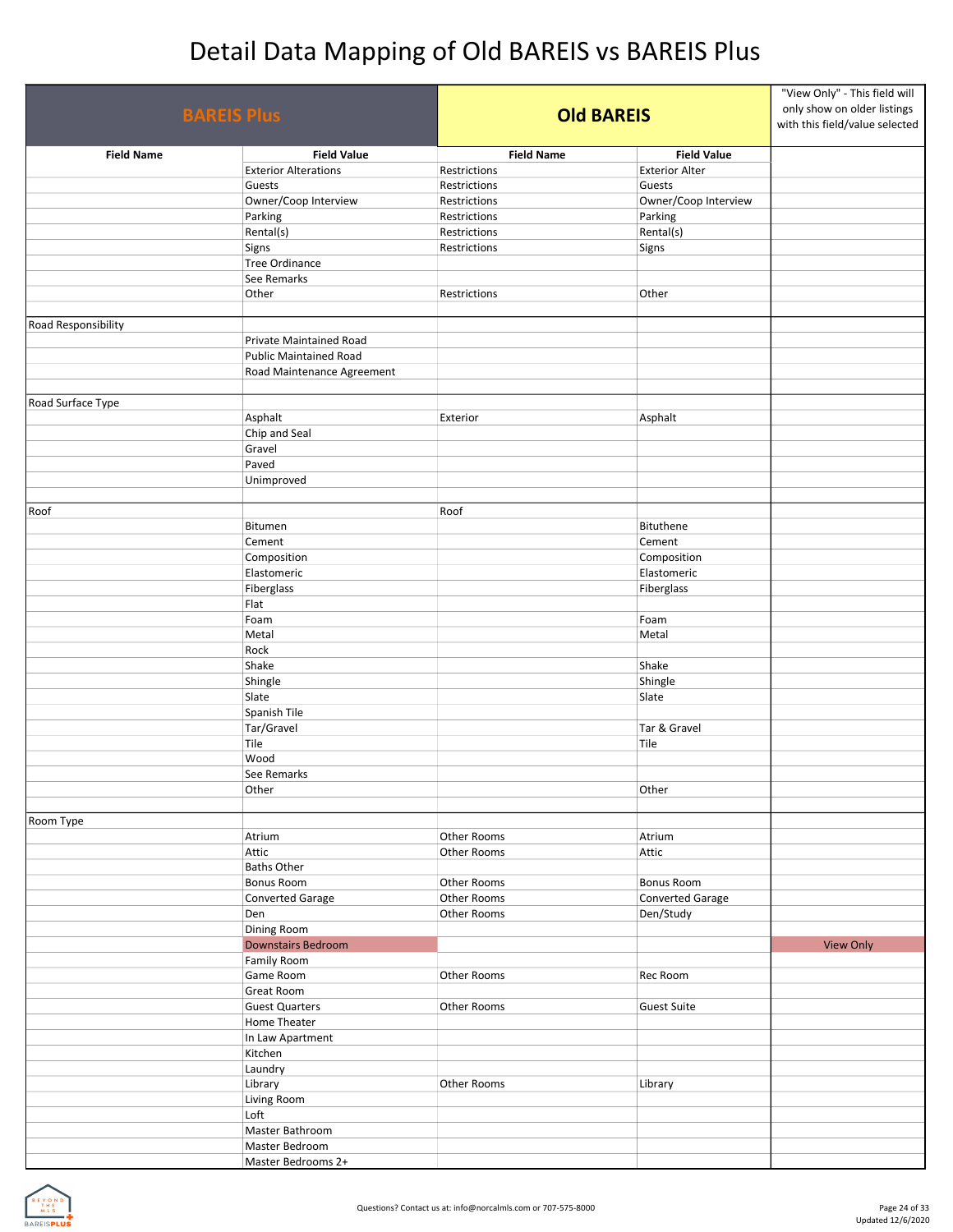| <b>BAREIS Plus</b>                    |                              | <b>Old BAREIS</b>      |                             | "View Only" - This field will<br>only show on older listings<br>with this field/value selected |
|---------------------------------------|------------------------------|------------------------|-----------------------------|------------------------------------------------------------------------------------------------|
| <b>Field Name</b>                     | <b>Field Value</b>           | <b>Field Name</b>      | <b>Field Value</b>          |                                                                                                |
|                                       | Media Room                   | Other Rooms            | Entertainment/Media         |                                                                                                |
|                                       | Office                       | Other Rooms            | Office                      |                                                                                                |
|                                       | <b>Office Area</b>           |                        |                             | <b>View Only</b>                                                                               |
|                                       | Possible Guest               | Other Rooms            | Possible Guest              |                                                                                                |
|                                       | Solarium                     | Other Rooms            | Solarium                    |                                                                                                |
|                                       | Storage                      | Other Rooms            | Storage                     |                                                                                                |
|                                       | Studio                       | Other Rooms            | Studio                      |                                                                                                |
|                                       | Sun Room                     | Other Rooms            | Sun Room                    |                                                                                                |
|                                       | Temp Controlled Room         | Other Rooms            | <b>Temp Controlled Room</b> |                                                                                                |
|                                       | Wine Cellar                  | Other Rooms            | Wine Cellar/Tasting         |                                                                                                |
|                                       | Wine Storage Area            |                        |                             |                                                                                                |
|                                       | Workshop                     | Other Rooms            | Workshop                    |                                                                                                |
|                                       | Other                        | Other Rooms            | Other                       |                                                                                                |
|                                       |                              |                        |                             |                                                                                                |
| <b>School District</b>                |                              | <b>School District</b> |                             | <b>View Only</b>                                                                               |
| <b>Secondary Showing Contact Name</b> |                              |                        |                             |                                                                                                |
|                                       |                              |                        |                             |                                                                                                |
| Secondary Showing Contact Phone       |                              |                        |                             |                                                                                                |
|                                       |                              |                        |                             |                                                                                                |
| Secondary Showing Contact Type        |                              |                        |                             |                                                                                                |
|                                       | Agent                        |                        |                             |                                                                                                |
|                                       | Caretaker                    |                        |                             |                                                                                                |
|                                       | Listing Office               |                        |                             |                                                                                                |
|                                       | Owner                        |                        |                             |                                                                                                |
|                                       | Property Manager             |                        |                             |                                                                                                |
|                                       | Tenant                       |                        |                             |                                                                                                |
|                                       | Vacant                       |                        |                             |                                                                                                |
|                                       | Other                        |                        |                             |                                                                                                |
| <b>Security Features</b>              |                              | Safety/Security        |                             |                                                                                                |
|                                       | Carbon Mon Detector          |                        | Carbon Mon Detector         |                                                                                                |
|                                       | Double Strapped Water Heater |                        |                             |                                                                                                |
|                                       | Fire Alarm                   |                        |                             |                                                                                                |
|                                       | Fire Extinguisher            |                        |                             |                                                                                                |
|                                       | Fire Suppression System      |                        | <b>Fire Sprinklers</b>      |                                                                                                |
|                                       | <b>Guarded Gate</b>          |                        |                             |                                                                                                |
|                                       | Panic Alarm                  |                        |                             |                                                                                                |
|                                       | <b>Secured Access</b>        |                        |                             |                                                                                                |
|                                       | Security Alarm(s)            |                        | Security Alarm              | <b>View Only</b>                                                                               |
|                                       | <b>Security Fence</b>        |                        | <b>Security Fence</b>       |                                                                                                |
|                                       | Security Gate                |                        | <b>Security Gate</b>        |                                                                                                |
|                                       | <b>Security Patrol</b>       |                        |                             |                                                                                                |
|                                       | Security System Leased       |                        | Sec. Alarm-Leased           |                                                                                                |
|                                       | Security System Owned        |                        | Sec. Alarm-Owned            |                                                                                                |
|                                       | Security System Prewired     |                        |                             |                                                                                                |
|                                       | Smoke Detector               |                        | Smoke Alarm(s)              |                                                                                                |
|                                       | <b>Unguarded Gate</b>        |                        |                             |                                                                                                |
|                                       | Video System                 |                        |                             |                                                                                                |
|                                       | Window Security Bars         |                        |                             |                                                                                                |
|                                       | Window Bars w/Quick Release  |                        |                             |                                                                                                |
|                                       | See Remarks                  |                        |                             |                                                                                                |
|                                       | Other                        |                        | Other                       |                                                                                                |
|                                       |                              |                        |                             |                                                                                                |
| <b>Selling Comments</b>               |                              | Selling Comments       |                             |                                                                                                |
|                                       |                              |                        |                             |                                                                                                |
| Senior Community                      |                              | Senior                 |                             |                                                                                                |
|                                       | Yes                          | Restrictions           | Yes                         |                                                                                                |
|                                       |                              |                        | Senior                      |                                                                                                |
|                                       | No                           |                        | No                          |                                                                                                |
|                                       |                              |                        |                             |                                                                                                |
| Senior High                           |                              | <b>High School</b>     |                             | <b>View Only</b>                                                                               |
| Senior High School District           |                              | High School            |                             |                                                                                                |
|                                       |                              |                        |                             |                                                                                                |

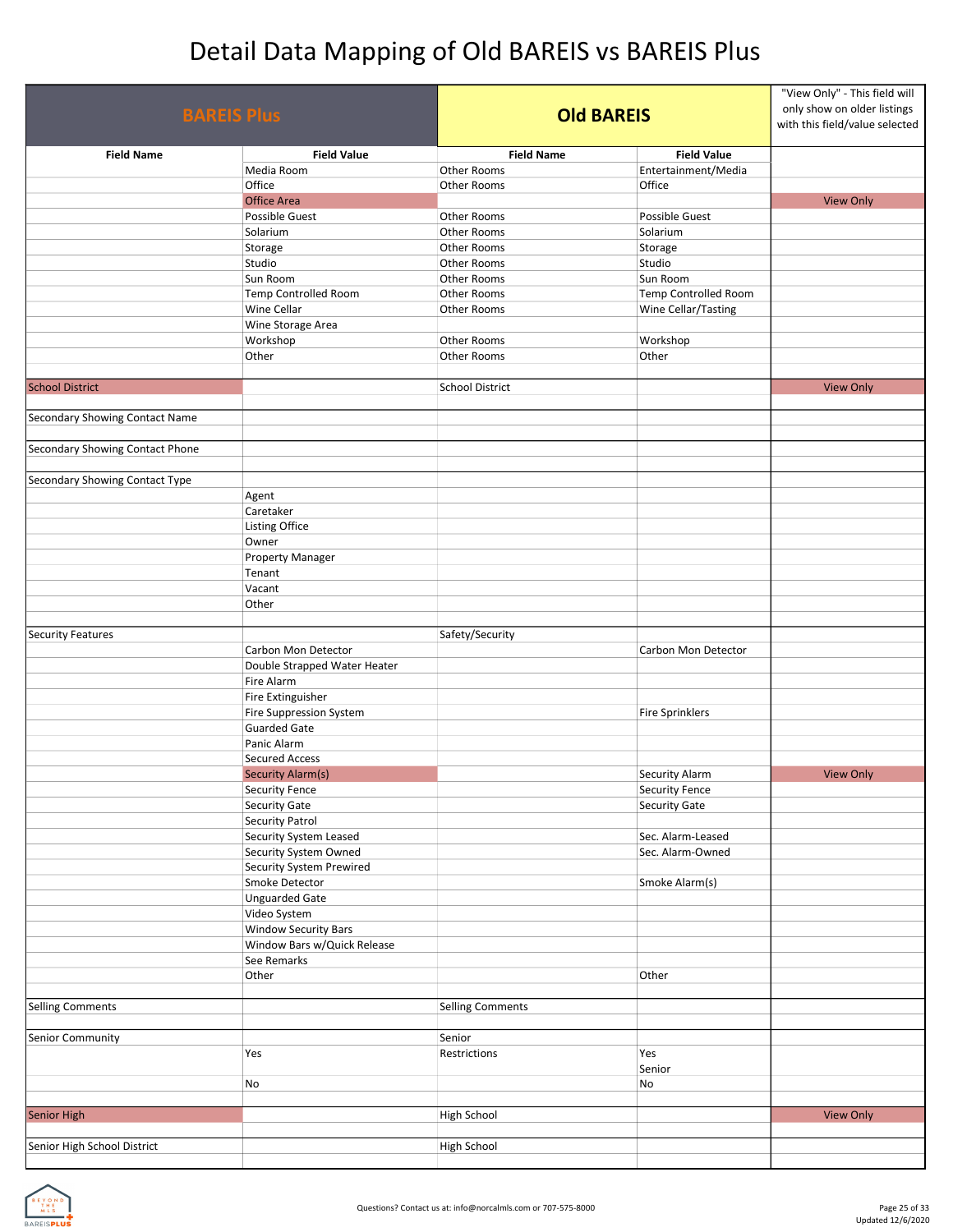| <b>BAREIS Plus</b>     |                                     | <b>Old BAREIS</b>   |                              | "View Only" - This field will<br>only show on older listings<br>with this field/value selected |
|------------------------|-------------------------------------|---------------------|------------------------------|------------------------------------------------------------------------------------------------|
| <b>Field Name</b>      | <b>Field Value</b>                  | <b>Field Name</b>   | <b>Field Value</b>           |                                                                                                |
| Sewer                  |                                     | Sewer/Septic        |                              |                                                                                                |
|                        | <b>Abandoned Septic</b><br>Cesspool |                     | Cesspool                     | <b>View Only</b>                                                                               |
|                        | <b>Engineered Septic</b>            |                     | Septic Engineered            |                                                                                                |
|                        | <b>Holding Tank</b>                 |                     | <b>Holding Tank</b>          |                                                                                                |
|                        | In & Connected                      |                     |                              |                                                                                                |
|                        | Private Sewer                       |                     | Sewer - Private              |                                                                                                |
|                        | <b>Public Sewer</b>                 |                     | Sewer - Public               |                                                                                                |
|                        | Septic Connected                    |                     | <b>Standard Septic</b>       |                                                                                                |
|                        | Septic Pump                         |                     |                              |                                                                                                |
|                        | Septic System                       |                     |                              |                                                                                                |
|                        | Sewer Connected                     |                     |                              |                                                                                                |
|                        | Sewer Connected & Paid              |                     |                              |                                                                                                |
|                        | Sewer in Street                     |                     |                              |                                                                                                |
|                        | <b>Shared Septic</b>                |                     |                              |                                                                                                |
|                        | Special System                      |                     |                              |                                                                                                |
|                        | None                                |                     | None                         |                                                                                                |
|                        | See Remarks                         |                     |                              |                                                                                                |
|                        | Other                               |                     | Other                        |                                                                                                |
|                        |                                     |                     |                              |                                                                                                |
| Show Address on VOW    |                                     |                     |                              |                                                                                                |
|                        | Yes                                 |                     |                              |                                                                                                |
|                        | No                                  |                     |                              |                                                                                                |
|                        |                                     |                     |                              |                                                                                                |
| Show Address to Public |                                     | Address on Internet |                              |                                                                                                |
|                        | Yes                                 |                     | Full                         |                                                                                                |
|                        | No                                  |                     | Partial                      |                                                                                                |
|                        |                                     |                     |                              |                                                                                                |
| Show AVM on VOW        |                                     |                     |                              |                                                                                                |
|                        | Yes                                 |                     |                              |                                                                                                |
|                        | No                                  |                     |                              |                                                                                                |
|                        |                                     |                     |                              |                                                                                                |
| Show Comments on VOW   |                                     |                     |                              |                                                                                                |
|                        | Yes                                 |                     |                              |                                                                                                |
| Show To VOW            | No                                  |                     |                              |                                                                                                |
|                        | Yes                                 |                     |                              |                                                                                                |
|                        | No                                  |                     |                              |                                                                                                |
|                        |                                     |                     |                              |                                                                                                |
| Showing Instructions   |                                     | Showing             |                              |                                                                                                |
|                        | 24-Hours Notice                     |                     | 24 Hr. Notice                |                                                                                                |
|                        | Alarm Code in Lockbox               |                     |                              |                                                                                                |
|                        | Appointment Only                    |                     | Appt. Only                   |                                                                                                |
|                        | Appointment w/Owner                 |                     | Contact Owner                | View Only                                                                                      |
|                        | <b>Appointment w/Tenant</b>         |                     | <b>Contact Tenant</b>        | <b>View Only</b>                                                                               |
|                        | Call 1st Lockbox                    |                     | Contact 1st                  |                                                                                                |
|                        | <b>Call Listing Agent</b>           |                     | <b>Contact Listing Agent</b> | View Only                                                                                      |
|                        | <b>Call Listing Office</b>          |                     | Contact Listing Office       | <b>View Only</b>                                                                               |
|                        | Call Showing Contact                |                     |                              |                                                                                                |
|                        | <b>CBS Restricted-CLA</b>           |                     |                              |                                                                                                |
|                        | <b>Contact Manager</b>              |                     | <b>Contact Manager</b>       | <b>View Only</b>                                                                               |
|                        | Do Not Disturb                      |                     | Do Not Disturb               |                                                                                                |
|                        | Do Not Show                         |                     | Do Not Show                  |                                                                                                |
|                        | Gate Code Provided                  |                     | Gate Code                    |                                                                                                |
|                        | Gate Code-CLA                       |                     |                              |                                                                                                |
|                        | Go Directly                         |                     | Go Directly                  |                                                                                                |
|                        | Key in Office                       |                     | Key @ Listing Office         |                                                                                                |
|                        | Leave Card                          |                     | Leave Card                   |                                                                                                |
|                        | <b>Lockbox Code</b>                 |                     | Lockbox Code                 | <b>View Only</b>                                                                               |
|                        | No Photos Allowed                   |                     |                              |                                                                                                |
|                        | Pets-See Confidential Remarks       |                     | Pets-See Confid              |                                                                                                |
|                        | <b>Restricted Hours</b>             |                     | <b>Restricted Hours</b>      |                                                                                                |
|                        | <b>Security System</b>              |                     |                              |                                                                                                |
|                        | Supra iBox                          |                     | <b>BAREIS Lockbox</b>        |                                                                                                |
|                        |                                     |                     | BAREIS LcBx + Other          |                                                                                                |

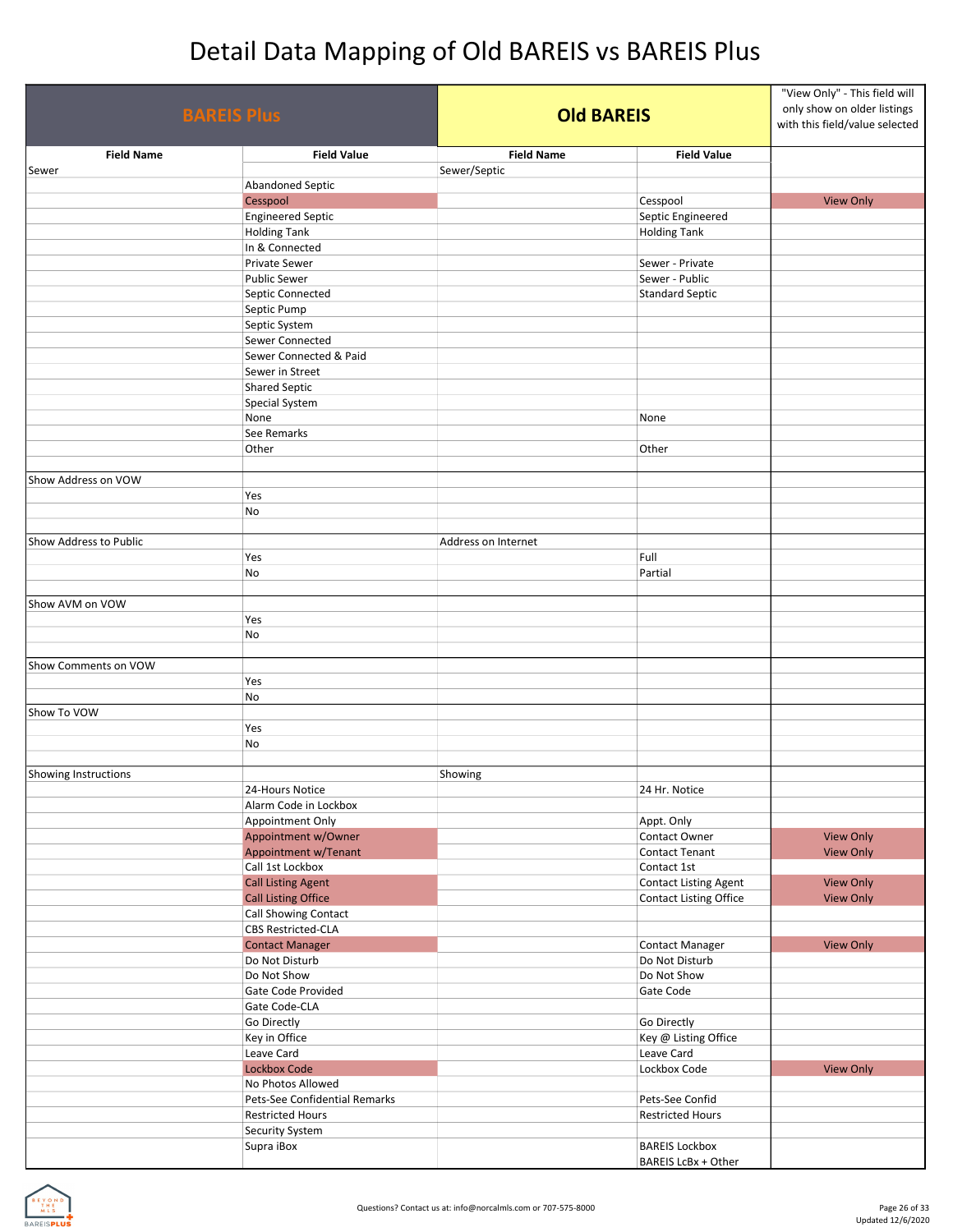| <b>BAREIS Plus</b>                |                                            | <b>Old BAREIS</b>                 |                                        | "View Only" - This field will<br>only show on older listings<br>with this field/value selected |
|-----------------------------------|--------------------------------------------|-----------------------------------|----------------------------------------|------------------------------------------------------------------------------------------------|
| <b>Field Name</b>                 | <b>Field Value</b>                         | <b>Field Name</b>                 | <b>Field Value</b>                     |                                                                                                |
|                                   | Surveillance Equipment In Use              |                                   |                                        |                                                                                                |
|                                   | <b>Text Client</b>                         |                                   | <b>Text Client</b>                     | <b>View Only</b>                                                                               |
|                                   | <b>Text Showing Contact</b>                |                                   |                                        |                                                                                                |
|                                   | Vacant<br>Vacant w/Lockbox                 |                                   |                                        |                                                                                                |
|                                   | <b>None</b>                                |                                   | None                                   | <b>View Only</b>                                                                               |
|                                   | See Remarks                                |                                   | See Confidential Rmk                   |                                                                                                |
|                                   | Other                                      |                                   | Other<br>BAREIS LcBx + Other           |                                                                                                |
| SoldOffMLS/CompSale?              |                                            | SoldOffMLS/CompSale?              |                                        |                                                                                                |
|                                   | Yes                                        |                                   | Yes                                    |                                                                                                |
|                                   | No                                         |                                   | No                                     |                                                                                                |
|                                   |                                            |                                   |                                        |                                                                                                |
| Spa                               |                                            | Spa/HotTub Y/N                    |                                        |                                                                                                |
|                                   | Yes                                        |                                   | Yes                                    |                                                                                                |
|                                   | No                                         |                                   | No                                     |                                                                                                |
|                                   |                                            |                                   |                                        |                                                                                                |
| Spa Features                      |                                            |                                   |                                        |                                                                                                |
|                                   | Spa/Hot Tub Built-In                       | Pool Type                         | In Pool Spa                            |                                                                                                |
|                                   | Spa/Hot Tub Personal                       |                                   |                                        |                                                                                                |
|                                   | Spa/Hot Tub                                | Pool                              |                                        | <b>View Only</b>                                                                               |
|                                   |                                            |                                   |                                        |                                                                                                |
| <b>Special Listing Conditions</b> |                                            |                                   |                                        |                                                                                                |
|                                   | Auction                                    | Auction<br><b>Sale Conditions</b> | Yes                                    |                                                                                                |
|                                   | Housing Assist Program<br><b>HUD Owned</b> |                                   | Housing Assist Program                 |                                                                                                |
|                                   | In Foreclosure                             | <b>Sale Conditions</b>            | In Foreclosure                         |                                                                                                |
|                                   | Notice Of Default                          | Sale Conditions                   | Notice of Default                      |                                                                                                |
|                                   | Offer As Is                                | <b>Sale Conditions</b>            | Offer As Is                            |                                                                                                |
|                                   | Pending Litigation                         | Pending Litigation                | Yes                                    |                                                                                                |
|                                   | <b>Probate Listing</b>                     | Probate Sale                      | Yes                                    |                                                                                                |
|                                   | Real Estate Owned                          | Sale Conditions                   | <b>REO</b>                             |                                                                                                |
|                                   |                                            | REO                               | Yes                                    |                                                                                                |
|                                   | Release Clause                             | <b>Status</b>                     | Contingent - Release                   |                                                                                                |
|                                   | Short Sale                                 | <b>Sale Conditions</b>            | <b>Short Sale</b>                      |                                                                                                |
|                                   |                                            | Short Sale                        | Yes                                    |                                                                                                |
|                                   | Subject to Court Confirmation              | Subject to Crt Conf               | Yes                                    |                                                                                                |
|                                   | Subject to Lender Confirmation             |                                   |                                        |                                                                                                |
|                                   | <b>Successor Trustee Sale</b>              | <b>Sale Conditions</b>            | VA Repo                                |                                                                                                |
|                                   | VA Repo<br>None                            | <b>Sale Conditions</b>            | None                                   |                                                                                                |
|                                   | Other                                      |                                   |                                        |                                                                                                |
|                                   |                                            |                                   |                                        |                                                                                                |
| <b>Special Zones</b>              |                                            |                                   |                                        |                                                                                                |
|                                   | Coastal Zone                               | Special Zones                     | Coastal Zone                           |                                                                                                |
|                                   | Fire Zone                                  | Special Zones                     | Fire Zone                              |                                                                                                |
|                                   | Flood Insurance Required                   | Special Zones                     | Flood Insurance                        |                                                                                                |
|                                   | Flood Zone                                 | Special Zones                     | Flood Zone                             |                                                                                                |
|                                   | Hazardous Waste Area                       | Special Zones                     | Hazardous Waste Area                   |                                                                                                |
|                                   | Historical                                 | Special Zones                     | Historical                             |                                                                                                |
|                                   | Not Mapped                                 | Special Zones                     | Not Mapped                             |                                                                                                |
|                                   | Open Space Corridor                        | Special Zones                     | Open Space Corridor                    |                                                                                                |
|                                   | Redevelopment Area                         | Special Zones                     | Redevelopment Area                     |                                                                                                |
|                                   | Scenic Corridor<br>Seismic Hazard Zone     | Special Zones<br>Special Zones    | Scenic Corridor<br>Seismic Hazard Zone |                                                                                                |
|                                   | Seismic Zone 4                             | Special Zones                     | Seismic Zone 4                         |                                                                                                |
|                                   | Special Study Zone                         | Special Zones                     | Special Stdy Zn                        |                                                                                                |
|                                   | See Attached Docs                          |                                   |                                        |                                                                                                |
|                                   | Other                                      | Special Zones                     | Other                                  |                                                                                                |
|                                   |                                            |                                   |                                        |                                                                                                |
| SqFt Source                       |                                            | Square Footage Source             |                                        |                                                                                                |
|                                   | Against Co. Policy                         |                                   | Against Co. Policy                     |                                                                                                |
|                                   | Appraiser                                  |                                   | Appraiser                              |                                                                                                |
|                                   | Architect                                  |                                   |                                        |                                                                                                |

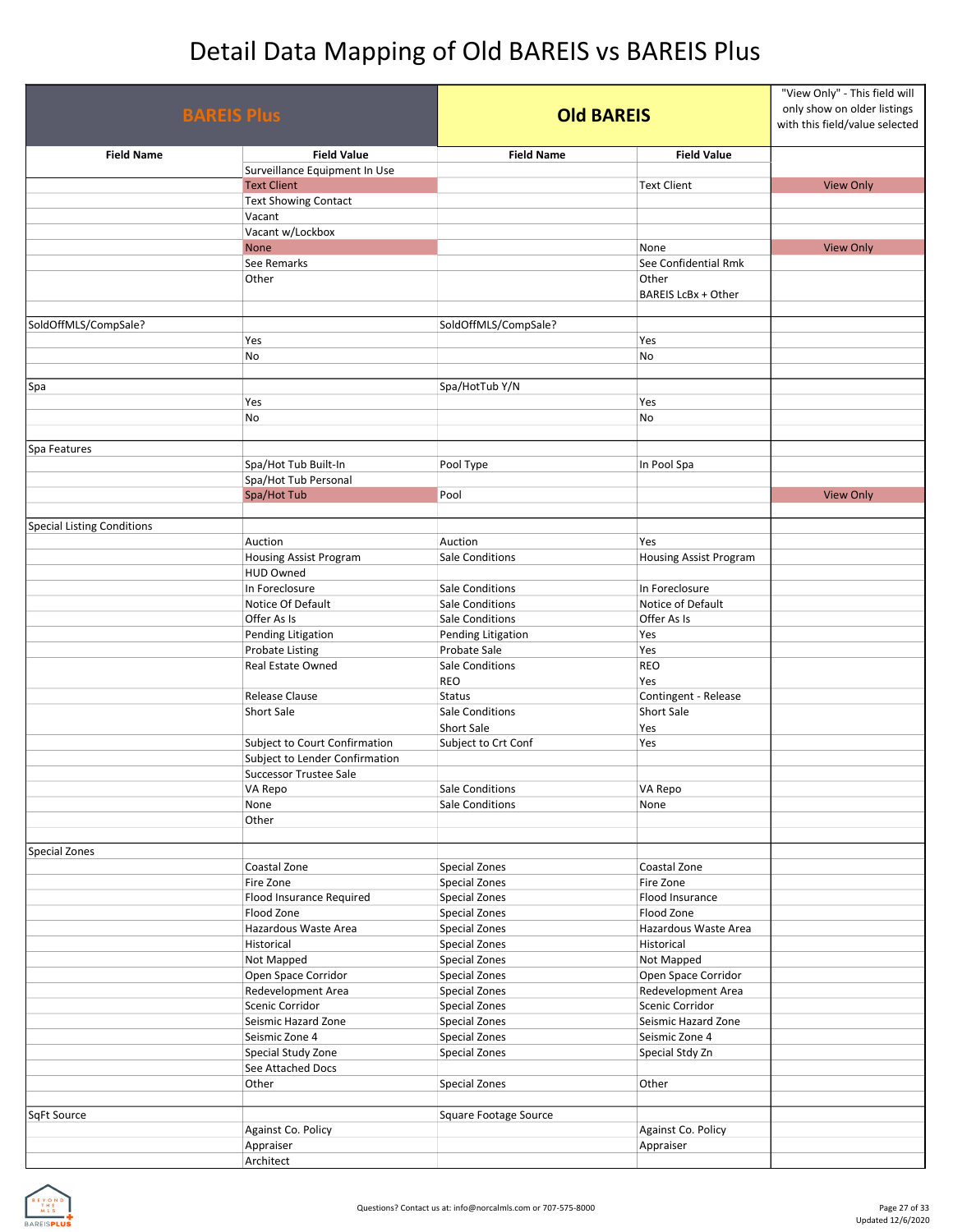| <b>BAREIS Plus</b>             |                                                    | <b>Old BAREIS</b>      |                      | "View Only" - This field will<br>only show on older listings<br>with this field/value selected |
|--------------------------------|----------------------------------------------------|------------------------|----------------------|------------------------------------------------------------------------------------------------|
| <b>Field Name</b>              | <b>Field Value</b>                                 | <b>Field Name</b>      | <b>Field Value</b>   |                                                                                                |
|                                | Assessor Agent-Fill                                |                        |                      |                                                                                                |
|                                | Assessor Auto-Fill                                 |                        | Realist Public Rec   |                                                                                                |
|                                | <b>Broker</b>                                      |                        |                      |                                                                                                |
|                                | Builder                                            |                        | Builder              |                                                                                                |
|                                | Condo Map                                          |                        |                      |                                                                                                |
|                                | <b>Graphic Artist</b>                              |                        |                      |                                                                                                |
|                                | Housing Community Development<br>Measured by Agent |                        |                      |                                                                                                |
|                                | Not Available                                      |                        | Unknown              |                                                                                                |
|                                | Not Verified                                       |                        | Not Verified         |                                                                                                |
|                                | Owner                                              |                        | Owner                |                                                                                                |
|                                | Verified                                           |                        | Verified             |                                                                                                |
|                                |                                                    |                        |                      |                                                                                                |
| State                          |                                                    | State                  |                      |                                                                                                |
|                                | California                                         |                        |                      |                                                                                                |
|                                |                                                    |                        |                      |                                                                                                |
| <b>Status</b>                  |                                                    | <b>Status</b>          |                      |                                                                                                |
|                                | Active                                             |                        | Active               |                                                                                                |
|                                | Contingent - Show                                  |                        | Contingent - Release |                                                                                                |
|                                |                                                    |                        | Contingent - Show    |                                                                                                |
|                                | Contingent - No Show                               |                        | Contingent - No Show |                                                                                                |
|                                | Canceled                                           |                        | Withdrawn - Cancel   |                                                                                                |
|                                | Closed                                             |                        | Sold                 |                                                                                                |
|                                |                                                    |                        | Leased/Rented        |                                                                                                |
|                                | Coming Soon                                        |                        |                      |                                                                                                |
|                                | Duplicate Withdrawn                                |                        |                      |                                                                                                |
|                                | Expired                                            |                        | Expired              |                                                                                                |
|                                |                                                    |                        | Lease/Option         |                                                                                                |
|                                | Hold                                               |                        | Temp Off Market      |                                                                                                |
|                                | Pending                                            |                        | Pending              |                                                                                                |
|                                | Sold Off MLS                                       |                        | Sold Off MLS         |                                                                                                |
|                                |                                                    |                        |                      |                                                                                                |
| <b>Status Comments</b>         |                                                    | <b>Status Comments</b> |                      |                                                                                                |
| <b>Status Date</b>             |                                                    | StatusDate             |                      |                                                                                                |
|                                |                                                    |                        |                      |                                                                                                |
| <b>Status Date IDX</b>         |                                                    |                        |                      |                                                                                                |
|                                |                                                    |                        |                      |                                                                                                |
| <b>Status IDX</b>              |                                                    |                        |                      |                                                                                                |
|                                |                                                    |                        |                      |                                                                                                |
| Stories                        |                                                    | Stories/Levels         | 1 Story              |                                                                                                |
|                                |                                                    |                        | 2 Story              |                                                                                                |
|                                |                                                    |                        | 3 Story              |                                                                                                |
|                                |                                                    |                        | 4 or More Story      |                                                                                                |
|                                |                                                    |                        |                      |                                                                                                |
| Street#                        |                                                    | StreetNumber           |                      |                                                                                                |
|                                |                                                    |                        |                      |                                                                                                |
| <b>Street Address Complete</b> |                                                    |                        |                      |                                                                                                |
|                                |                                                    |                        |                      |                                                                                                |
| <b>Street Name</b>             |                                                    | StreetName             |                      |                                                                                                |
|                                |                                                    |                        |                      |                                                                                                |
| Subdistrict                    |                                                    |                        |                      |                                                                                                |
| Subdivision                    |                                                    | Subdivision            |                      |                                                                                                |
|                                |                                                    |                        |                      |                                                                                                |
| Subdivision Developer          |                                                    | Subdiv Developer       |                      |                                                                                                |
|                                |                                                    |                        |                      |                                                                                                |
| Subtype Description            |                                                    |                        |                      |                                                                                                |
|                                | Attached                                           | Attach/Detach Home     | Attached             |                                                                                                |
|                                | Custom                                             |                        |                      |                                                                                                |
|                                | Detached                                           | Attach/Detach Home     | Detached             |                                                                                                |
|                                | Flat                                               |                        |                      |                                                                                                |
|                                | Full                                               |                        |                      |                                                                                                |
|                                | Junior                                             |                        |                      |                                                                                                |
|                                | Live/Work                                          |                        |                      |                                                                                                |

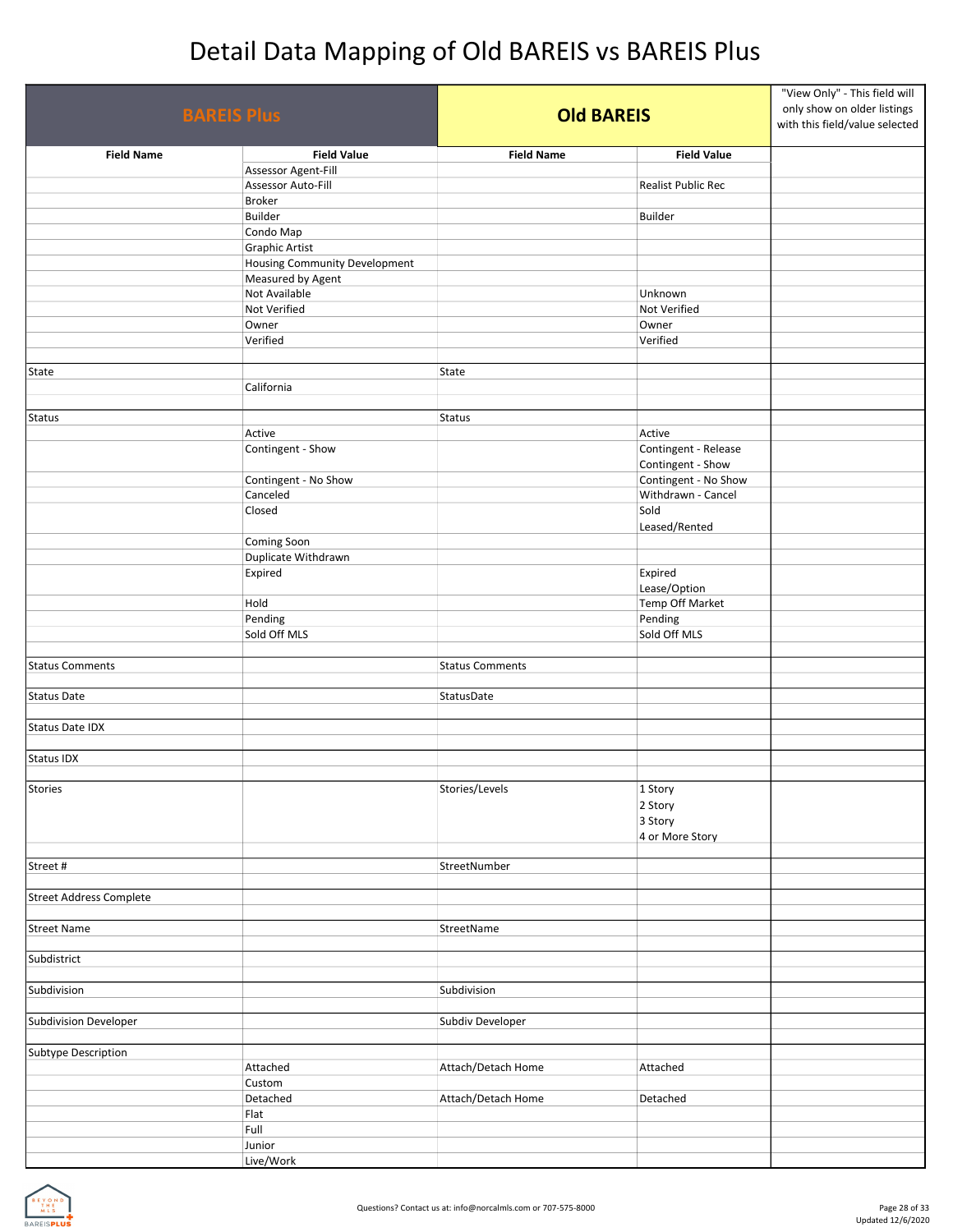| <b>BAREIS Plus</b> |                         | <b>Old BAREIS</b>    |                    | "View Only" - This field will<br>only show on older listings<br>with this field/value selected |
|--------------------|-------------------------|----------------------|--------------------|------------------------------------------------------------------------------------------------|
| <b>Field Name</b>  | <b>Field Value</b>      | <b>Field Name</b>    | <b>Field Value</b> |                                                                                                |
|                    | Loft                    |                      |                    |                                                                                                |
|                    | Luxury<br>Modified      |                      |                    |                                                                                                |
|                    | Planned Unit Develop    | Planned Unit Develop | Yes                |                                                                                                |
|                    | Ranchette/Country       |                      |                    |                                                                                                |
|                    | Semi-Attached           |                      |                    |                                                                                                |
|                    | Semi-Custom             |                      |                    |                                                                                                |
|                    | Studio                  |                      |                    |                                                                                                |
|                    | Tract<br>Low-Rise (1-3) |                      |                    |                                                                                                |
|                    | Mid-Rise (4-8)          |                      |                    |                                                                                                |
|                    | Hi-Rise (9+)            |                      |                    |                                                                                                |
|                    |                         |                      |                    |                                                                                                |
| Suffix             |                         | <b>Street Suffix</b> |                    |                                                                                                |
|                    | Alley                   |                      |                    |                                                                                                |
|                    | Avenue<br>Boulevard     |                      |                    |                                                                                                |
|                    | Canyon                  |                      |                    |                                                                                                |
|                    | Center                  |                      |                    |                                                                                                |
|                    | Circle                  |                      |                    |                                                                                                |
|                    | Common                  |                      |                    |                                                                                                |
|                    | Corner                  |                      |                    |                                                                                                |
|                    | Course                  |                      |                    |                                                                                                |
|                    | Court<br>Cove           |                      |                    |                                                                                                |
|                    | Creek                   |                      |                    |                                                                                                |
|                    | Drive                   |                      |                    |                                                                                                |
|                    | Glen                    |                      |                    |                                                                                                |
|                    | Grove                   |                      |                    |                                                                                                |
|                    | Harbor                  |                      |                    |                                                                                                |
|                    | Heights                 |                      |                    |                                                                                                |
|                    | Highway<br>Hills        |                      |                    |                                                                                                |
|                    | Island                  |                      |                    |                                                                                                |
|                    | Isle                    |                      |                    |                                                                                                |
|                    | Junction                |                      |                    |                                                                                                |
|                    | Keys                    |                      |                    |                                                                                                |
|                    | Knolls                  |                      |                    |                                                                                                |
|                    | Landing                 |                      |                    |                                                                                                |
|                    | Lane<br>Loop            |                      |                    |                                                                                                |
|                    | Meadow                  |                      |                    |                                                                                                |
|                    | Park                    |                      |                    |                                                                                                |
|                    | Parkway                 |                      |                    |                                                                                                |
|                    | Pass                    |                      |                    |                                                                                                |
|                    | Passage                 |                      |                    |                                                                                                |
|                    | Place<br>Plaza          |                      |                    |                                                                                                |
|                    | Point                   |                      |                    |                                                                                                |
|                    | Ranch                   |                      |                    |                                                                                                |
|                    | Ridge                   |                      |                    |                                                                                                |
|                    | Road                    |                      |                    |                                                                                                |
|                    | Shores                  |                      |                    |                                                                                                |
|                    | Square                  |                      |                    |                                                                                                |
|                    | Street<br>Terrace       |                      |                    |                                                                                                |
|                    | Trail                   |                      |                    |                                                                                                |
|                    | Valley                  |                      |                    |                                                                                                |
|                    | View                    |                      |                    |                                                                                                |
|                    | Village                 |                      |                    |                                                                                                |
|                    | Vista                   |                      |                    |                                                                                                |
|                    | Walk                    |                      |                    |                                                                                                |
|                    | Way                     |                      |                    |                                                                                                |
| Terms              |                         | Seller Will Consider |                    |                                                                                                |
|                    |                         |                      |                    |                                                                                                |

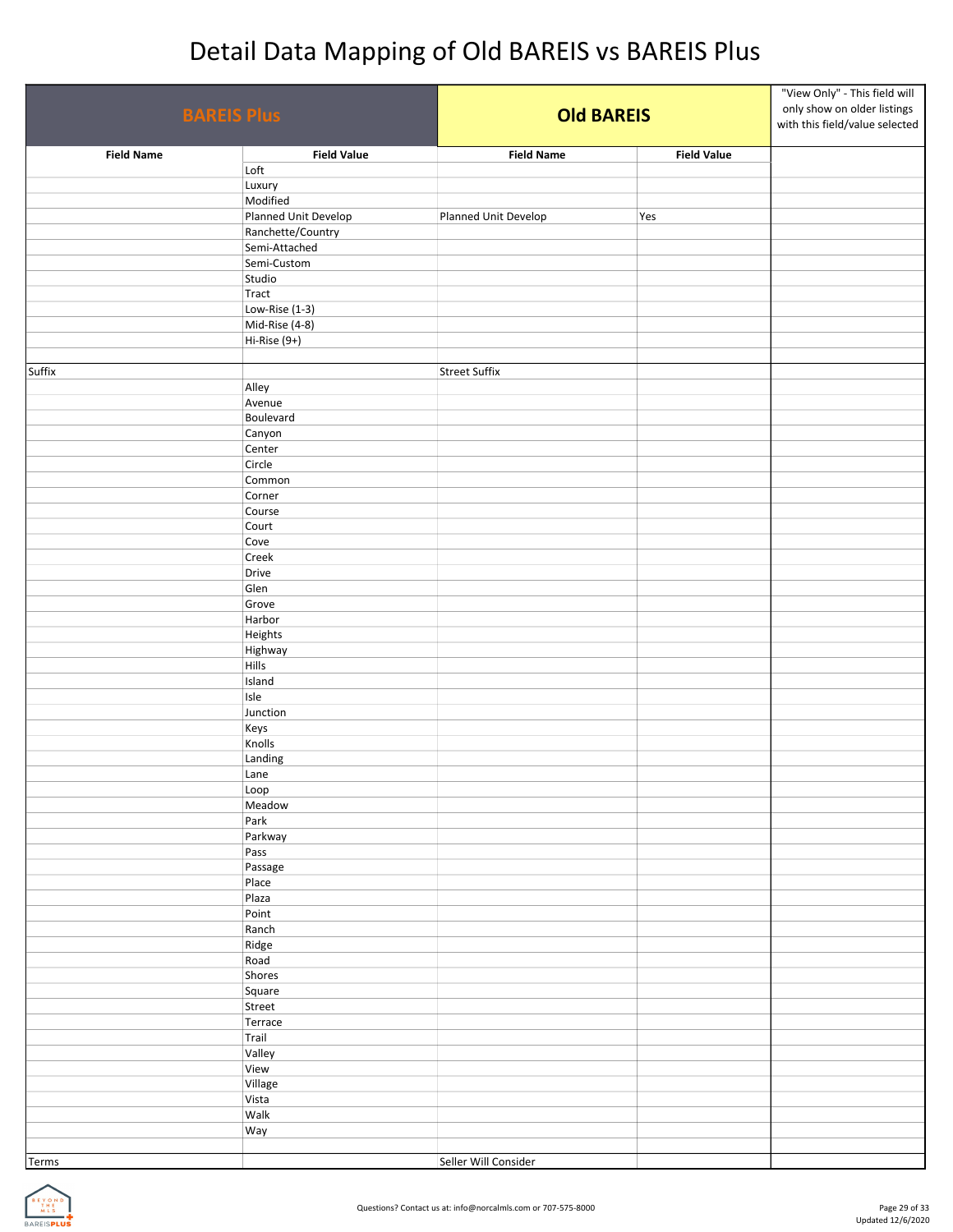| <b>BAREIS Plus</b>                |                             | <b>Old BAREIS</b>    |                        | "View Only" - This field will<br>only show on older listings<br>with this field/value selected |
|-----------------------------------|-----------------------------|----------------------|------------------------|------------------------------------------------------------------------------------------------|
| <b>Field Name</b>                 | <b>Field Value</b>          | <b>Field Name</b>    | <b>Field Value</b>     |                                                                                                |
|                                   | 1031 Exchange               |                      |                        |                                                                                                |
|                                   | All Inclusive Trust Deed    |                      |                        |                                                                                                |
|                                   | Assumable                   |                      | Assumable              |                                                                                                |
|                                   | Balloon                     |                      |                        |                                                                                                |
|                                   | CalVet<br>Cash              |                      | CalVet<br>Cash Only    |                                                                                                |
|                                   | <b>CHFA</b>                 |                      | <b>CHFA</b>            |                                                                                                |
|                                   | Contract                    |                      |                        |                                                                                                |
|                                   | Conventional                |                      | Conventional           |                                                                                                |
|                                   | Creative                    |                      |                        |                                                                                                |
|                                   | Energy Lease Assume         |                      |                        |                                                                                                |
|                                   | Energy Lien Assume          |                      |                        |                                                                                                |
|                                   | Farm Home Loan              |                      | Farm Loan              |                                                                                                |
|                                   | <b>FHA</b>                  |                      | <b>FHA</b>             |                                                                                                |
|                                   | Fractional                  |                      |                        |                                                                                                |
|                                   | Interest Buy Down           |                      |                        |                                                                                                |
|                                   | Lease Option                |                      | Lease Option           |                                                                                                |
|                                   | Mortgage Credit Certificate |                      |                        |                                                                                                |
|                                   | Nehemiah                    |                      |                        | <b>View Only</b>                                                                               |
|                                   | Owner May Carry             |                      | <b>Owner Financing</b> |                                                                                                |
|                                   | Owner May Carry 2nd         |                      |                        |                                                                                                |
|                                   | Owner May Carry 3rd         |                      |                        |                                                                                                |
|                                   | Owner Pay Points            |                      | May Pay Close Costs    |                                                                                                |
|                                   | Seller Equity Share         |                      |                        |                                                                                                |
|                                   | Spcl-Cntrct/Addm-CLA        |                      |                        |                                                                                                |
|                                   | Subject To                  |                      |                        |                                                                                                |
|                                   | Submit                      |                      |                        |                                                                                                |
|                                   | Trade                       |                      | Exchange/Trade         |                                                                                                |
|                                   | VA Loan                     |                      | VA                     |                                                                                                |
|                                   | See Remarks                 |                      |                        |                                                                                                |
|                                   | Other                       |                      | Other                  |                                                                                                |
|                                   |                             |                      |                        |                                                                                                |
| <b>TIC Agreement</b>              |                             | <b>TIC Agreement</b> |                        |                                                                                                |
|                                   | Yes                         |                      | Yes                    |                                                                                                |
|                                   | No                          |                      | No<br>Unknown          |                                                                                                |
|                                   | Unknown                     |                      |                        |                                                                                                |
|                                   | In Preparation              |                      |                        |                                                                                                |
| Topography                        |                             |                      |                        |                                                                                                |
|                                   | Coast                       | Location             | Coast                  |                                                                                                |
|                                   | Downslope                   | Lot Description      | Downslope              |                                                                                                |
|                                   | Forest                      | Location             | Forest                 |                                                                                                |
|                                   | Hillside                    | Location             | Hillside               |                                                                                                |
|                                   | Level                       | Lot Description      | Level                  |                                                                                                |
|                                   | Lot Grade Varies            |                      |                        |                                                                                                |
|                                   | Lot Sloped                  |                      |                        |                                                                                                |
|                                   | Ridge                       | Location             | Ridge                  |                                                                                                |
|                                   | Rock Outcropping            |                      |                        |                                                                                                |
|                                   | Rolling                     | Lot Description      | Rolling                |                                                                                                |
|                                   | Snow Line Above             |                      |                        |                                                                                                |
|                                   | Snow Line Below             |                      |                        |                                                                                                |
|                                   | South Sloped                |                      |                        |                                                                                                |
|                                   | Steep Hill                  | Lot Description      | <b>Steep Hill</b>      |                                                                                                |
|                                   | <b>Trees Few</b>            |                      |                        |                                                                                                |
|                                   | <b>Trees Many</b>           |                      |                        |                                                                                                |
|                                   | Upslope                     | Lot Description      | Upslope                |                                                                                                |
|                                   |                             |                      |                        |                                                                                                |
| <b>Total Bathrooms</b>            |                             | Bathrooms            |                        |                                                                                                |
|                                   |                             |                      |                        |                                                                                                |
| <b>Total Parking Spaces</b>       |                             |                      |                        |                                                                                                |
| <b>Total Units in Subdivision</b> |                             |                      |                        | View Only                                                                                      |
|                                   |                             | Total Units in Subd  |                        |                                                                                                |
| Unit #                            |                             | Unit                 |                        |                                                                                                |
|                                   |                             |                      |                        |                                                                                                |

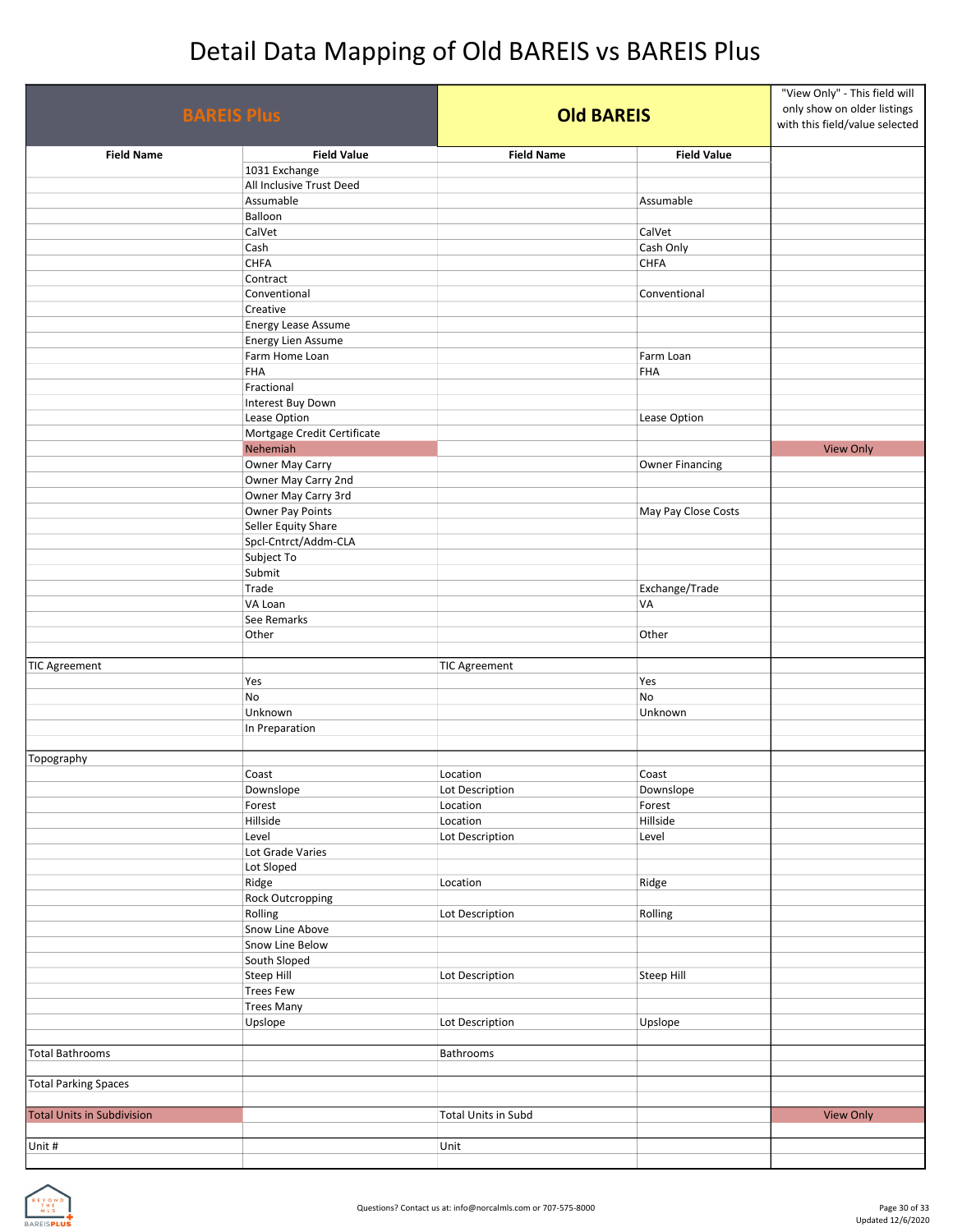| <b>BAREIS Plus</b>                  |                                           | <b>Old BAREIS</b>                 |                                        | "View Only" - This field will<br>only show on older listings<br>with this field/value selected |
|-------------------------------------|-------------------------------------------|-----------------------------------|----------------------------------------|------------------------------------------------------------------------------------------------|
| <b>Field Name</b><br>Unit/Block/Lot | <b>Field Value</b>                        | <b>Field Name</b><br>Unit/Blk/Lot | <b>Field Value</b>                     |                                                                                                |
|                                     |                                           |                                   |                                        |                                                                                                |
| <b>Upgrade New Con Only</b>         | Cabinets                                  | Upgrade New Con Only              | Cabinets                               | <b>View Only</b>                                                                               |
|                                     | Central Air                               |                                   | Central Air                            |                                                                                                |
|                                     | Counter Tops                              |                                   | <b>Counter Tops</b>                    |                                                                                                |
|                                     | Fireplace(s)                              |                                   | Fireplace(s)                           |                                                                                                |
|                                     | Fixtures                                  |                                   | Fixtures                               |                                                                                                |
|                                     | Mirror Closet                             |                                   | Mirror Closet                          |                                                                                                |
|                                     | Patio(s)                                  |                                   | Patio(s)                               |                                                                                                |
|                                     | Premium Lot<br>Refrigerator               |                                   | Premium Lot<br>Refrigerator            |                                                                                                |
|                                     | <b>Upgraded Floor</b>                     |                                   | <b>Upgraded Floor</b>                  |                                                                                                |
|                                     | Washer/Dryer                              |                                   | Washer/Dryer                           |                                                                                                |
|                                     | Other                                     |                                   | Other                                  |                                                                                                |
|                                     | None                                      |                                   | None                                   |                                                                                                |
|                                     |                                           |                                   |                                        |                                                                                                |
| <b>Upper Level</b>                  |                                           | <b>Upper Level</b>                |                                        |                                                                                                |
|                                     | Bath(s)<br>Bedroom(s)                     |                                   | Bath(s)<br>Bedroom(s)                  | <b>View Only</b>                                                                               |
|                                     | Dining Room                               |                                   | Dining Room                            |                                                                                                |
|                                     | Family Room                               |                                   | <b>Family Room</b>                     |                                                                                                |
|                                     | Full Bath(s)                              |                                   |                                        |                                                                                                |
|                                     | Garage                                    |                                   | Garage                                 |                                                                                                |
|                                     | Kitchen                                   |                                   | Kitchen                                |                                                                                                |
|                                     | Living Room                               |                                   | Living Room                            |                                                                                                |
|                                     | Loft                                      |                                   | Loft                                   |                                                                                                |
|                                     | Master Bedroom<br>Partial Bath(s)         |                                   | Master Suite(s)                        |                                                                                                |
|                                     | Retreat                                   |                                   | Retreat                                |                                                                                                |
|                                     | <b>Street Entrance</b>                    |                                   | <b>Street Entrance</b>                 |                                                                                                |
|                                     |                                           |                                   |                                        |                                                                                                |
| <b>Utilities</b>                    |                                           | <b>Utilities</b>                  |                                        |                                                                                                |
|                                     | All Electric                              |                                   | Electric                               |                                                                                                |
|                                     | All Public                                |                                   | City<br>PG&E                           |                                                                                                |
|                                     | Cable Available                           | Utilities                         | Cable TV Available                     |                                                                                                |
|                                     | Cable Connected                           | Utilities                         | <b>TV Cable</b>                        |                                                                                                |
|                                     | Diesel                                    |                                   |                                        |                                                                                                |
|                                     | Dish Antenna                              | Utilities                         | Satellite Dish                         |                                                                                                |
|                                     | <b>DSL Available</b>                      | Utilities                         | <b>DSL Available</b>                   |                                                                                                |
|                                     | Generator<br>Internet Available           | Utilities                         | Generator<br><b>Internet Available</b> |                                                                                                |
|                                     | Natural Gas Available                     |                                   |                                        |                                                                                                |
|                                     | Natural Gas Connnected                    | Utilities                         | Natural Gas                            |                                                                                                |
|                                     | Off Grid                                  |                                   |                                        |                                                                                                |
|                                     | Oil                                       |                                   |                                        |                                                                                                |
|                                     | PG&E                                      | Utilities                         | PG&E                                   | <b>View Only</b>                                                                               |
|                                     | Propane                                   | Utilities                         | Propane                                | <b>View Only</b>                                                                               |
|                                     | Propane Tank Leased<br>Propane Tank Owned |                                   |                                        |                                                                                                |
|                                     | Solar                                     |                                   | Solar                                  |                                                                                                |
|                                     | TV Antenna                                | Utilities                         | <b>TV Antenna</b>                      |                                                                                                |
|                                     | <b>Underground Utilities</b>              |                                   |                                        |                                                                                                |
|                                     | Wind                                      |                                   | Wind                                   |                                                                                                |
|                                     | None                                      |                                   | None                                   |                                                                                                |
|                                     | See Remarks                               |                                   |                                        |                                                                                                |
|                                     | Other                                     |                                   | Other                                  |                                                                                                |
| <b>View Description</b>             |                                           | View(s)                           |                                        |                                                                                                |
|                                     | Bay                                       |                                   | Bay                                    |                                                                                                |
|                                     | <b>Bay Bridge</b>                         |                                   |                                        |                                                                                                |
|                                     | <b>Bridges</b>                            |                                   | <b>Bridges</b>                         |                                                                                                |
|                                     | Canyon                                    |                                   | Canyon                                 |                                                                                                |
|                                     | City                                      |                                   | City                                   |                                                                                                |

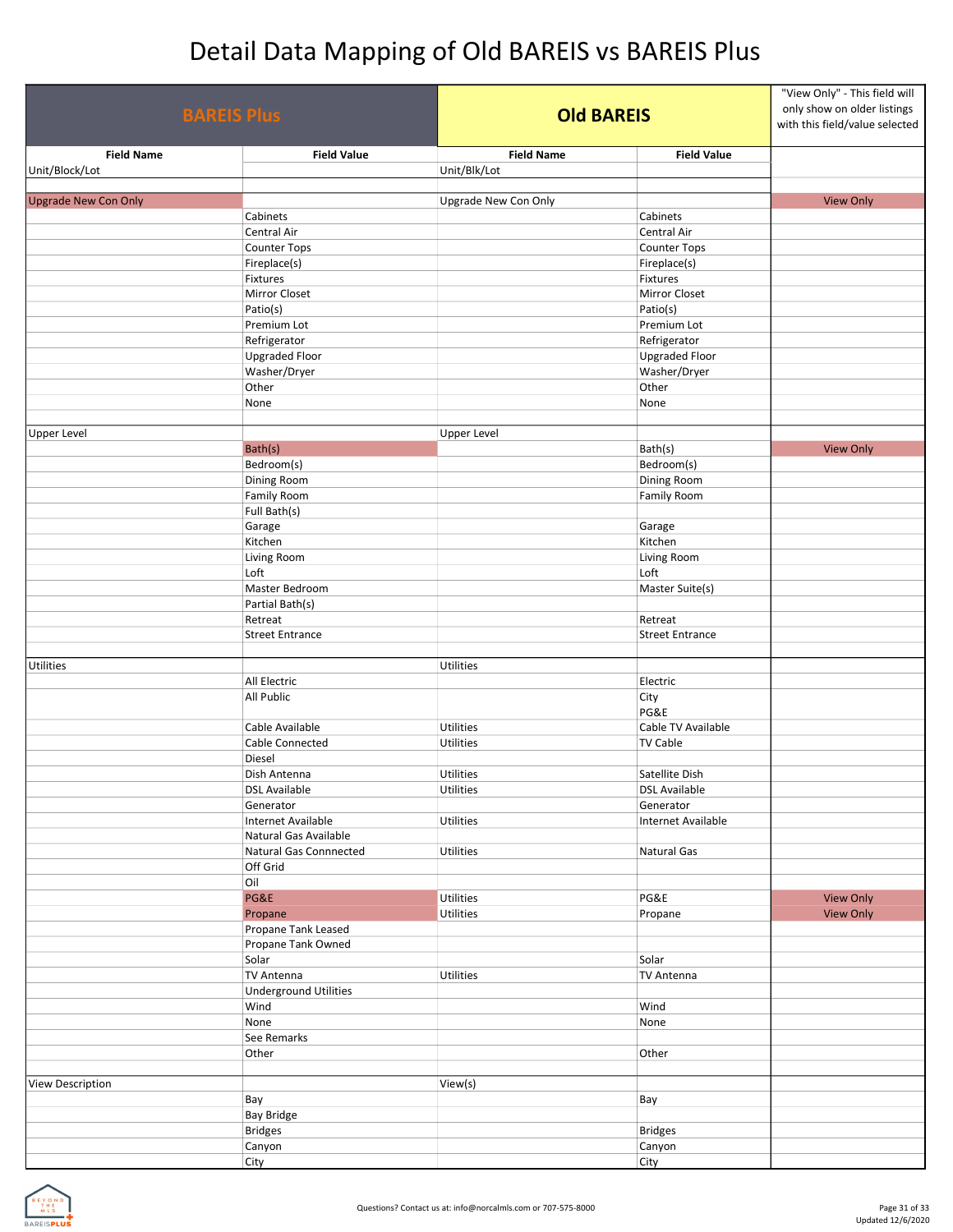| <b>BAREIS Plus</b>                    |                                    | <b>Old BAREIS</b>                |                       | "View Only" - This field will<br>only show on older listings<br>with this field/value selected |  |
|---------------------------------------|------------------------------------|----------------------------------|-----------------------|------------------------------------------------------------------------------------------------|--|
| <b>Field Name</b>                     | <b>Field Value</b>                 | <b>Field Name</b>                | <b>Field Value</b>    |                                                                                                |  |
|                                       | <b>City Lights</b>                 |                                  | Lights                |                                                                                                |  |
|                                       | Downtown                           |                                  |                       |                                                                                                |  |
|                                       | Forest                             |                                  | Forest/Woods          |                                                                                                |  |
|                                       | Garden/Greenbelt                   |                                  | Greenbelt             |                                                                                                |  |
|                                       | Golden Gate Bridge                 |                                  |                       |                                                                                                |  |
|                                       | <b>Golf Course</b>                 |                                  | <b>Golf Course</b>    |                                                                                                |  |
|                                       | Hills                              |                                  | <b>Hills</b>          |                                                                                                |  |
|                                       | Lake                               |                                  | Lake                  |                                                                                                |  |
|                                       | Local                              |                                  |                       | <b>View Only</b>                                                                               |  |
|                                       | Marina                             |                                  | Marina                |                                                                                                |  |
|                                       | Mountains<br>Mt Diablo             |                                  | Mountains             |                                                                                                |  |
|                                       | Mt Tamalpais                       |                                  |                       |                                                                                                |  |
|                                       | Ocean                              |                                  | Ocean                 |                                                                                                |  |
|                                       | Orchard                            |                                  | Orchard               |                                                                                                |  |
|                                       | Panoramic                          |                                  | Panoramic             |                                                                                                |  |
|                                       | Park                               |                                  | Park                  |                                                                                                |  |
|                                       | Partial                            |                                  | Partial               | <b>View Only</b>                                                                               |  |
|                                       | Pasture                            |                                  | Pasture               |                                                                                                |  |
|                                       | Ridge                              |                                  | Ridge                 |                                                                                                |  |
|                                       | River                              |                                  |                       |                                                                                                |  |
|                                       | San Francisco                      |                                  |                       |                                                                                                |  |
|                                       | Special                            |                                  |                       | <b>View Only</b>                                                                               |  |
|                                       | Sutro Tower                        |                                  |                       |                                                                                                |  |
|                                       | <b>Twin Peaks</b>                  |                                  |                       |                                                                                                |  |
|                                       | Valley                             |                                  | Valley                |                                                                                                |  |
|                                       | Vineyard                           |                                  | Vineyard              |                                                                                                |  |
|                                       | Water                              |                                  | Water                 |                                                                                                |  |
|                                       | Woods                              |                                  | Forest/Woods          |                                                                                                |  |
|                                       | Other                              |                                  | Other                 |                                                                                                |  |
| Virtual Media Count                   |                                    | VirtualMediaCount                |                       |                                                                                                |  |
| Virtual Media Last Modified Date Time |                                    | VirtualMediaLastModifiedDateTime |                       |                                                                                                |  |
| <b>Virtual Tour URL</b>               |                                    | VirtualTourURL                   |                       |                                                                                                |  |
|                                       |                                    |                                  |                       |                                                                                                |  |
| <b>Water Source</b>                   |                                    | <b>Water Source</b>              |                       |                                                                                                |  |
|                                       | Abandoned Well                     |                                  |                       |                                                                                                |  |
|                                       | Meter Available                    |                                  |                       |                                                                                                |  |
|                                       | Meter on Site                      |                                  |                       |                                                                                                |  |
|                                       | Meter Paid                         |                                  |                       |                                                                                                |  |
|                                       | Meter Required                     |                                  |                       |                                                                                                |  |
|                                       | Private                            |                                  | Water - Private       |                                                                                                |  |
|                                       | Public                             |                                  | Water - Public        |                                                                                                |  |
|                                       | Shared Well                        |                                  | Well - Shared         |                                                                                                |  |
|                                       | <b>Storage Tank</b>                |                                  | <b>Storage Tanks</b>  |                                                                                                |  |
|                                       | <b>Treatment Equipment</b>         |                                  |                       |                                                                                                |  |
|                                       | Untreated                          |                                  |                       |                                                                                                |  |
|                                       | <b>Water District</b>              |                                  | <b>Water District</b> |                                                                                                |  |
|                                       | Well                               |                                  | Well - Private        |                                                                                                |  |
|                                       | See Remarks                        |                                  |                       |                                                                                                |  |
|                                       | Other                              |                                  | Other                 |                                                                                                |  |
|                                       |                                    |                                  |                       |                                                                                                |  |
| <b>Window Features</b>                |                                    |                                  |                       |                                                                                                |  |
|                                       | Bay Window(s)                      | Miscellaneous                    | <b>Bay Windows</b>    |                                                                                                |  |
|                                       | Caulked/Sealed<br><b>Dual Pane</b> | <b>Energy Conservation</b>       | Caulked/Seal          |                                                                                                |  |
|                                       | Dual Pane Full                     | <b>Energy Conservation</b>       | Dual Pane Windows     | <b>View Only</b>                                                                               |  |
|                                       | Dual Pane Partial                  |                                  |                       |                                                                                                |  |
|                                       | Greenhouse Window(s)               | Miscellaneous                    | Greenhouse Window     |                                                                                                |  |
|                                       | Low E Glass                        | <b>Energy Conservation</b>       | Low E Windows         | <b>View Only</b>                                                                               |  |
|                                       | Low E Glass Full                   |                                  |                       |                                                                                                |  |
|                                       | Low E Glass Partial                |                                  |                       |                                                                                                |  |
|                                       | Solar Screens                      |                                  |                       |                                                                                                |  |
|                                       |                                    |                                  |                       |                                                                                                |  |